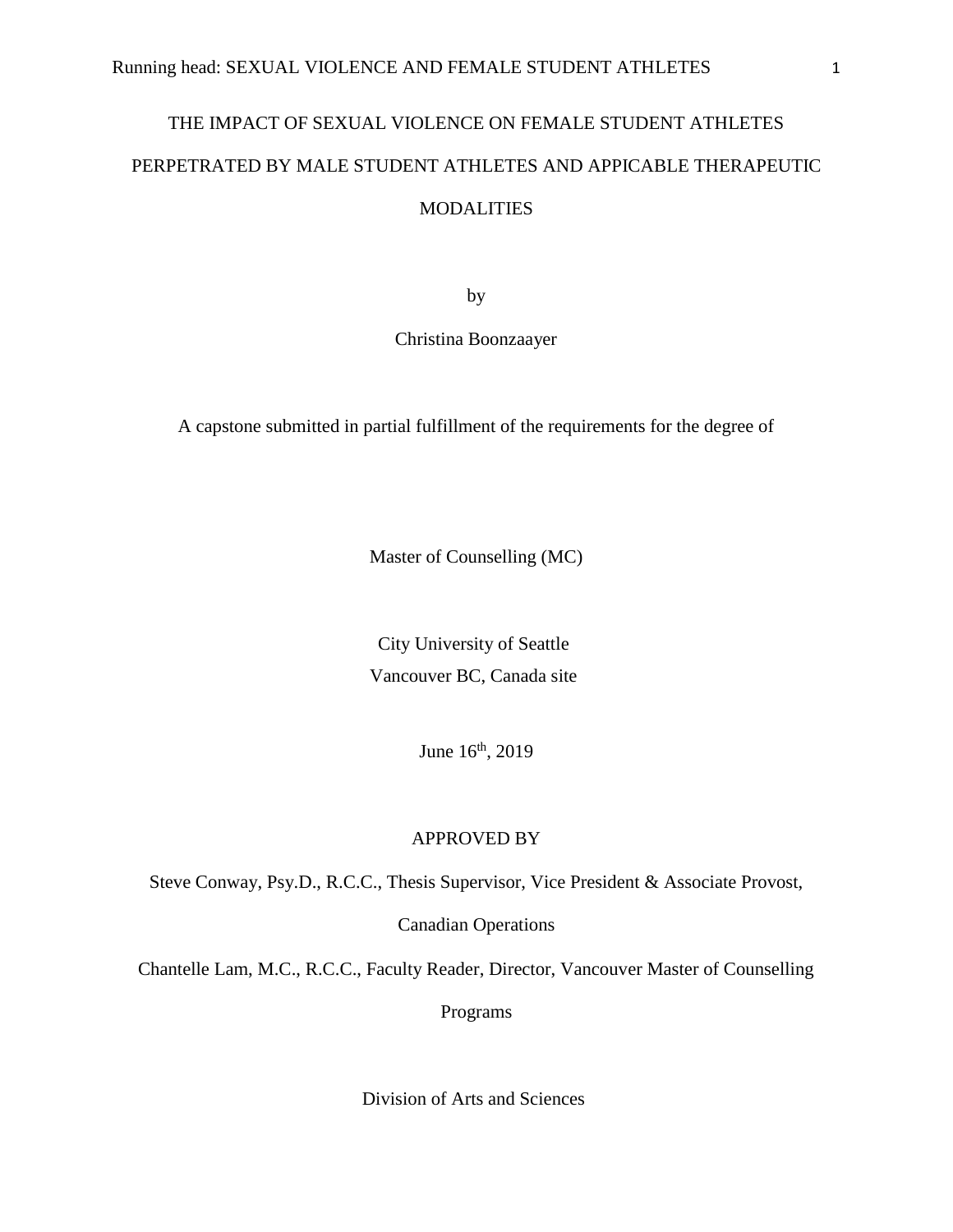# **TABLE OF CONTENTS**

| Page |
|------|
|      |
|      |
|      |
|      |
|      |
|      |
|      |
|      |
|      |
|      |
|      |
|      |
|      |
|      |
|      |
|      |
|      |
|      |
|      |
|      |
|      |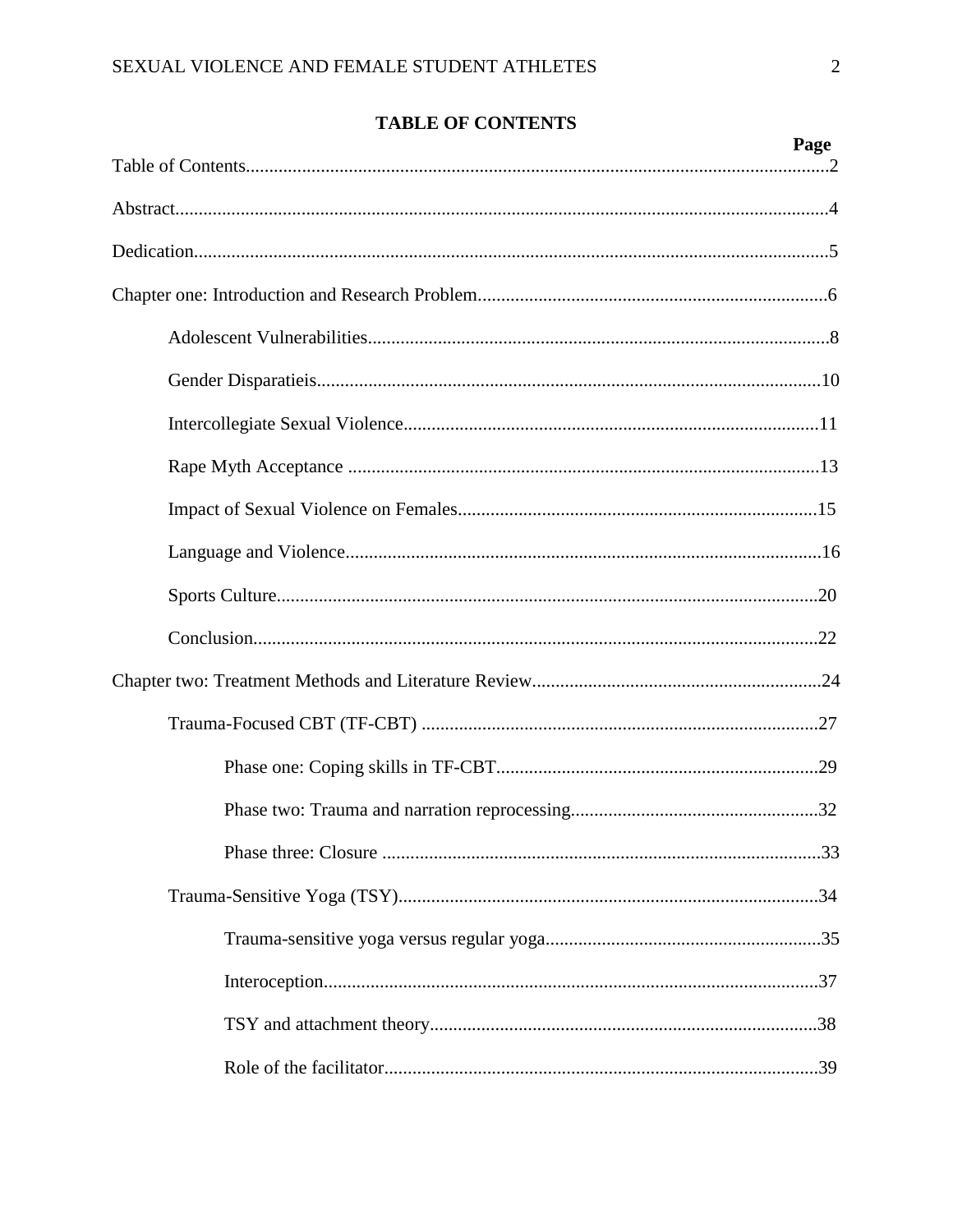# SEXUAL VIOLENCE AND FEMALE STUDENT ATHLETES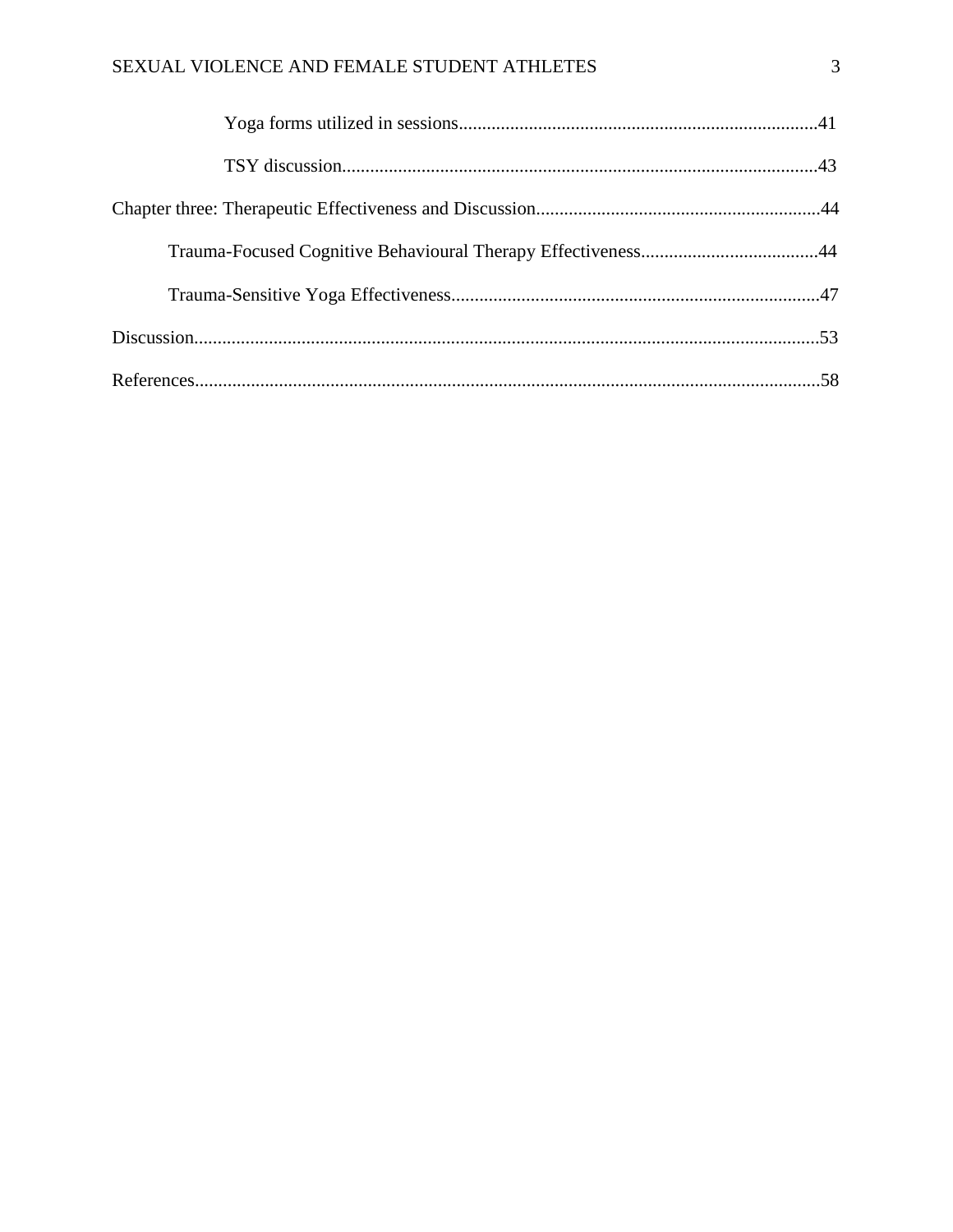### Abstract

Sexual violence against female intercollegiate athletes is a prevalent crisis evident in today's society (McCray, 2015). This capstone will focus on male intercollegiate athletes as the perpetrators of sexual violence against this population. Breiding (2014) illustrated in a United States focused study approximately 19.3% of the female population have been sexually abused during their lifetime. Although this finding is limited to the United States, it is still quite staggering. This statistic is only inclusive of females who have decided to report their sexual assaults (Breiding, 2014). Approximately 80% of the sexual assaults that occur within North American go unreported (Breiding, 2014; MacGregor, 2018). In an attempt to compliment the current research base, this capstone will concentrate on two therapeutic modalities that will support female intercollegiate athletes' recoveries. These types of therapies are Trauma-Focused Cognitive Behavioural Therapy (TF-CBT) and Trauma-Sensitive Yoga (TSY) (Cohen, et al., 2012; Emerson, 2015). Subsequently, this capstone will also discuss the impact this form of trauma can impose on these individuals, alongside research to validate the therapies' effectiveness. The majority of the research conducted in this realm is quite recent and limited as result; due to this more studies, such as this capstone, are required to express the gravity of its impact on female intercollegiate athletes and different modalities that will support in their treatment (McCray, 2015).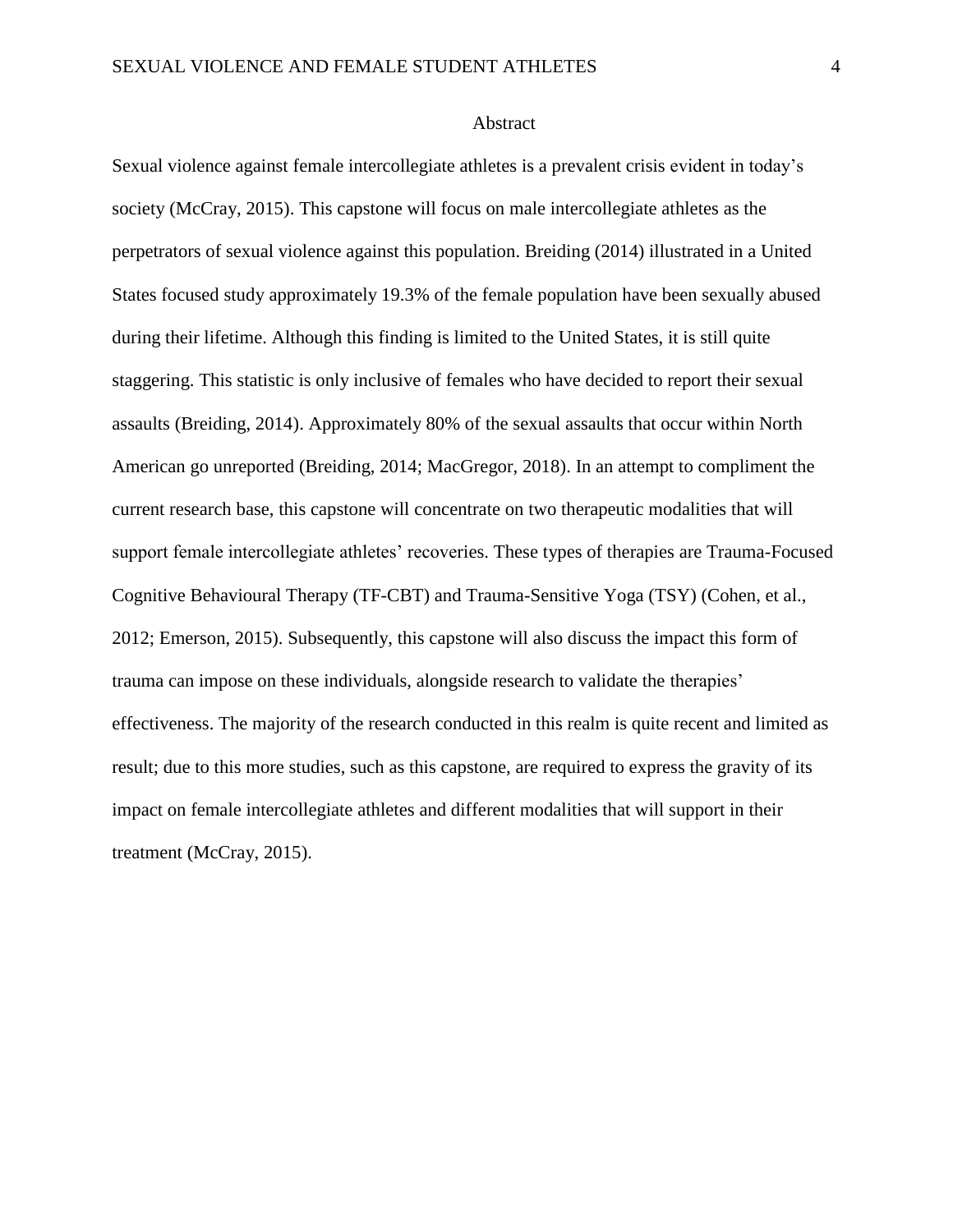# **Dedication**

*It's not where you are in life, it's who you have by your side that matters*

*-Unknown*

To my friends, family, and husband:

Thank you for supporting me through thick & think; always encouraging me to persist,

succeed, and allowing me to be happy no matter the cost.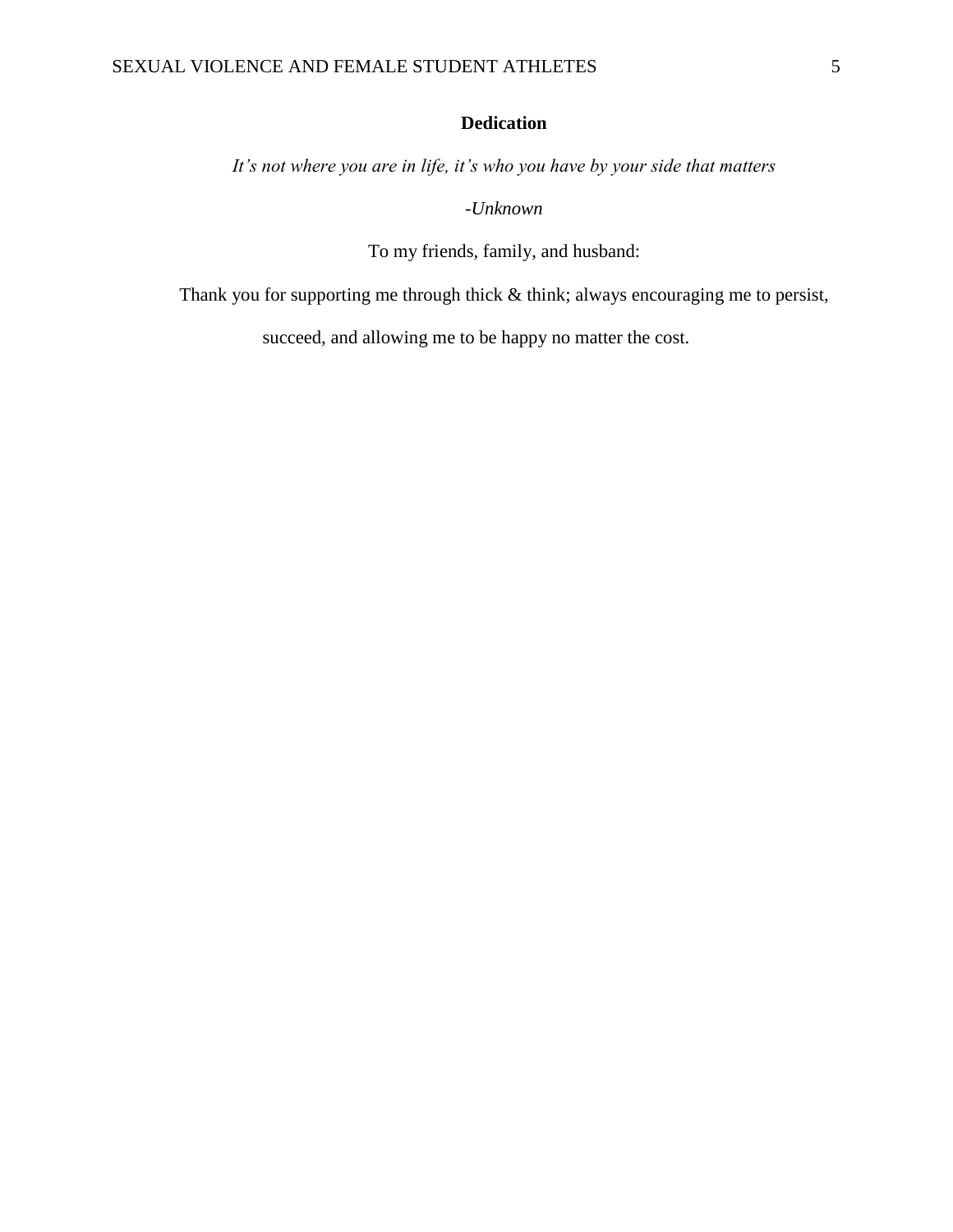# **Chapter One: Introduction and Research Problem**

Sexual violence against female intercollegiate athletes is a prevalent crisis, and a reflection of present-day societal beliefs (McCray, 2015). This capstone will focus on male intercollegiate athletes as the perpetrators of sexual violence against this population. The majority of the research conducted is fairly recent and quite limited, and as a result more studies are required to express the gravity of its impact on female intercollegiate athletes (McCray, 2015). This research is especially relevant in today's society as it has begun to establish the impact and widespread prevalence of sexual harassment (McCray, 2015; Sawyer, Thompson, & Chicorelli, 2002; Forbes,, Adams-Curtis, Pakalka, & White, 2006; McDermott, Kilmartin, McKelvey, & Kridel, 2015).

A United States based research study recognized that approximately 19.3% of women have been sexually abused during their lifetime (Breiding, 2014). This finding solely focuses on rape and only takes into consideration individuals that have chosen to report (Breiding, 2014). McDermott et al. (2015) also expressed that based on college sexual assault research published between 1950 and 2015, one third of college males involved in this research would be willing to force sexual violence on a female if they could be guaranteed they would not be caught (McDermott, et al., 2015). These statistics are significant and demonstrate that females as a population are vulnerable and susceptible to becoming subject to this form of violence (McDermott, et al., 2015). Unfortunately, approximately 80% or more of the sexual assaults that occur in Canada and the USA go unreported for various reasons that will be discussed throughout this capstone (Breiding, 2014; MacGregor, 2018). Researchers express that the lack of reporting by victims creates difficulty in better understanding this population, their experiences, and how to best support them during these critical times of need (MacGregor,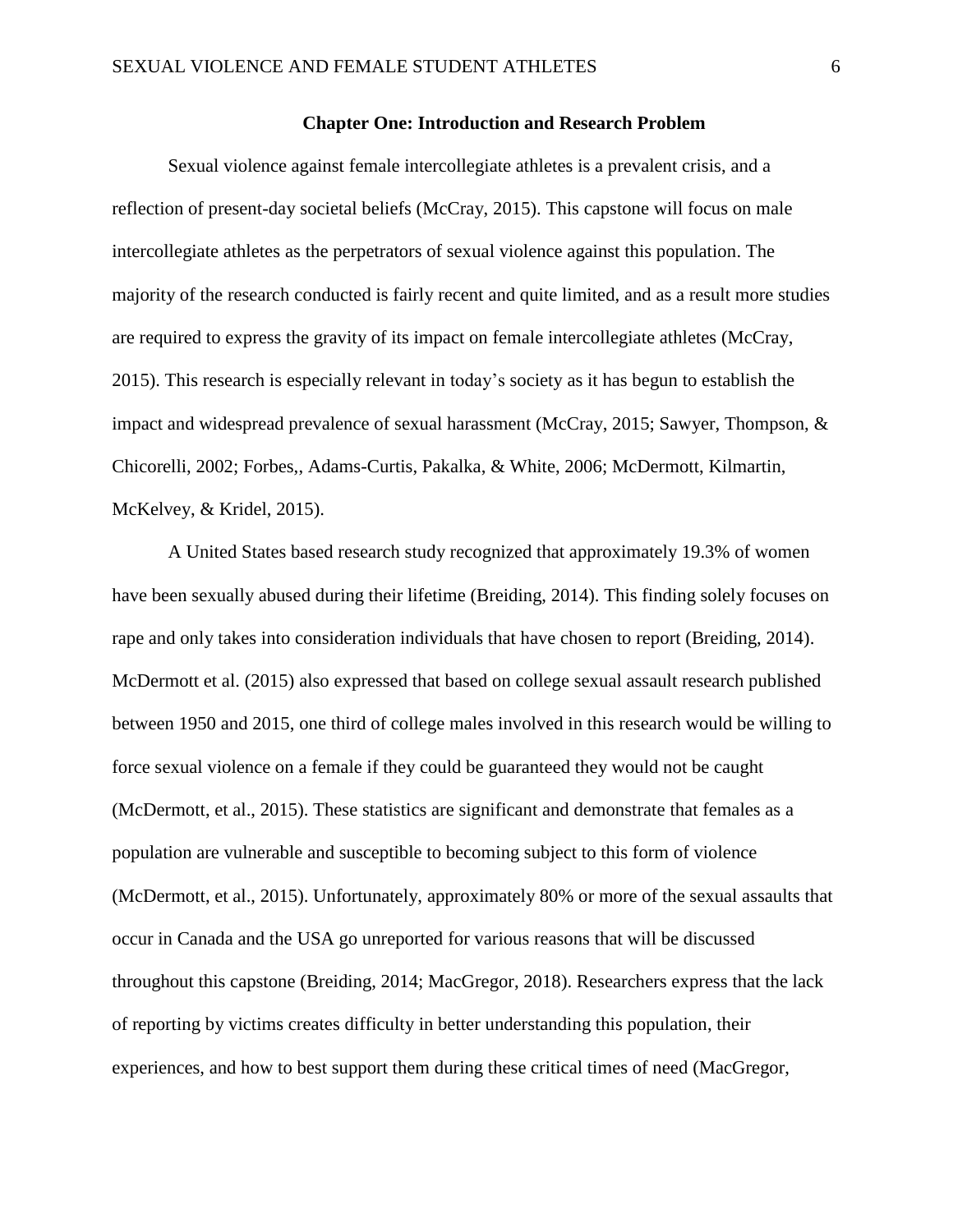2018). This underreporting also creates obstacles in understanding what population the perpetrator may be part of; diminishing law enforcement's ability to profile this population (MacGregor, 2018).

These results emphasize the need for relevant research to support society's understanding of the impact these acts of sexual violence have on the victims and some therapeutic modalities that will facilitate their recovery. As mentioned, this capstone will focus primarily on the impact of sexual violence on intercollegiate female athletes perpetrated by male intercollegiate athletes. In order to successfully gauge a holistic viewpoint of the effect it has on this population, it is important to gain an understanding of the ramifications these dangerous and possibly lifethreatening acts of sexual violence can have on the female gender as a whole.

Traumatic experiences, such as sexual violence, can often create unconscious physical symptoms (Levine, 2010). When humans are subject to triggers in their environment that relate back to their traumatic experience, it can generate the individual's nervous system to become dysregulated (Levine, 2010). Some of these unconscious physical symptoms may be sweating, racing heart, shaking, immobilization, fight, flight, freeze, tensing muscles, amongst many others (Levine, 2010). The intention of the therapeutic modalities discussed in this capstone are to support the client in better understanding these experiences when triggered and facilitate the creation of a mind-body connection. This will aid clients struggling through trauma, specifically sexual violence, and assist them in becoming aware of when they are triggered and attempt to process the emotions that accompany them as opposed to disconnecting and avoiding them (Levine, 2010).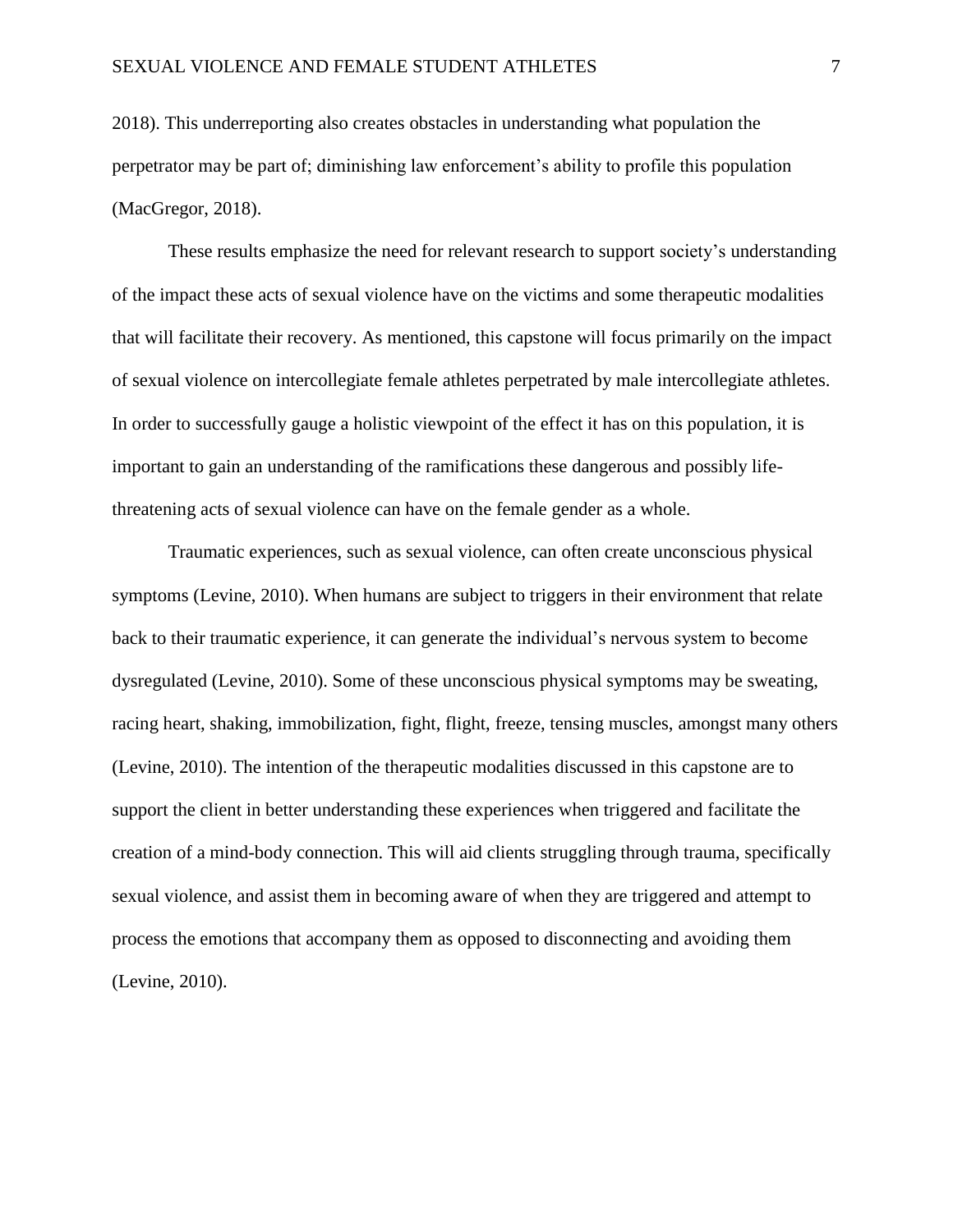# **Adolescent Vulnerabilities**

When most individuals graduate high school and continue on to attend post-secondary school, they are typically classified as adolescents (Ellsberg, Vyas, Madrid, Quintanilla, Zelaya, & Stockl, 2017). Adolescence, between the ages of 10 and 19, marks a critical point in a person's development from childhood to adulthood (Ellsberg, et al., 2017). During this time, there are countless significant social, economic, and biological experiences as well as demographic differences that present themselves and begin to establish a base for their future selves and endeavors (Ellsberg, et al., 2017). Due to the significance of this developmental stage, if these individuals experience a traumatic or violent event during this time, the impact can be detrimental to their development into a healthy and productive member of society; some of which include impulse control and future planning, discussed in more detail below (Ellsberg, et al., 2017).

One explanation as to why this stage of development is so imperative is due to significant neural maturation occurring during this time (Ellsberg, et al., 2017). Concurrent to these major developmental shifts, hormonal changes are also occurring in the limbic system that can have an impact on an adolescent's pleasure seeking, reward processing, emotional responding, and sleep regulation facets of their brain (Ellsberg, et al., 2017). They also experience difficulties in managing their inhibitions, planned problem solving, understanding and implementing flexible rule use, impulse control, and future orientation (Albert, Chein, & Steinberg, 2014). This can encourage the client to act or react in unexpected ways when compared to younger or older victims who experience similar trauma. For example, adults may have a greater ability to critically evaluate their behaviours prior to acting, whereas adolescents may struggle due to their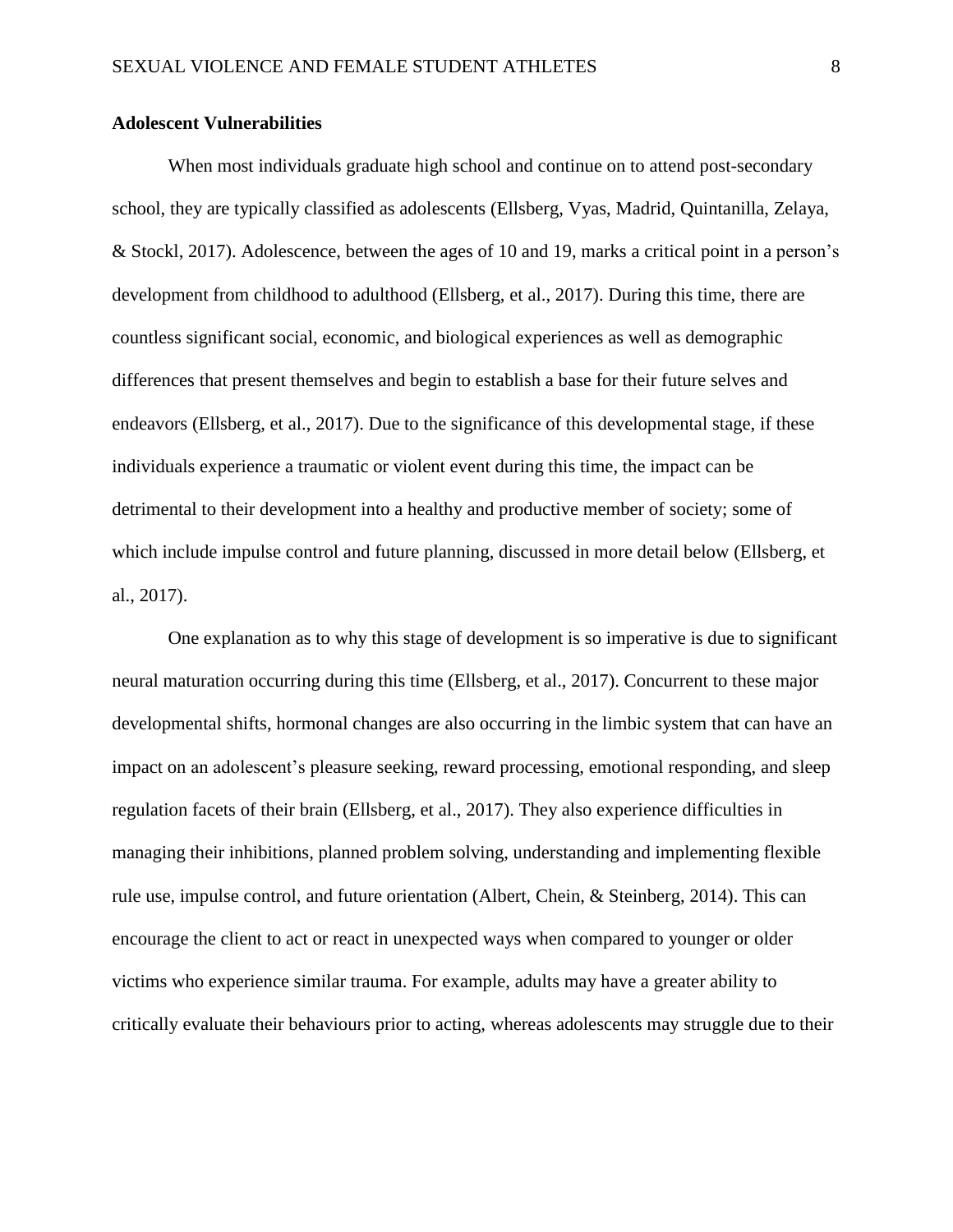neurodevelopmental transition; potentially creating a more vulnerable population for sexual violence to occur within (Ellsberg, et al., 2017).

Simultaneously, there are substantial differences in the prefrontal cortex of the adolescent brain when compared to adults, such as decreased activity in this region which, as mentioned, can impact impulse control (Ellsberg, et al., 2017; Jaeger, 2013). This area is also responsible for executive decision making, organization, and future planning (Ellsberg, et al., 2017). These differences in the prefrontal cortex occur later in adolescence, which would coincide with an adolescent's transition from high school into college or university (Ellsberg, et al., 2017).

Other areas of change that are important to note during this stage of life are the understanding of gender roles, responsibilities, how relationships are viewed and engaged in, and the expectations that accompany being involved in a romantic relationship with a partner (Ellsberg, et al., 2017). Due to these changes in impulse control, future planning, executive decision making, as well as shifts in the formation of emotions, memory, and arousal, adolescence is a time of heightened risk for becoming a victim of sexual violence (Ellsberg, et al., 2017). It is also a time of elevated risk for becoming a perpetrator as these individuals may be subject to act on impulses and less likely to critically think about the consequences of their actions (Ellsberg, et al., 2017). Although this population may be at a higher risk due to the changes indicated above, many individuals in this population do not become perpetuators of sexual violence, and many do not become victims (Ellsberg, et al., 2017). The environment individuals are exposed to plays an essential role in determining who may or may not become a perpetrator, but this capstone will solely focus on male intercollegiate athletes as perpetrators and female intercollegiate athletes as victims (Ellsberg, et al., 2017).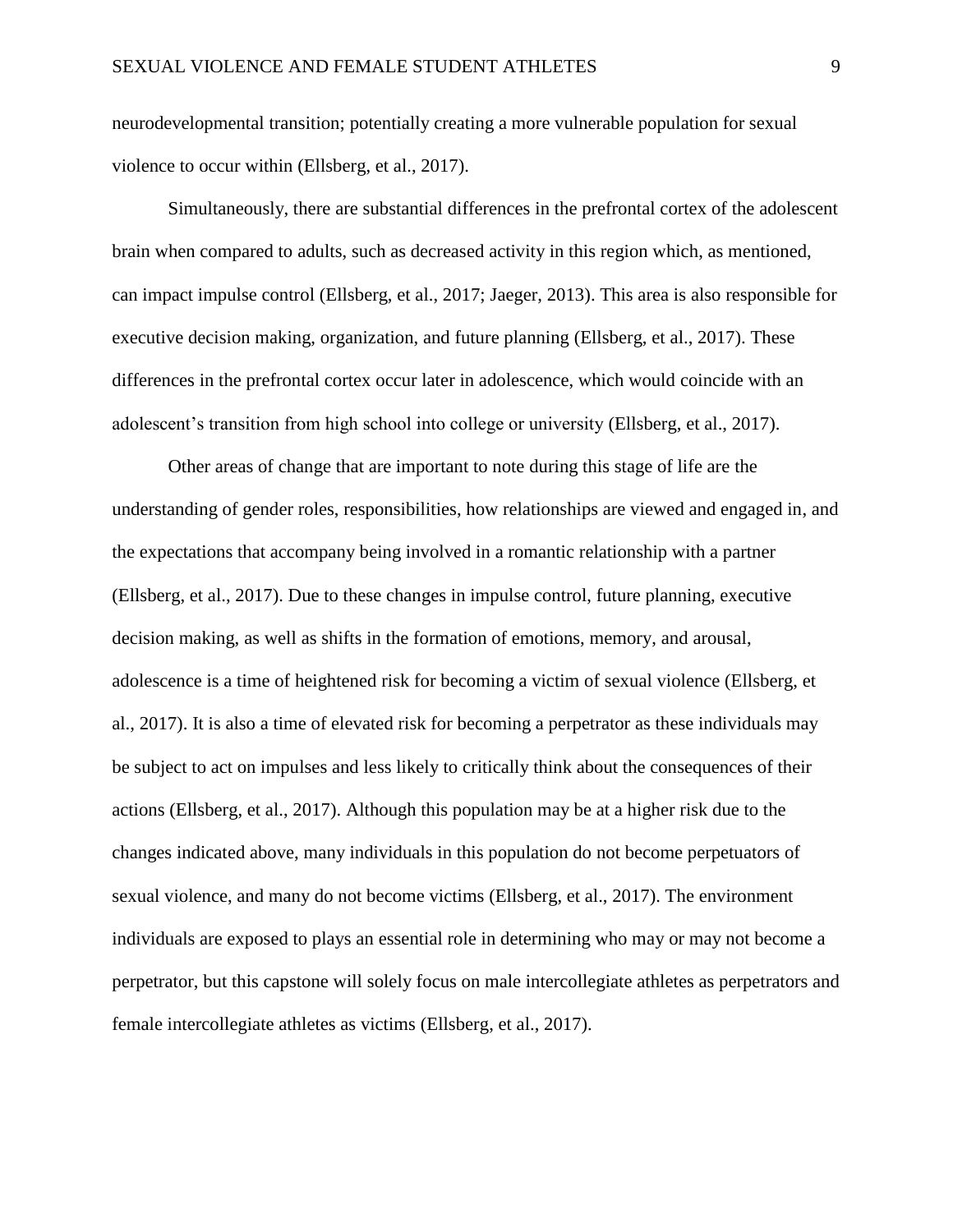# **Gender Disparities**

Although gender disparities have existed for centuries, these disparities increase significantly during adolescent development (Ellsberg, et al., 2017). On a global scale, males are provided more freedom, opportunities, and power, while females tend to experience a revocation of power, freedom, and opportunity (Ellsberg, et al., 2017; Sawyer, Thompson, & Chicorelli, 2002). There are also societal pressures consistently swaying individuals to fit themselves into a predetermined set of expectations, whether acting in such a way is natural or forced (Ellsberg, et al., 2017; Sawyer, Thompson, & Chicorelli, 2002). Males are commonly expected to be masculine, powerful, aggressive, and dominant, while females are encouraged to be chaste and submissive to their male counterparts (Ellsberg, et al., 2017; Sawyer, Thompson, & Chicorelli, 2002). The harm in falling prey to these societal norms and expectations is that it can lead to females becoming victims of male sexual violence (Ellsberg, et al., 2017; Sawyer, Thompson, & Chicorelli, 2002). This sexual violence may result in an array of negative side effects for the female victims such as Posttraumatic Stress Disorder (PTSD), unwanted teen pregnancy, difficulties in relationships, lowered academic performance, and potentially suicide or death (Ellsberg, et al., 2017; Sawyer, Thompson, & Chicorelli, 2002; García-Moreno, et al., 2013; McCray, 2015; McMahon, 2010).

Females experience a higher rate of sexual violence than males do, with adolescent females experiencing the highest rate of interpersonal sexual violence (Ellsberg, et al., 2017). It is important to note that many men have become victims of sexual violence and suffer as a result of this traumatic experience, but this research focuses on the far more common female victimization (Ellsberg, et al., 2017; Dartnall, & Jewkes, 2013; World Health Organization, 2012; Coker, Cook-Craig, Williams, Fisher, Clear, Garcia, & Hegge, 2011). One study noted that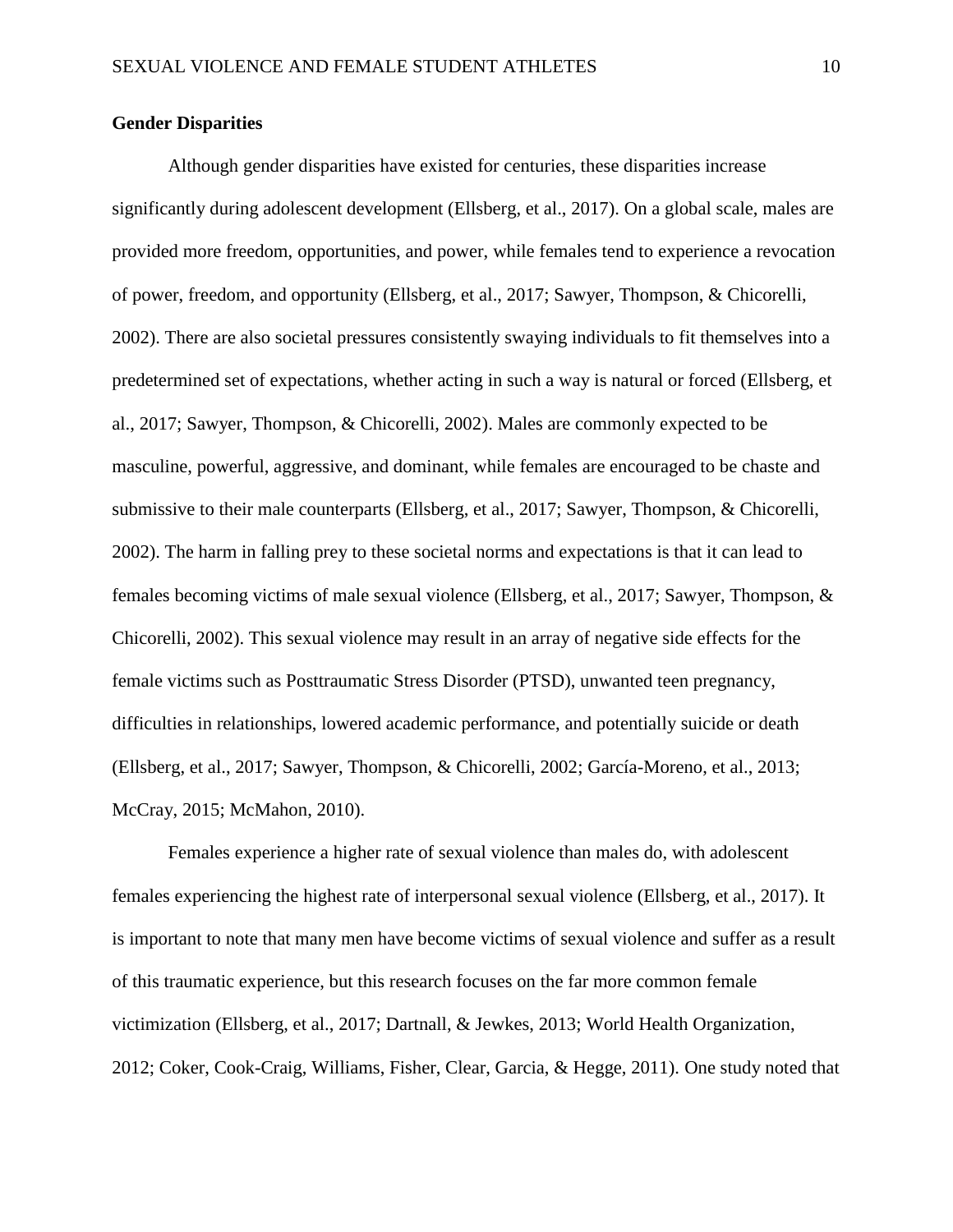sexual minority students, such as the LGBTQ+ population, also experience sexual violence, and gender differences within this population seemed to be insignificant regarding whether or not they experience sexual violence, indicating both genders experience similar types of interpersonal trauma within the LGBTQ+ community (Edwards, Sylaska, Barry, Moynihan, Banyard, Cohn, Walsh, & Ward, 2014). When females, specifically adolescents, are victimized, their perpetrators are more likely to be an individual they have some form relationship with, such as a family member, friend, or trusted member of their community (Ellsberg, et al., 2017). Approximately 45%-77% of perpetrators are a romantic or intimate partner (Ellsberg, et al., 2017; Dartnall, & Jewkes, 2013).

On a separate note, males are more likely to experience physical punishment at the hands of their caretakers, teachers, and peers and this can shape their expectations of others and the world around them, potentially convoluting their morals and sense of self (Ellsberg, et al., 2017). This could be explained by the idea that males have a higher tendency than females to engage in aggressive behaviours that are more likely to elicit this type of corporal punishment (Fréchette, Romano, 2015). It could also be partially due to sex-specific beliefs and expectations that society and parents may hold about this gender and their ability to handle this type of punishment (Fréchette, Romano, 2015).

# **Intercollegiate Sexual Violence**

Individuals in university are experiencing the latter end of their adolescence and are still undergoing many of the changes previously mentioned (Ellsberg, et al., 2017). The dark and grim fact is that college can be an unsafe place for females (Coker, et al., 2011). There are many occurrences on college campuses of individuals, especially females, experiencing sexual violence (Coker, et al., 2011). These assaults are often repeated and yet these victims are often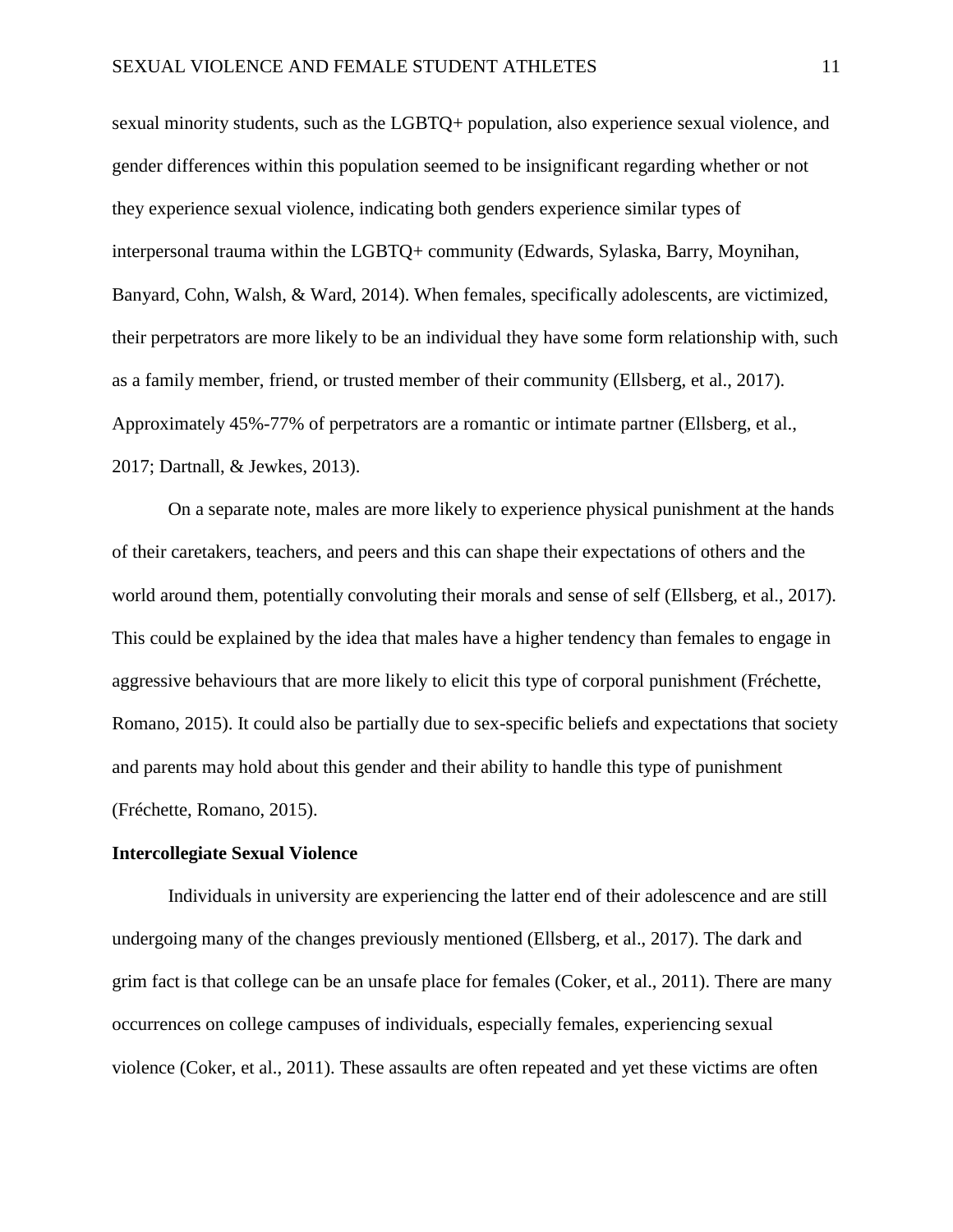expected to attend college after their trauma at a cost to their physical and mental wellbeing (Coker, et al., 2011). The female intercollegiate population is considered to be an at-risk population for sexual violence, perpetrated by their male counterparts, many of whom will not be strangers (Ellsberg, et al., 2017). Although male college athletes account for less than 2% of the overall male population on campus, they represent 23% of the men accused of sexual assault, with more detail surrounding the potential cause of this outlined below (Sawyer, Thompson,  $\&$ Chicorelli, 2002; MacGregor, 2018).

Being a male intercollegiate athlete comes with a very high expectation to perform in one's sport of choice, but also to become part of a team (McCray, 2015). Intercollegiate male athletes may be more easily influenced by their peer groups in an attempt to fit in and become part of the highly valued and esteemed group of student athletes (Flood, & Pease, 2009). When a group of these individuals come together and engage in male bonding activities, there is a high chance there will be alcohol or other substances involved (McCray, 2015; McMahon, 2010). Adding alcohol and other substances into an incredibly vulnerable group of individuals who are highly influenced by others could create a threating and dangerous environment (McCray, 2015; Flood, & Pease, 2009; McMahon, 2010). Statistics indicate that this adolescent population typically commits crime in peer groups as compared to adults who often act alone (Albert, Chein, & Steinberg, 2014). Due to the intense social pressures these individuals are experiencing from their peers, they are more motivated to fit in than if they were not members of this elite group (McCray, 2015).

Some neural changes occurring in adolescence include an increase in gonadal hormones such as oxytocin within certain areas of the brain including subcortical regions and the limbic system (Albert, Chein, & Steinberg, 2014). An increase in oxytocin to these regions can impact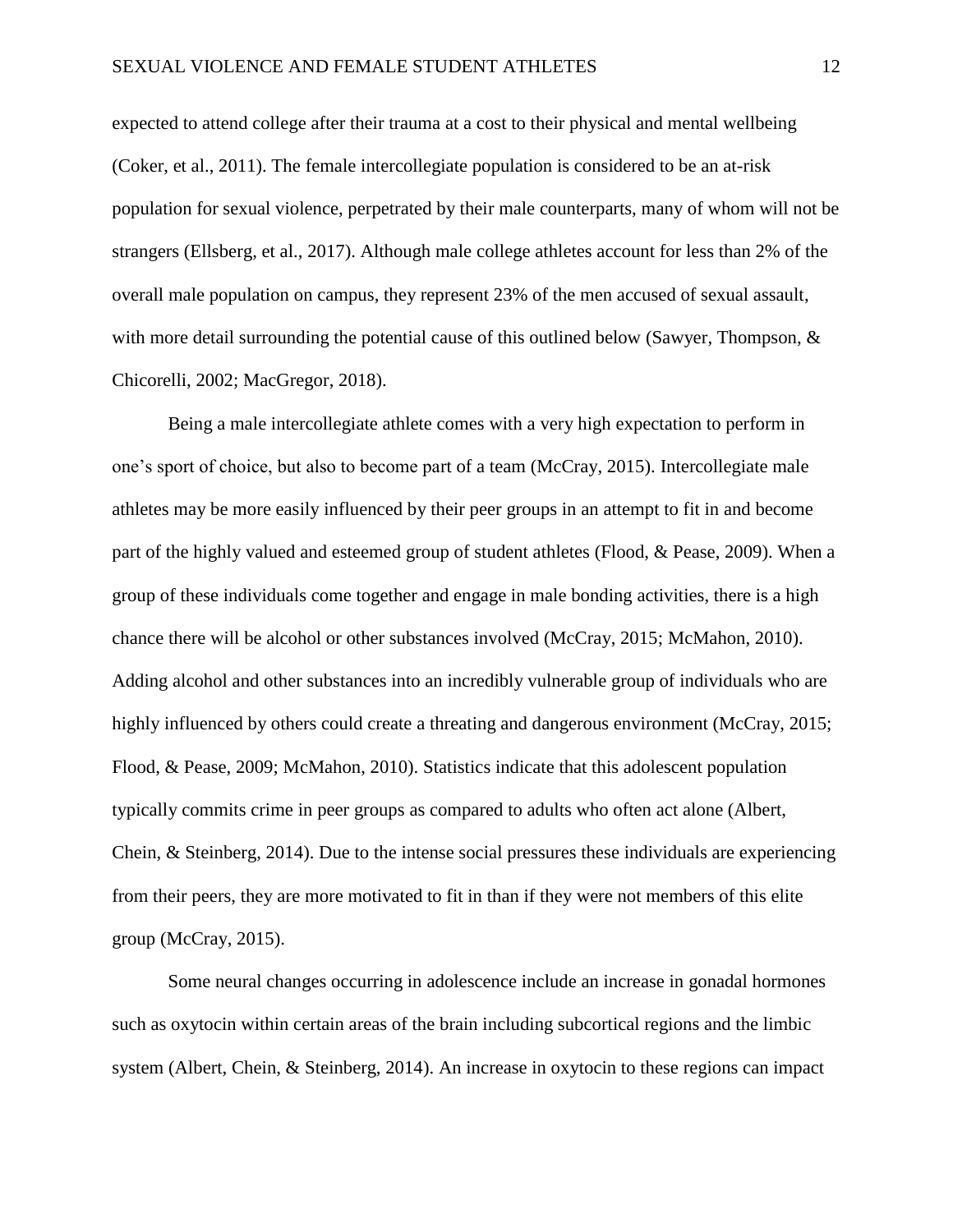numerous areas such as the innate desire to engage in social bonding and become accepted (Albert, Chein, & Steinberg, 2014). When adolescents are in the presence of peers, they experience a reward-sensitive motivation that will increase the likelihood of them favouring short-term benefits of a potentially dangerous action, such as sexual violence, as opposed to valuing the longer-term reward that may be safer (Albert, Chein, & Steinberg, 2014).

As mentioned previously, while some men are experiencing opportunities for power, women are more likely to be subject to the idea of disempowerment, subsequently learning how to act in a submissive manner (Ellsberg, et al., 2017; Sawyer, Thompson, & Chicorelli, 2002). This, in turn can leave them more susceptible to becoming victimized by individuals they know (Ellsberg, et al., 2017; Sawyer, Thompson, & Chicorelli, 2002). Young women are expected to be pure, and if they are not they may be viewed by some individuals in society as sexual objects (Ellsberg, et al., 2017; Sawyer, Thompson, & Chicorelli, 2002). Although these gender norms might not be considered valid reasons for perpetration or victimization, they assist in creating an environment where those most vulnerable to becoming a victim and those most likely to perpetrate to thrive (Ellsberg, et al., 2017; Sawyer, Thompson, & Chicorelli, 2002).

#### **Rape Myth Acceptance**

Rape myth acceptance plays a critical role in the likelihood of an act of sexual violence occurring (Sawyer, Thompson, & Chicorelli, 2002; McMahon,2010). Rape myth acceptance refers to the idea that the aggressor is not at fault for his or her actions and the victim is to blame for their assault, which we understand is not the case (Sawyer, Thompson, & Chicorelli, 2002; McMahon, 2010). An individual who subscribes to the rape myth typically has an increased acceptance of dating violence and attitudes that reflect this belief such as sex role stereotyping and exploitative sexual relationships (Sawyer, Thompson, & Chicorelli, 2002; McMahon, 2010).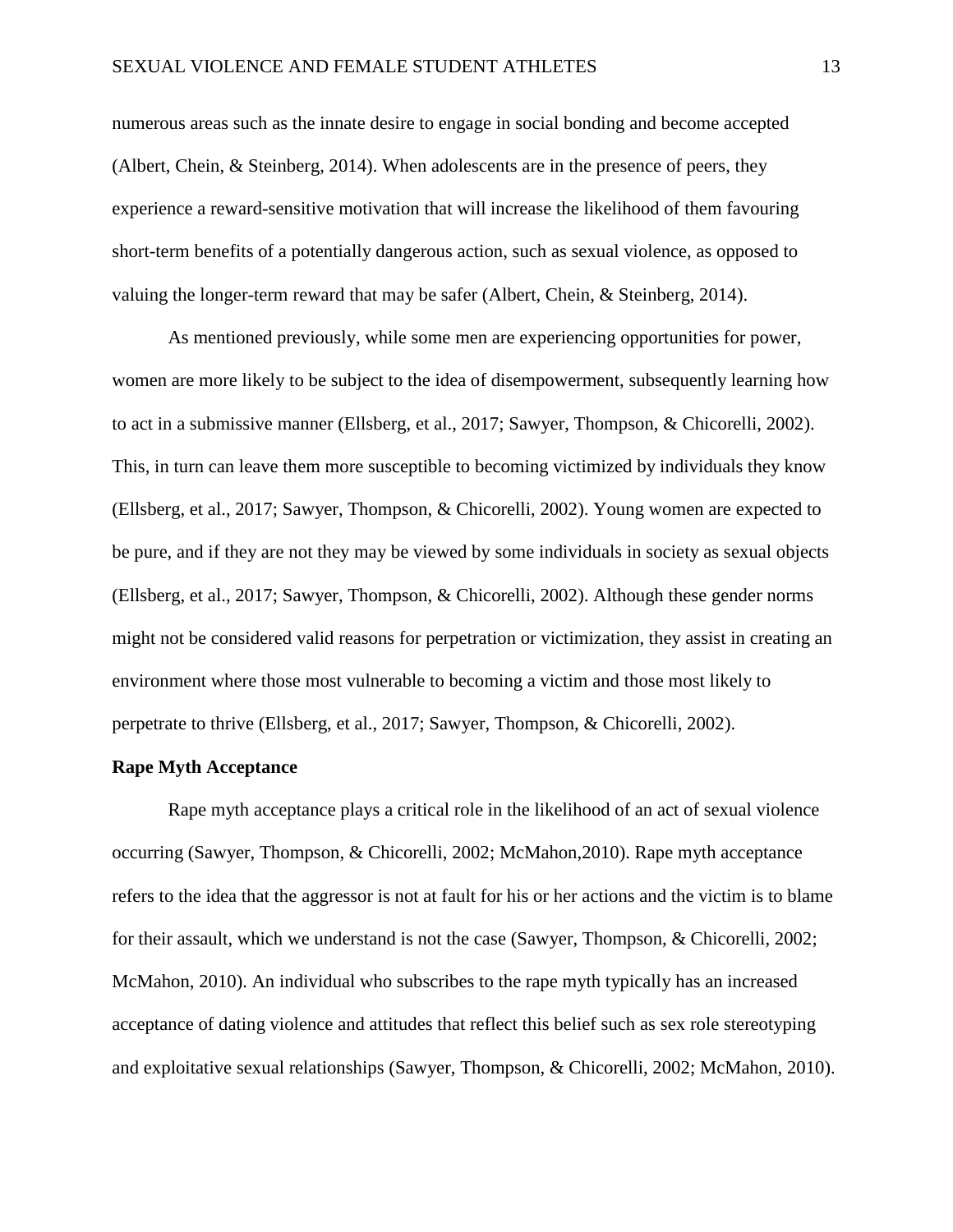A perpetrator's inclination to commit sexual violence is closely associated with their level of rape myth acceptance (Sawyer, Thompson, & Chicorelli, 2002; McMahon, 2010). College male athletes have a higher tendency to subscribe to these beliefs than female college athletes do (Sawyer, Thompson, & Chicorelli, 2002). When compared to other college students, intercollegiate male athletes more frequently report the belief that females distort the truths in regard to the events of sexual violence, stating that females often incorrectly describe these events and that they never actually occurred (Sawyer, Thompson, & Chicorelli, 2002; McMahon, 2010). Some male intercollegiate athletes go so far as to indicate that "she asked for it" in cases where sexual violence had occurred (Sawyer, Thompson, & Chicorelli, 2002; McMahon, 2010). In other cases, the perpetrator even claims that the event never occurred, or that the female victim is providing a false statement which has a serious impact on female victims; if they are to report an incident of sexual violence there is a chance that law enforcement may not believe them or may not take action (Coates, & Wade, 2007). This leads to limited closure for the victim as well as an extensive and likely traumatic legal proceeding.

Rape myth acceptance was found to be higher among younger male college athletes than older male athletes, which coincides with the critical point in development for both males and females, increasing the vulnerability of the female victims while also increasing the likelihood of potential perpetration (Sawyer, Thompson, & Chicorelli, 2002). These beliefs are also more common among athletes in group sports as compared to individually focused sports (Sawyer, Thompson, & Chicorelli, 2002). This team environment reinforces traditional values that could normalize the idea of rape myth while encouraging sexual violence (Sawyer, Thompson, & Chicorelli, 2002). One potential reason for the increased rape-myth acceptance in males is the notion that society has been socialized to expect males to act in an athletically aggressive and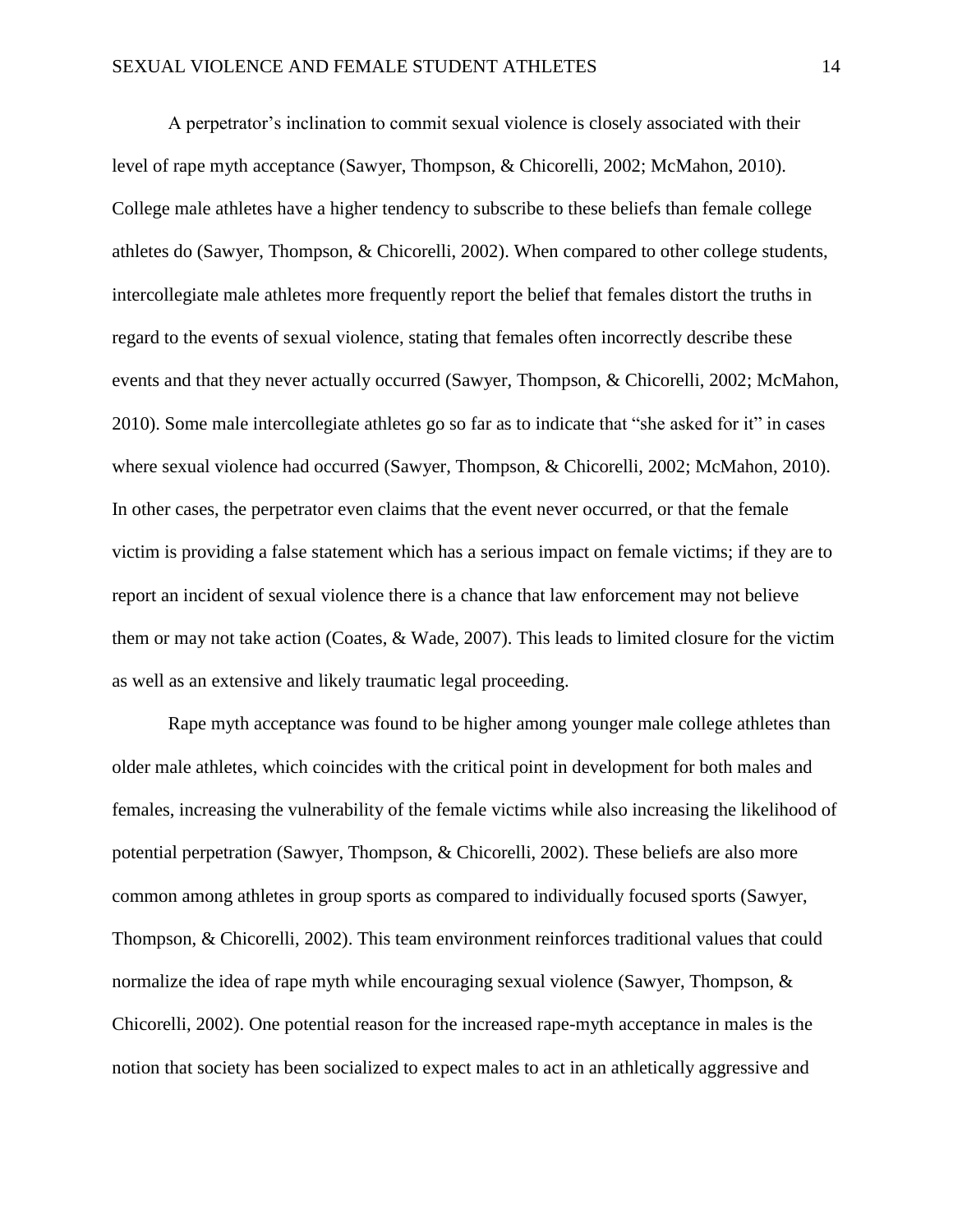competitive manner (Sawyer, Thompson, & Chicorelli, 2002). This could in turn facilitate and encourage these individuals to act in this way as opposed to suffering the consequences of going against the grain (Sawyer, Thompson, & Chicorelli, 2002).

# **Impact of Sexual Violence on Females**

Research indicates that the act of sexual violence doesn't discriminate; all races, genders, and ages are subject to becoming a victim, with adolescent females experiencing the highest amount of risk (Dartnall, & Jewkes, 2013; World Health Organization, 2012). The impact of these assaults on some victims can be extreme, even life-threatening and potentially fatal (McCray, 2012). A very possible outcome of sexual violence is pregnancy, and for victims that are still in their adolescent years, this could have a tremendously significant impact on their development, social and interpersonal relationships, and their ability to complete their educational and athletic endeavours (García-Moreno,Pallitto, Devries, Stöckl, Watts, & Abrahams, 2013). Events such as sexual violence and teen pregnancy could have a critical impact on their physical and mental health as well (García-Moreno, et al., 2013; Ellsberg, M., et al., 2017). With pregnancy comes a plethora of other possible health risks such as stillbirth, miscarriage, intrauterine hemorrhage, nutritional deficiency, abdominal pain, and neurological disorders just to name a few, not to mention any physical or mental abuse the victim endured as a result of the traumatic assault (García-Moreno, et al., 2013). These physical maladies, alongside the mental impact the violence imposed on these individuals, could lead to other damaging mental illnesses such as post-partum depression or posttraumatic stress disorder (PTSD) (García-Moreno, et al., 2013; O'Hara, & McCabe, 2013). Other consequences of sexual violence include anxiety, depression, and phobias which can have a severe effect on the victims' day to day functioning and ability to be successful in their roles (World Health Organization, 2012).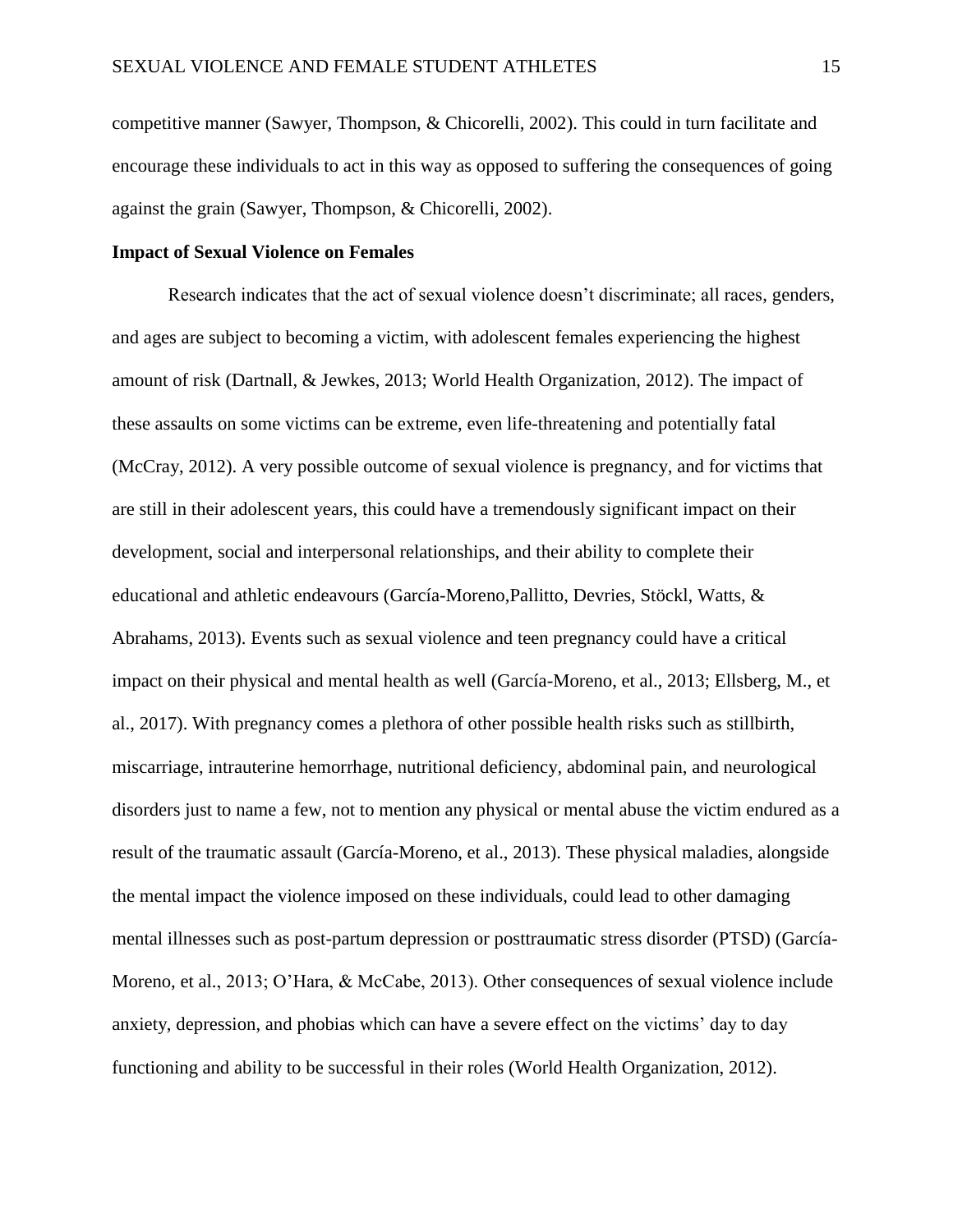Adolescents are already undergoing a critical transition from childhood to adulthood and are undertaking significantly more responsibility as they progress to post-secondary education. They typically have high expectations of what their future may hold and an incident such as this may set them back and deem them unfit to meet those expectations.

Sexual violence can also lead to suicidal ideation and attempts, which if successful, would be considered the most severe consequence (García-Moreno, et al., 2013). In some scenarios, the violence enacted upon the victims is so brutal that it can lead to homicide (McCray, 2015). There have been incidences portrayed in the media referring to male athletes that have committed such heinous acts during their frenzy of sexual violence that they have murdered their victim (McCray, 2015). One of these incidences occurred at the University of Virginia where the victim, a lacrosse player, was murdered by her ex-boyfriend, also a lacrosse player at the same university (McCray, 2015). These fatal sexual assaults are harsh reminders of the importance of research such as this to support victims through these crises and ensure the events do not escalate to this level (McCray, 2015).

# **Language and Violence**

Coates and Wade (2007) focus much of their research on violence and resistance, the conditions that enable personalized violence, actions taken by the perpetrators and language utilized when representing the actions that have occurred. Access to publication means and the media is typically unevenly distributed among the general public; with professionals, academics, celebrities, corporate leaders, government officials, and men, many of which incorporate intercollegiate male athletes, having more access than the remaining individuals in society (Coates, & Wade, 2007). These individuals have a greater ability to circulate their own particular views and opinions on a situation or experience and influence society when compared to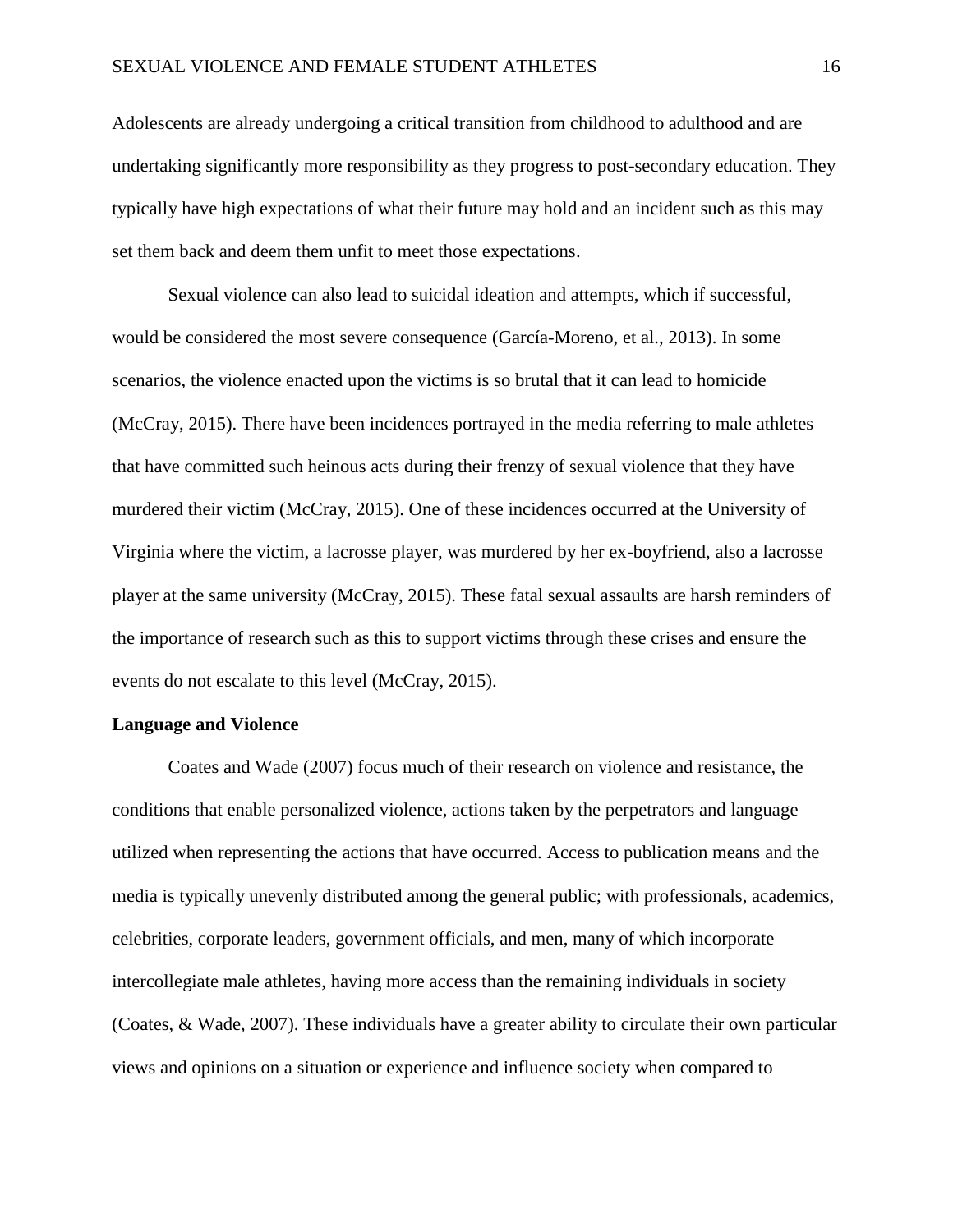opposing points of views, such as that of the victim (Coates, & Wade, 2007). This is particularly impactful in situations where a female intercollegiate athlete is determined to express their traumatic experience to law enforcement/professors/other individuals in positions of power, especially when the perpetrator is a professional, a celebrity, male, and educated (Coates, & Wade, 2007). Society has a tendency to side with the individual in the position of power; in this instance the male intercollegiate athlete (Coates, & Wade, 2007). This leaves the female intercollegiate athlete vulnerable and subject to social ridicule, and it may deter other victims from sharing their experiences in order to avoid these incredibly traumatizing consequences (Coates, & Wade, 2007). The victims may be blamed, isolated, ostracized, and even bullied for expressing these bold realities that society may view as inaccurate accusations based solely on the perpetrator's level of power (Coates, & Wade, 2007).

The more strident the abuse of power is in the traumatic incident, such as in a situation of interpersonal sexual violence, the more adequately it is attempted to be justified or concealed by the perpetrator and their loyal followers (Coates, & Wade, 2007). These perpetrators who are in a position of power will frequently utilize language that intentionally manipulate the situation to entrap their victims, conceal violence that has occurred or is still occurring, and essentially avoid taking responsibility for their actions altogether (Coates, & Wade, 2007). These actions on the part of the perpetrator are intended to jeopardize the victim's safety and as a result, some sexual violence can occur for years, going unnoticed while the perpetrator maintains his status as an exemplary citizen (Coates,  $& Wade, 2007$ ). This use of language is often how legal proceedings against violent perpetrators are built and can sway the outcome of a judge's ruling (Coates,  $\&$ Wade, 2007). Once again, this can impact the outcome for female intercollegiate athletes that file legal actions against their perpetrators (Coates, & Wade, 2007).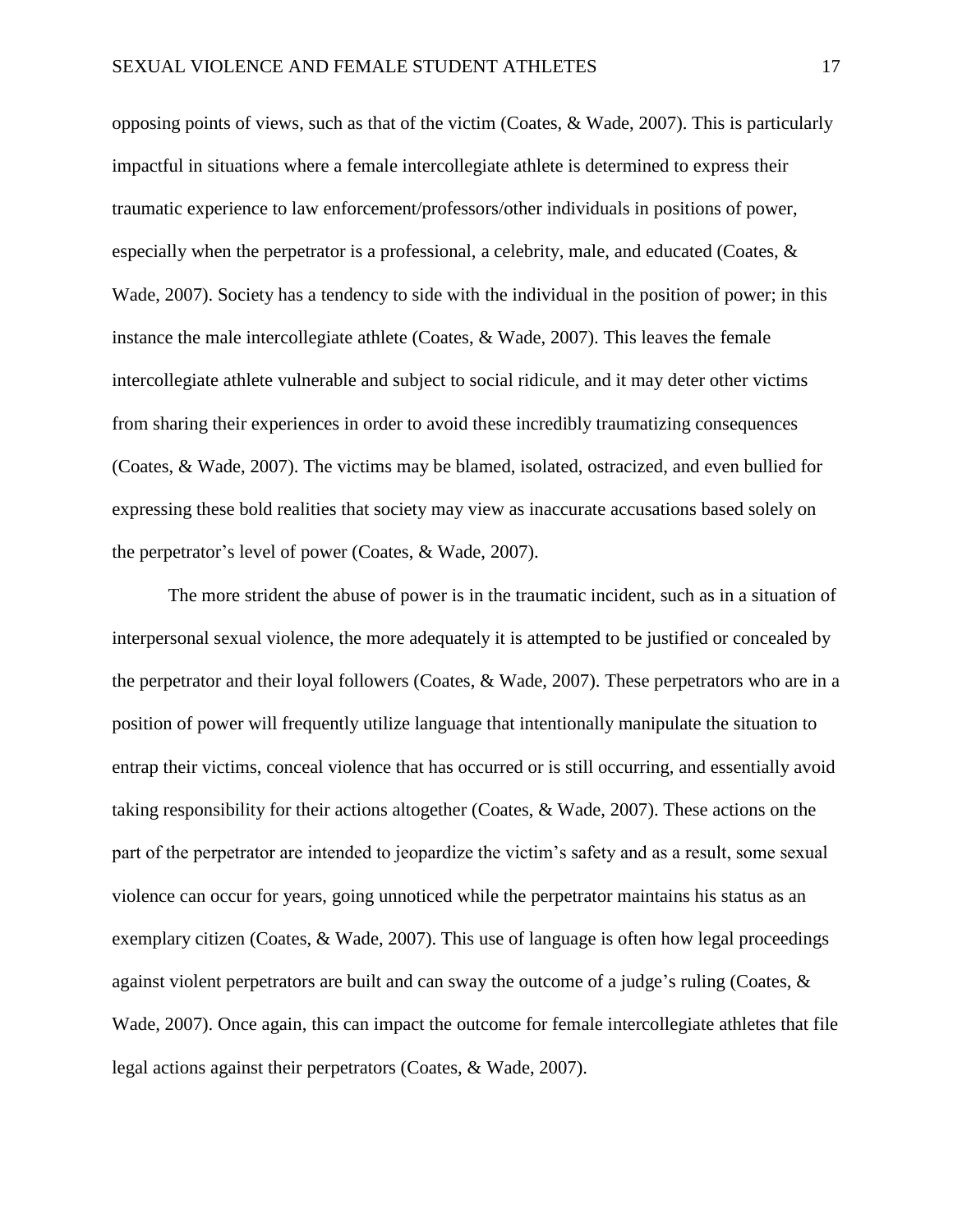Coates indicated that "[l]anguage is central to the law" (Coates, 1997, p. 281). It is a crucial aspect necessary in gathering information related to the incident at hand such as acquiring statements, asking questions, communicating arguments, and making judgements (Coates, 1997). The language utilized in legal proceedings are representations of the events that took place, but also encompass many versions of that situation (Coates, 1997). This is relevant in working with female intercollegiate athletes that have become victims of sexual violence as the language utilized when describing the event matter (Coates, 1997). If the event is described by the perpetrator in a position of power as "sexual intercourse" versus "rape" or "sexual assault", each version will paint a very different picture in the community's and law's eyes (Coates, 1997). If these perpetrators are already in a position of power and have the support of their community around them, the inclusion of powers of discourse within the language negatively impacts the outcome for the female victim (Coates, 1997).

Coates and Wade (2007) discuss several different interactional and discursive views of violence and resistance that can impact the outcomes of these deliberate and violent acts (Coates, & Wade, 2007). The first aspect refers to the idea that violence is both social and unilateral (Coates, & Wade, 2007). In this statement, it is quite evident that violence occurs during an interaction between at least two individuals and is unilateral in that it involves one individual exercising their power and actions toward another individual, with no regard for their well-being and without choice on the part of the victim (Coates, & Wade, 2007). As mentioned earlier, violence is a deliberate act on the part of the perpetrator and they prepare for resistance from their victims (Coates, & Wade, 2007). The perpetrators take essential and vital steps in order to silence and repress the victims' actions (Coates, & Wade, 2007). Coates and Wade (2007) also express that resistance is ubiquitous in that when an individual is subject to acts of violence, their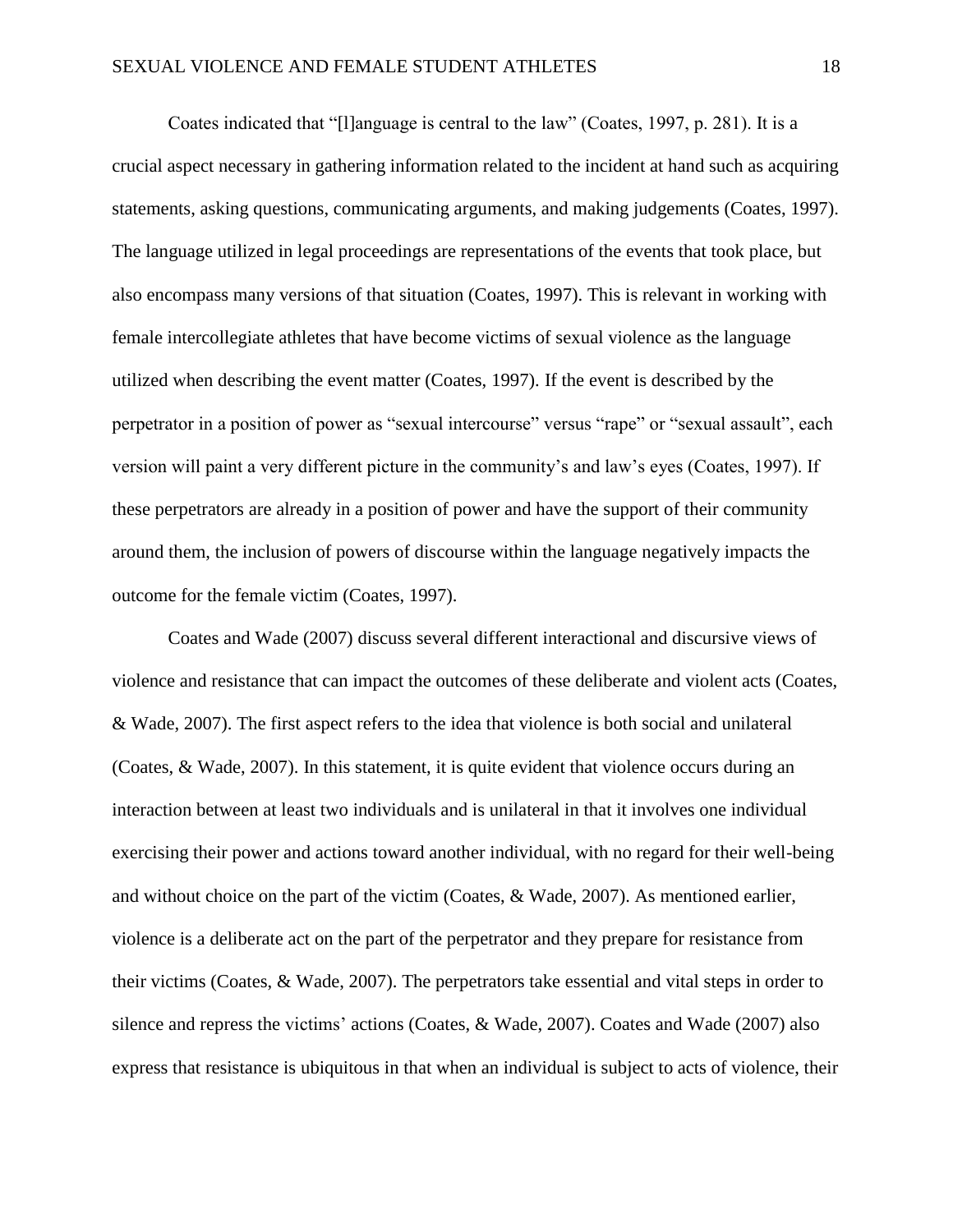intuition is to resist (Coates, & Wade, 2007). Alternatively, acts of defiance could lead to additional violence or threat on a scale of mild to severe, deeming defiance the least likely method of resistance taken by victims (Coates, & Wade, 2007).

When it comes to social disclosure, misrepresentation is a pervasive demonstration of the imbalance of power and violence in society, and public displays can often be misleading and as a result, involuntary collusion with the perpetrator is a likely outcome (Coates, & Wade, 2007). Words and language can determine how concepts are understood and what power or meaning society assigns to the words (Coates, & Wade, 2007). Fitting words to deeds is another discursive view of violence that Coates and Wade refer to. The former refers to the idea that words are allocated to actions taken by the perpetrator and can determine how the perceptions are viewed and judged by society (Coates, & Wade, 2007). Lastly, Coates and Wade discuss that language is frequently used to conceal violence, minimize the victim's experiences, avoid taking responsibility on the part of the perpetrator, mask the victims' resistance to the act, and lastly blame and pathologize the victims (Coates, & Wade, 2007).

Some victims mention that language such as "abuse" can minimize their violent and terrifying experience as it lacks the explicit details and transparency that express what truly occurred and what the perpetrator is capable of (Coates, & Wade, 2007). Terms such as "learning from the past" insinuate that this experience is in the past and one must move on and grow from it, when this isn't the case for many victims; once again this type of language can minimize their experience (Coates, & Wade, 2007). There are also many words utilized in describing the perpetrator that tend to imply these behaviours were not a fault of their own; instead they were the result of "sexual urges" and "jealousy" (Coates, & Wade, 2007). Both examples exemplify the perpetrators' abilities to avoid taking responsibility for their actions in an attempts to remain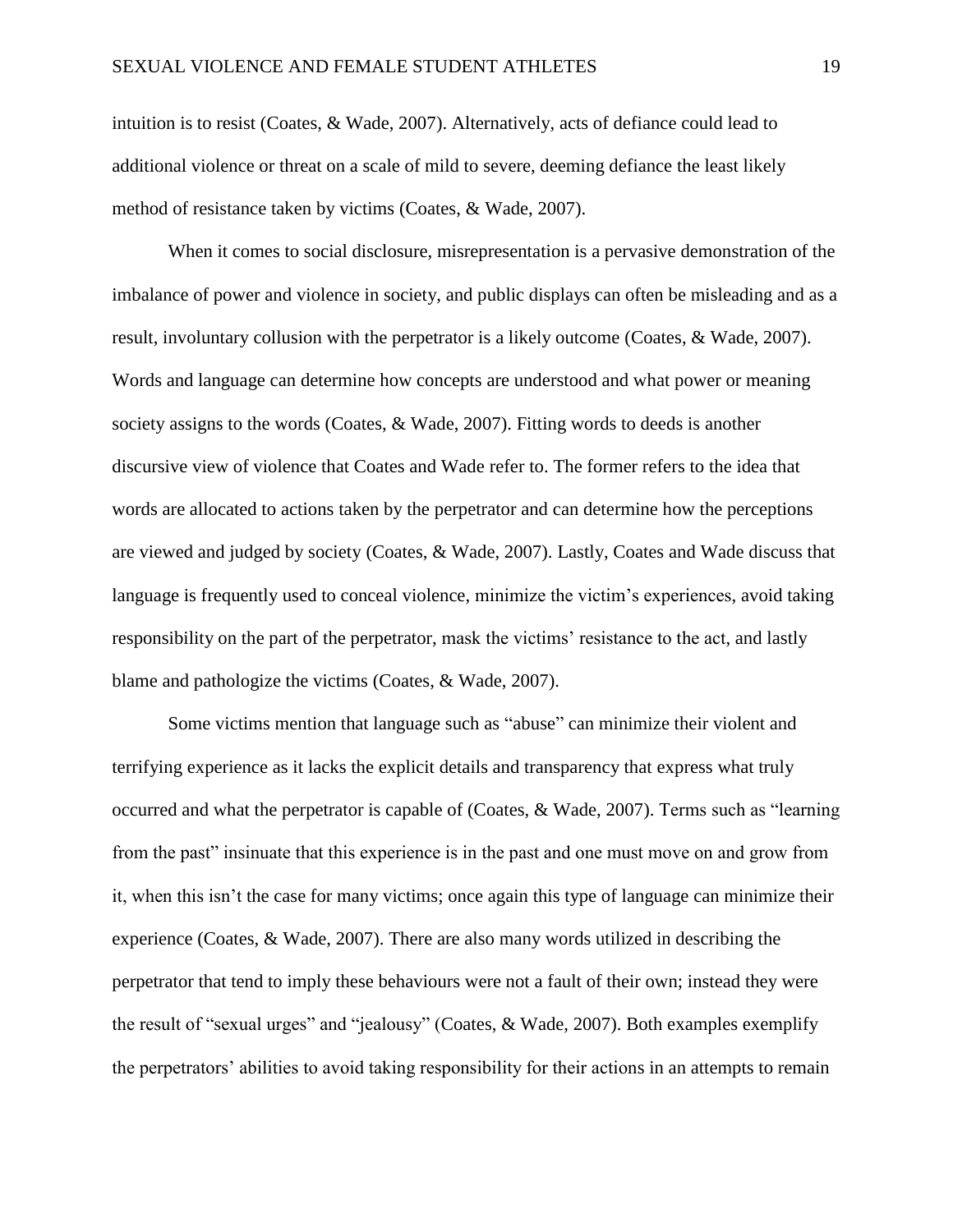a model citizen while passing blame to their victim and minimizing the impact (Coates, & Wade, 2007).

#### **Sports Culture**

As I have touched on above, the environments that male intercollegiate athletes are exposed play a critical role in determining why this population has a higher rate of sexual assault against female intercollegiate athletes than other populations (MacGregor, 2018). Research indicates that the disproportion of power between these two genders and populations is one explanation for their overrepresentation; but why (MacGregor, 2018)? In many organizations that exude power over others, such as male intercollegiate athletics, there is a culturally motivated version of masculinity that creates and perpetuates systemic subservience of females and other oppressed individuals (MacGregor, 2018). MacGregor (2018) expressed that violence is a consequence of collective privilege as opposed to an individual pathology that these male student athletes encompass (MacGregor, 2018). Violence is a result of inequality and there is an evident inequality between male and female intercollegiate athletes based solely on gender (MacGregor, 2018).

Athletes and fraternities are often compared to one another based on their values and belief systems (MacGregor, 2018). They share several qualities such as their gender uniformity, consistent group activities creating strong bonds and building relationships, valuing heteronormativity, patronizing those outside of their group, hypersexualizing women, peer pressure to conform to the norms of the group, vows of silence and secrecy, hazing rituals, and the eradication of an individual identity in order to conform to a group identity (MacGregor, 2018). Male intercollegiate athletes as well as males in fraternities have a tendency to believe that other men will endorse rape myths along with other hostile views toward women more so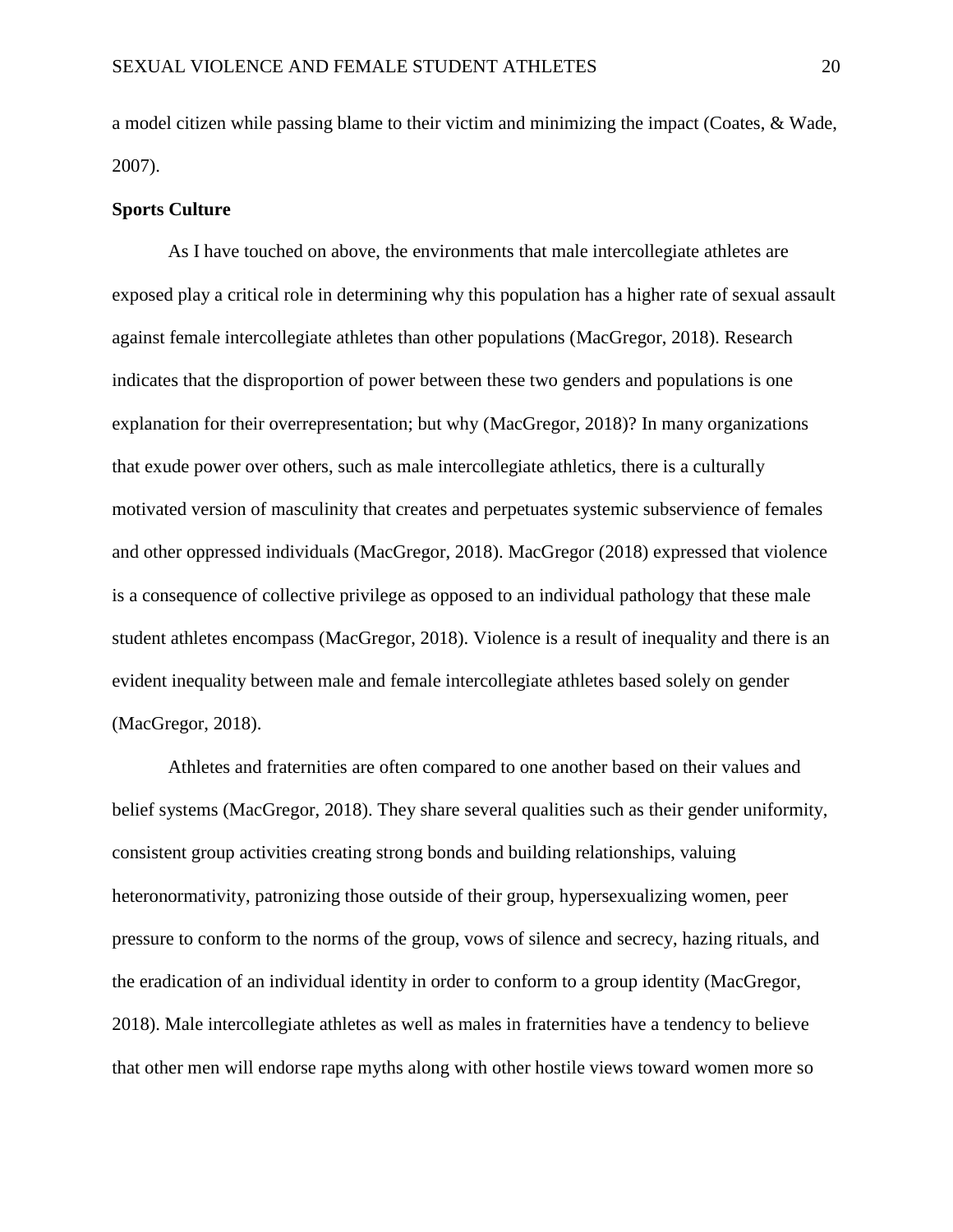than they would themselves (McDermott, et al., 2015). This thought can facilitate sexual violence as male intercollegiate athletes are craving the ability to be accepted as a team member, encouraging them to adhere to these the values and expectations of the collective while avoiding ridicule and isolation (McDermott, et al., 2015). Being part of such an elite organization and becoming a valued team member often requires that one complies to the rituals and values of the team, commonly endorsing the suppression of fear and weakness (MacGregor, 2018). When an individual doesn't comply with the team expectations, they may be subject to bullying and public shaming (MacGregor, 2018). This can become concerning when the team values do not align with an individuals' internal values, but this is a price many individuals pay to be part of elite organizations such as the world of athletics (MacGregor, 2018). These total institutions segregate male intercollegiate athletes and control the majority of their lives while they are part of the teams, and this isolation perpetuates the reinforcement of the collective values and rituals of the team (MacGregor, 2018).

MacGregor (2018) illustrated that elite athletes are more likely to express sexual entitlement and power over women; ultimately exhibiting more sexually aggressive behaviour towards this population (MacGregor, 2018). This is concerning for female intercollegiate athletes as they are forced to be in close proximity to these individuals by the nature of their postsecondary education and athletics. MacGregor (2018) reviewed research on Australian rugby players and found that aggression on the field was viewed as encompassing a strong sex drive and this, mixed with their physical aggression, creates a potentially violent combination (MacGregor, 2018). MacGregor (2018) expressed that Australian rugby players are regarded as celebrities in their country, and therefore the majority of their behaviour off the field is tolerated (MacGregor, 2018). Society has a strong appetite to continue watching these players bring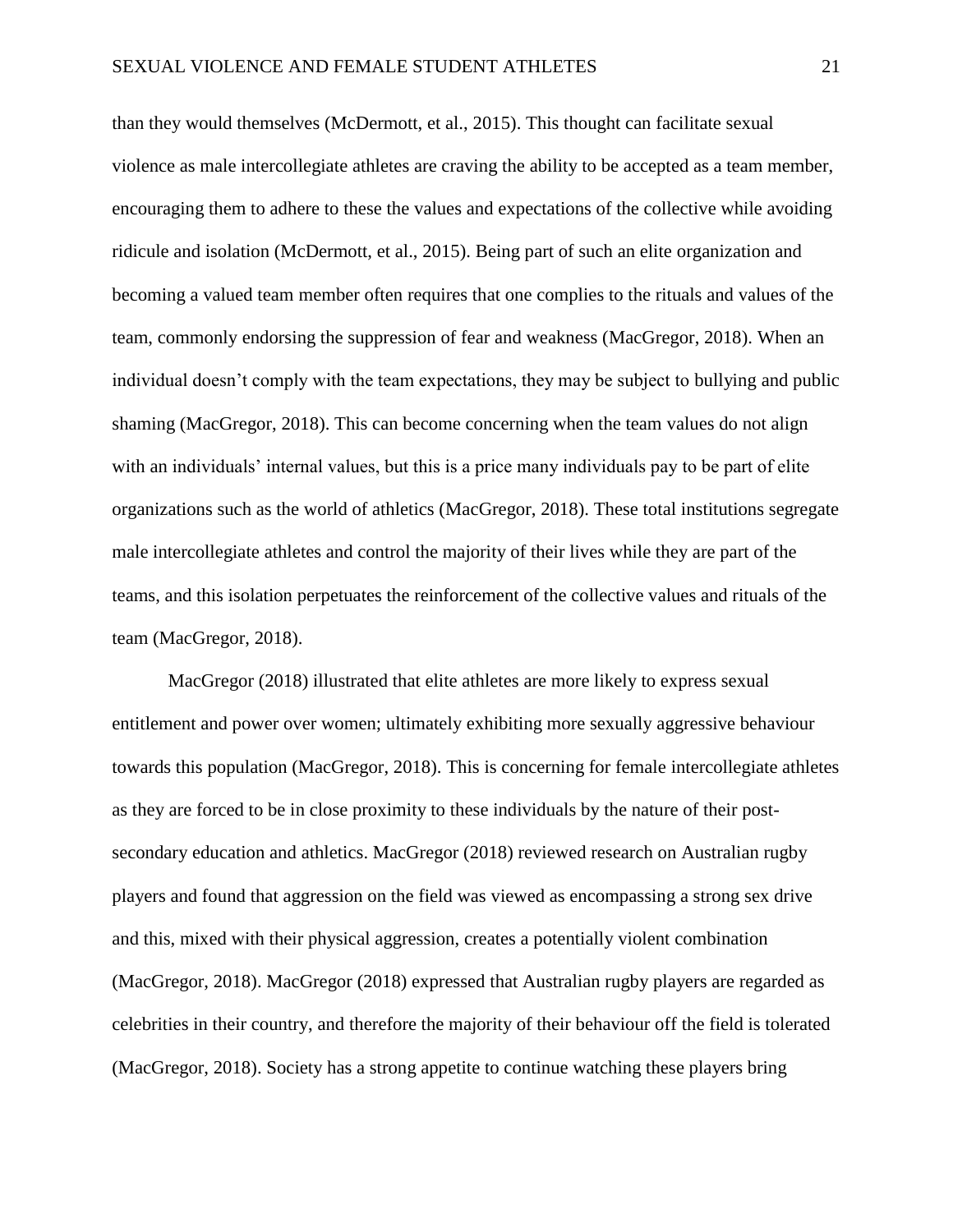success to their sport of choice and their hometowns (MacGregor, 2018). If these successful athletes are removed from teams due to sexual violence, then it is a possibility that the team may not achieve their victory (MacGregor, 2018). Excuses are also made for these individuals who perpetrate sexual violence, which can make it incredibly difficult to incriminate them and may instill feelings of hopelessness in the victim; encouraging them not to report the incidences (MacGregor, 2018). Many male intercollegiate athletes at the elite level are attending school on scholarships, and their success can lead to media coverage, financial success, and ultimately winning teams (MacGregor, 2018). This said, coaches and school administration have an obligation to create and maintain successful athletic teams and without these elite athletes they risk financial instability and negative press (MacGregor, 2018).

Coaches and other individuals of power may also project a level of power and authority over their athletes, frequently ostracizing them if they do not adhere to the expectations of the collective (MacGregor, 2018). They have an obligation to keep students and athletes safe but often prioritize the success of the athletes above all else due to the reasons listed above (MacGregor, 2018). This said, administrators have a role to play in preventing these situations from occurring, but they often have skewed priorities, risking the safety of many female intercollegiate athletes (MacGregor, 2018).

# **Conclusion**

Researchers must continue to take a deeper dive into why perpetrators commit these acts of sexual violence. They must continue to uncover what makes a victim most vulnerable while exploring preventative measures for victims, providing resources to affected individuals if the acts have been committed. The intention of this capstone will be to uncover and examine research surrounding types of treatments that can support female intercollegiate athletes that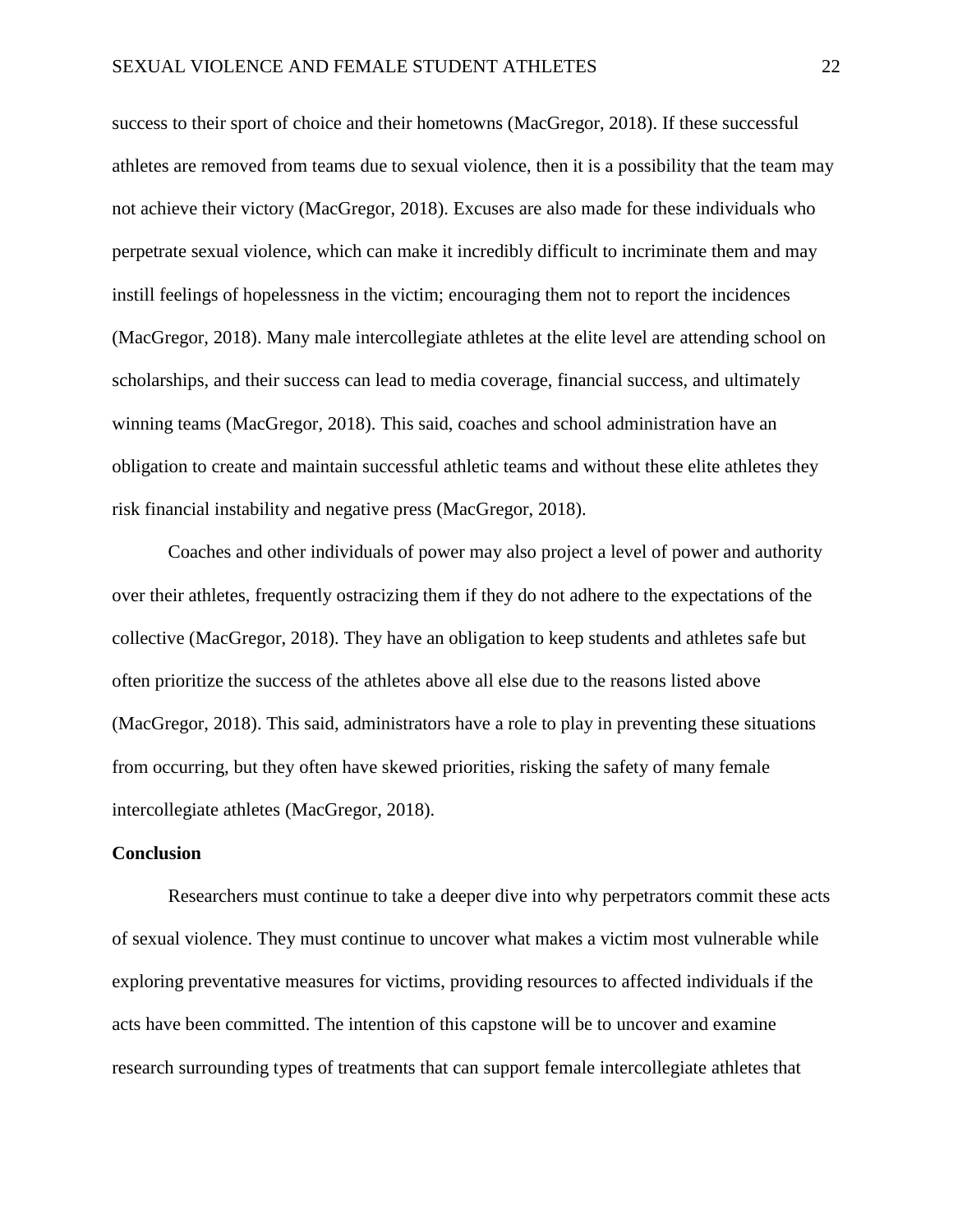have become victims of sexual violence. The first modality to be discussed will be Trauma-Focused Cognitive Behavioural Therapy (TF-CBT) (Cohen, et al., 2012). Following TF-CBT will be a form of Somatic therapy, Trauma-Sensitive Yoga (TSY), that incorporates mindfulnessbased strategies that support in creating a mind-body connection that will assist clients in reducing their negative symptoms such as stress and anxiety (Dutton, Bermudez, D., Matás, Majid, & Myers, 2013; Cohen, Mannarino, Deblinger, 2012). The final chapter will review literature that supports the effectiveness of these therapies and discuss limitations that could have skewed the researchers' findings.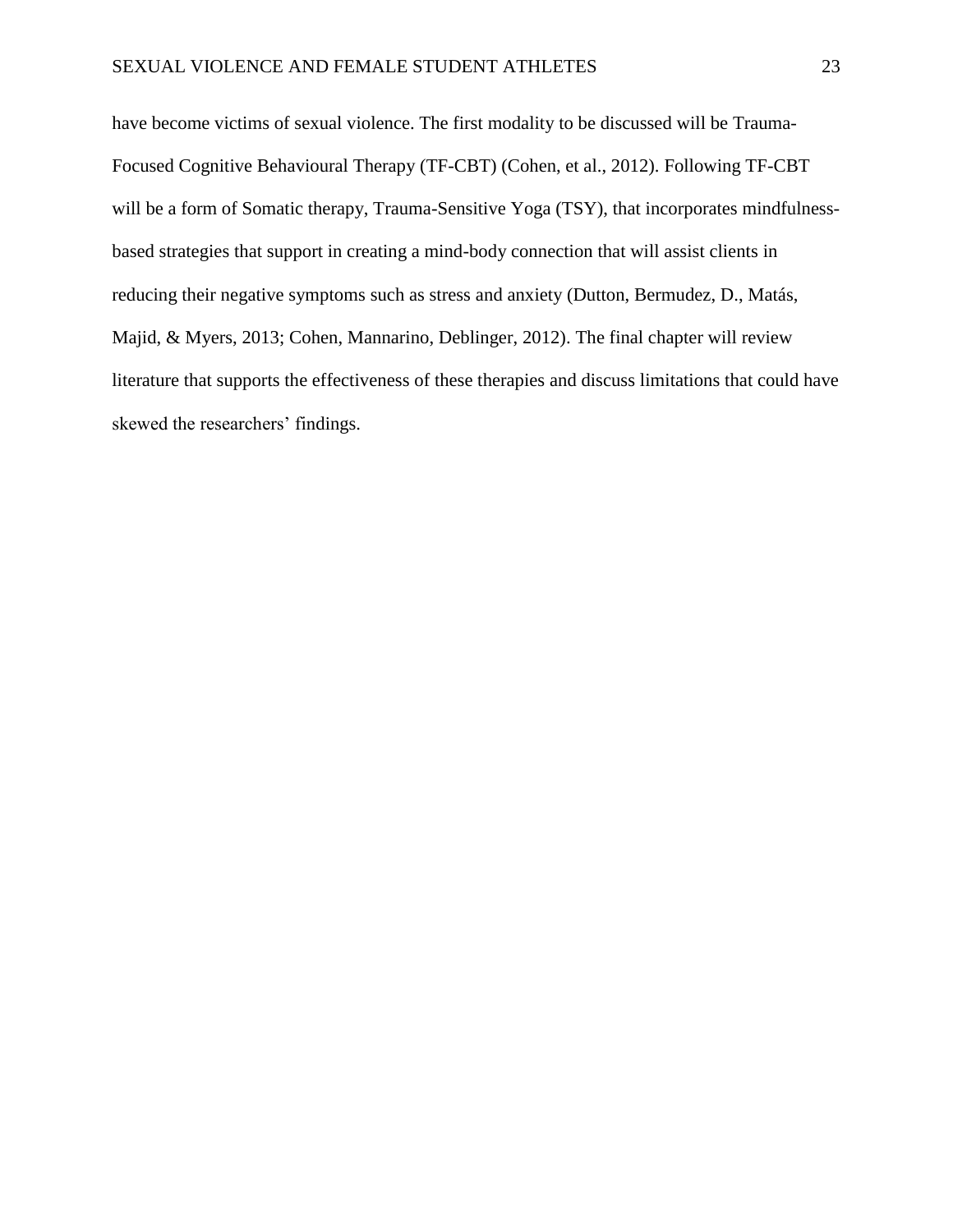### **Chapter Two: Treatment Methods**

As mentioned in chapter one, I will be exploring two forms of treatment that can be utilized to support female intercollegiate athletes struggling to work through trauma resulting from sexual violence. Female intercollegiate athletes who have experienced trauma frequently underreport their experiences for various reasons: Avoiding confronting the overwhelming material, previous interpersonal attachment related concerns that may have led to a distrust in therapists or other supportive figures in their lives, the concerns of language and sexual violence discussed in chapter one, or the idea that the victims may view these traumatic experiences as normal in their daily lives and an are numb to their absurdities (Cohen, Mannarino, Kliethermes, & Murray, 2012). Although some of the treatments may not be tailored specifically to female intercollegiate athletes struggling through sexual violence or trauma, they can be beneficial for this population based on other societal and interpersonal aspects of the treatment that may resonate with this unique group of individuals (Cohen, et al., 2012).

In working with individuals struggling from traumatic experiences, there several things to note that are of critical importance and are applicable in many forms of trauma-informed treatment. One aspect is that the therapist must be disinterested in the sense that they will not impose their privilege or power on their client to gratify any personal needs (Herman, 1992). The therapist must also be neutral and ensure they do not take sides in the clients' inner conflicts and are required to be mindful that the client is in charge of their own life and the decisions they make (Herman, 1992). Safety is at the foundation of transformation and the therapist must be patient and compassionate with their client to build a level of safety where the client is comfortable sharing their experience and journey (Herman, 1992; Webber, Mascari, Dubi, & Gentry, 2006). Patience is also essential in building safety with individuals suffering from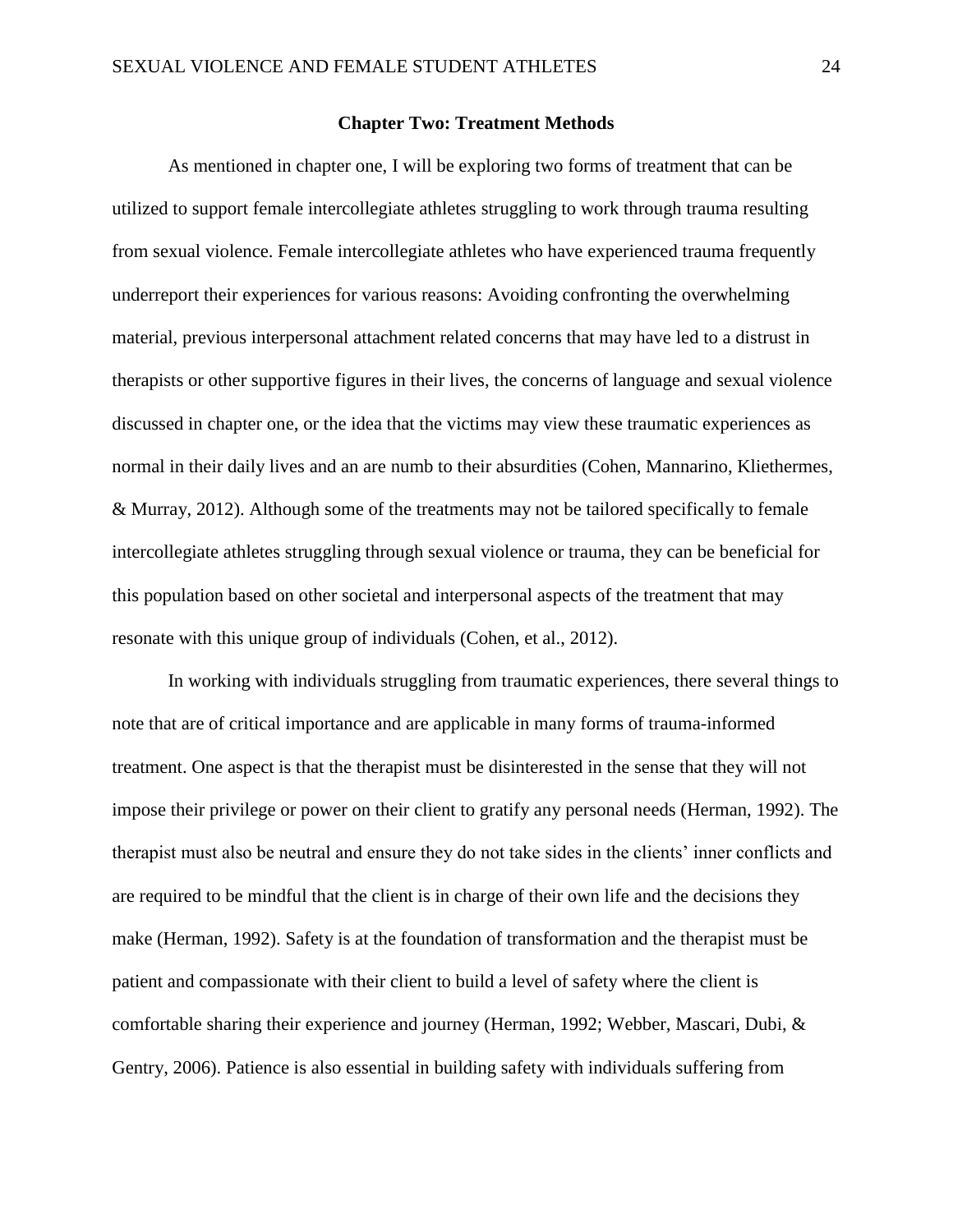traumatic experiences as their journey to recovery can take a long and undetermined amount of time (Herman, 1992). Clinicians are intended to support their client in increasing emotional and behavioural stabilization, creating a shift from a constant state of unpredictable danger to a sense of dependable safety (Herman, 1992).

Once safety and stabilization are created within the therapeutic alliance, trauma memory processing can occur where the client begins to metabolize and process their experiences (Herman, 1992; Webber, et al., 2006). In this phase, the client begins to reconstruct their story and transform their traumatic memory (Herman, 1992; Webber, et al., 2006). It is in this phase where they begin to mourn their traumatic loss (Herman, 1992). The clinician is merely present to support the client through their journey by creating a safe space for them and bearing witness to their story (Herman, 1992; Webber, et al., 2006).

Lastly, once phase one and two have successfully been attained, a reconnection to the present and future state of the client can begin to take place (Herman, 1992; Webber, et al., 2006). In this phase the client can begin to redefine who they are and who they want to be (Herman, 1992; Webber, et al., 2006). The trauma they have experienced in the past does not define who they are, and they do have the choice in determining who that person is (Herman, 1992; Webber, et al., 2006).

One of the treatments I will be discussing is Trauma-Focused Cognitive Behavioural Therapy (TF-CBT) (Cohen, et al., 2012). This form of Cognitive Behavioural Therapy (CBT), as indicated by the title, takes a CBT focused approach and tailors its methods towards supporting the population of individuals who have experienced traumatic events (Cohen, et al., 2012). TF-CBT is considered an Evidence Based Treatment (EBT), which is an intervention that incorporates the most recent and up to date research available that integrates clinical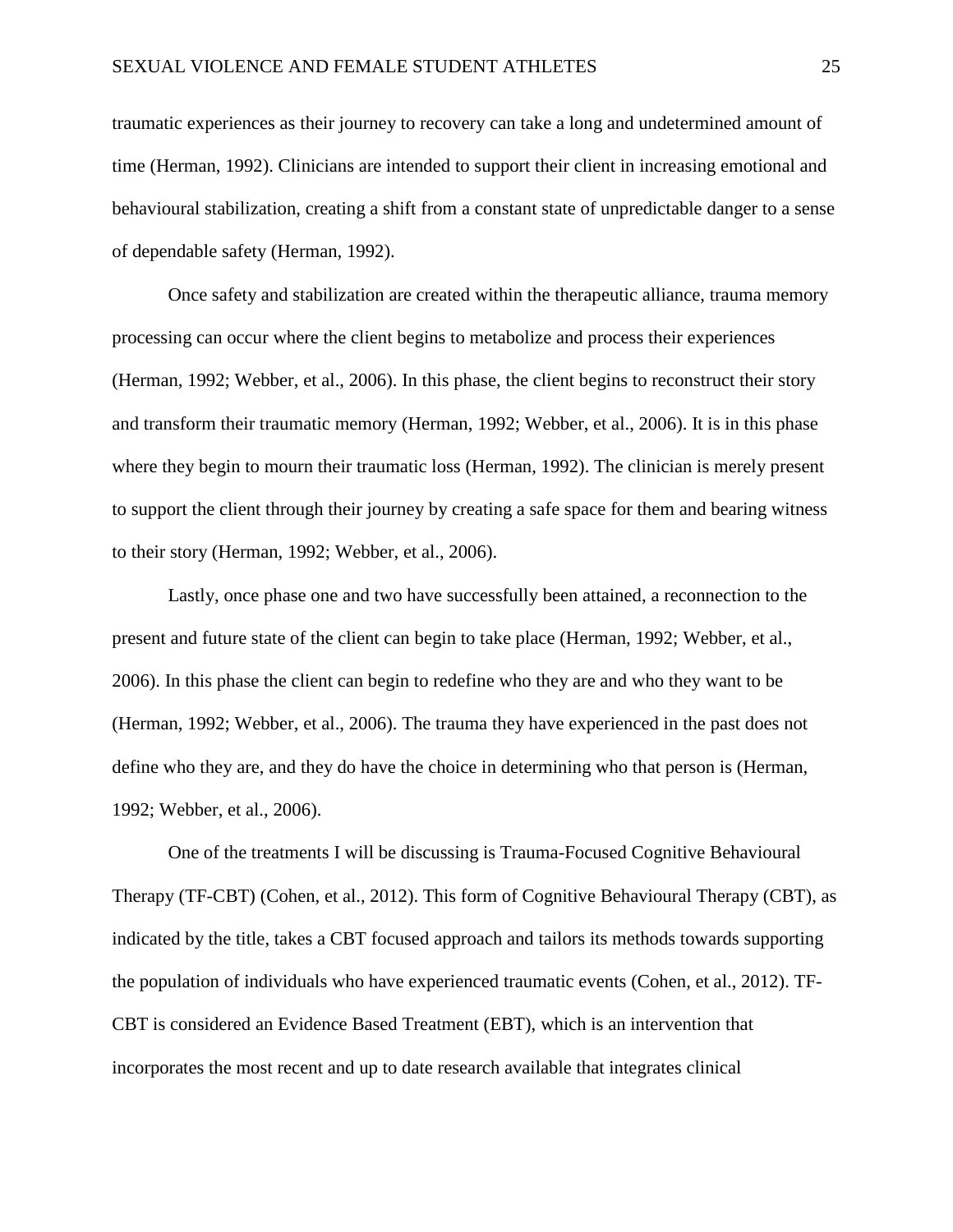proficiencies when it comes to client characteristics, cultures, values, and preferences (Dozois, 2013).

Much of the trauma that individuals experience, including sexual trauma, lives within the body (Rothschild, 2017). Research shows that our body often contains information that is valuable and imperative to the therapeutic process (Rothschild, 2017). Through the incorporation of EBTs, therapists work collectively with the client to gain access to that information (Rothschild, 2017; Emerson, 2015). In order to reach the information that is locked away by these victims of trauma, clients can utilize their bodies to retrieve it through their emotions (Rothschild, 2017). To successfully treat the whole individual, some therapists recommend incorporating somatic therapy into their client's treatment plan (Rothschild, 2017). The form of somatic therapy that a portion of my literature review will focus on is Trauma-Sensitive Yoga (TSY) (Rothschild, 2017; Emerson, 2015).

As a result of unconsciously holding on to their trauma within their physical body, these individuals frequently struggle to determine what is a true and current threat and what is a memory of the traumatic event, as triggers in their environment often bring their physical body back to the traumatic experience (Rothschild, 2017). This can trigger a state of hyperarousal or hypoarousal during situations that may not be life threatening, and this can create severe difficulties in daily functioning (Rothschild, 2017). Although many of these side effects of hyper or hypoarousal may be mental, many of them take a somatic form, which is why treating the whole individual and utilizing methods such as TSY is important to successful treatment (Rothschild, 2017; Emerson, 2015).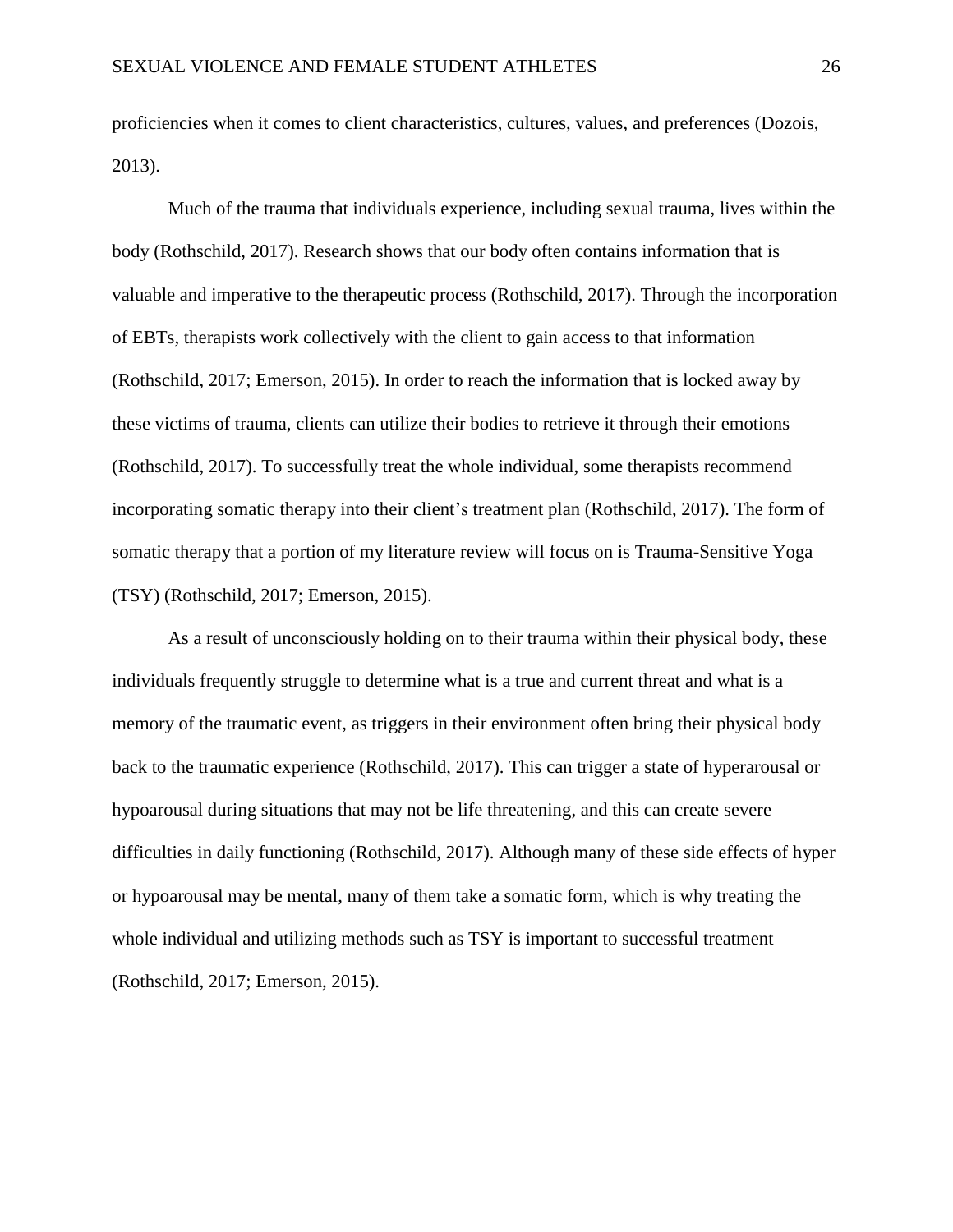#### **Trauma-Focused CBT (TF-CBT).**

Trauma-Focused CBT (TF-CBT) takes an integrative and collaborative approach in working with clients fraught with traumatic experiences (Cohen, et al., 2012; Deblinger, Pollio, & Dorsey, 2016). Female intercollegiate athletes, and females in a more general capacity, have a tendency to value social support and collaborative approaches which would encourage the use of collaborative treatment methods (Steidinger, 2014). This social support is evident in the sporting world where females tend to favour partnership, teamwork, and comradery in order to achieve a common goal (Steidinger, 2014).

Much research has also identified social support as an integral factor in promoting a positive recovery for individuals overcoming injuries (Yang, et al., 2010). The social support these athletes receive after experiencing an injury could be a protective factor in reducing stress and negative mental consequences while improving and encouraging motivation during rehabilitation (Yang, Peek-Asa, Lowe, Heiden, Foster, 2010). This is where TF-CBT comes into play for female intercollegiate athletes struggling with traumatic experiences. This form of intervention incorporates loved ones (parents, guardians, and/or caregivers) into the treatment as a resource throughout the process and promotes a more positive and sustainable outcome posttreatment (Cohen, et al., 2012; Kirsh, Keller, Tutus, Goldbeck, 2018).

This following description of TF-CBT will provide an overview for clinicians regarding how to implement TF-CBT when working with female intercollegiate athletes struggling through traumatic experiences, in this case sexual violence. The literature provides practical strategies that support clinicians in utilizing this type of treatment with their clients (Cohen, et al., 2012; Deblinger, Pollio, & Dorsey, 2016). Before beginning the treatment, it is important to note that Cohen et al. (2012) promote excessive and continuous assessments of the clients on the part of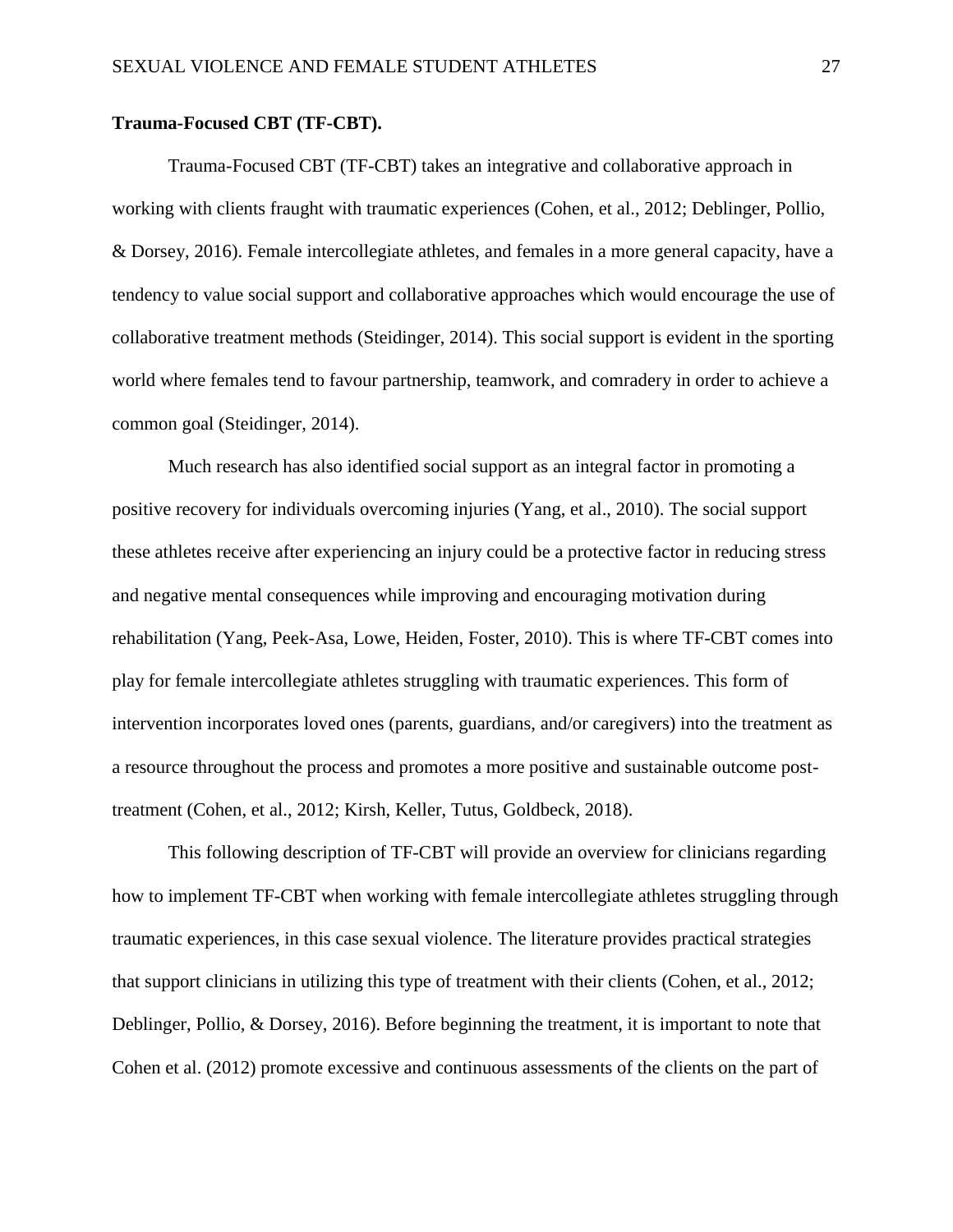the clinician during pre-treatment sessions and throughout the entirety of the process. It is through this investigation that clinicians seek to explore information regarding the adolescent's past and current experiences as well as any relevant secondary misfortunes that may have occurred due to the trauma that could impact the healing process (Cohen, et al., 2012). Some of these secondary traumas that female intercollegiate athletes could encompass include rejection by their family, intrusive or painful medical procedures, or legal history/proceedings that could be considered traumatic, to name a few (Cohen, et al., 2012).

Different forms of trauma can impact many realms of female intercollegiate athletes' lives in different ways from biology, self-image, cognition and perception, academic or athletic functioning as well as typical posttraumatic stress disorder (PTSD) symptoms among many others (Cohen, et al., 2012). Gathering information is a collaborative process between the therapist and the adolescent in conjunction with their caregivers and school resources, while also maintaining a trusting relationship with the client who could be mistrustful of this approach due to their traumatic history (Cohen, et al., 2012). During this assessment stage of treatment, many different standardized tools are utilized to support the clinician in gaining an in depth understanding of where the client is at, what support they require, and an assessment of their exposure to trauma, PTSD, and complex trauma outcomes (Cohen, et al., 2012). Two of these assessment tools include the Traumatic Events Screening Inventory for Children and the UCLA PTSD Reaction Index, and the Trauma Symptom Checklist for Children (Cohen, et al., 2012).

Trauma-Focused CBT is a three-pronged phase-based approach that incorporates 1. an initial stabilization stage that supports the client in acquiring coping skills, 2. a trauma processing phase that supports the client in understanding their personal traumatic experiences, and lastly 3. an integration phase that promotes mergence and generalization of safety and trust into their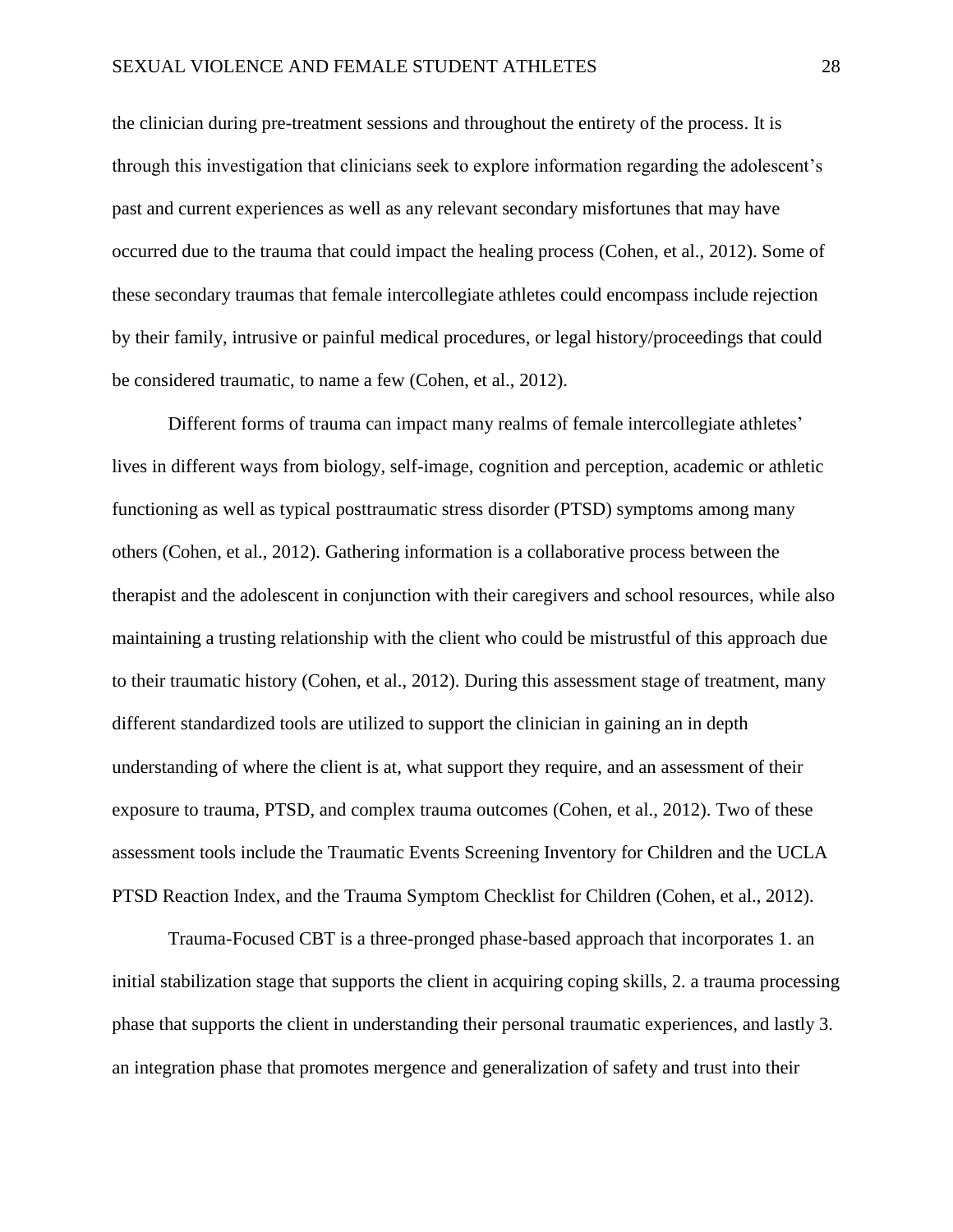daily lives (Cohen, et al., 2012). Typical therapeutic sessions would dedicate 1/3 of their time to each phase, but due to the difficulty clients suffering from trauma may have in establishing a strong and trusting relationship with their therapist, clinicians may spend approximately half of their time working on the coping and skills building phase (Cohen, et al., 2012). It may take up to 25 sessions with clients, sometimes close to 30 sessions, in order to observe true transformation (Cohen, et al., 2012).

As is the case in most forms of therapeutic treatment, developing and sustaining the therapeutic relationship is central in facilitating change in these female intercollegiate athletes suffering from sexual violence (Cohen, et al., 2012). Clients may view many relationships as potentially threatening and therefore require gradual exposure to positive relational influences in order to gain practice, and hopefully mastery, in creating and maintaining healthy relationships (Cohen, et al., 2012). Early on in sessions, the therapist will expose the client to the idea of these safe and predictable relationships (Cohen, et al., 2012). This can be difficult in some situations with caregivers where the parental figures may have also experienced their own forms of trauma in their lifetimes; this is where distress tolerance is critical for the therapist to maintain with both the adolescent and the caregiver (Cohen, et al., 2012). This distress tolerance can be defined as one's ability to self-regulate when they are triggered by negative experiences that may be reminders of their traumatic history (Cohen, et al., 2012). The practical strategies that clinicians can incorporate into their practices to best support the client are described below in the phasebased approach (Cohen, et al., 2012).

# **Phase 1: Coping skills in TF-CBT.**

In the initial stage, known as the Coping Skills Phase, therapists work with their clients to build a warm, trusting, and respectful relationship (Cohen, et al., 2012). This strong therapeutic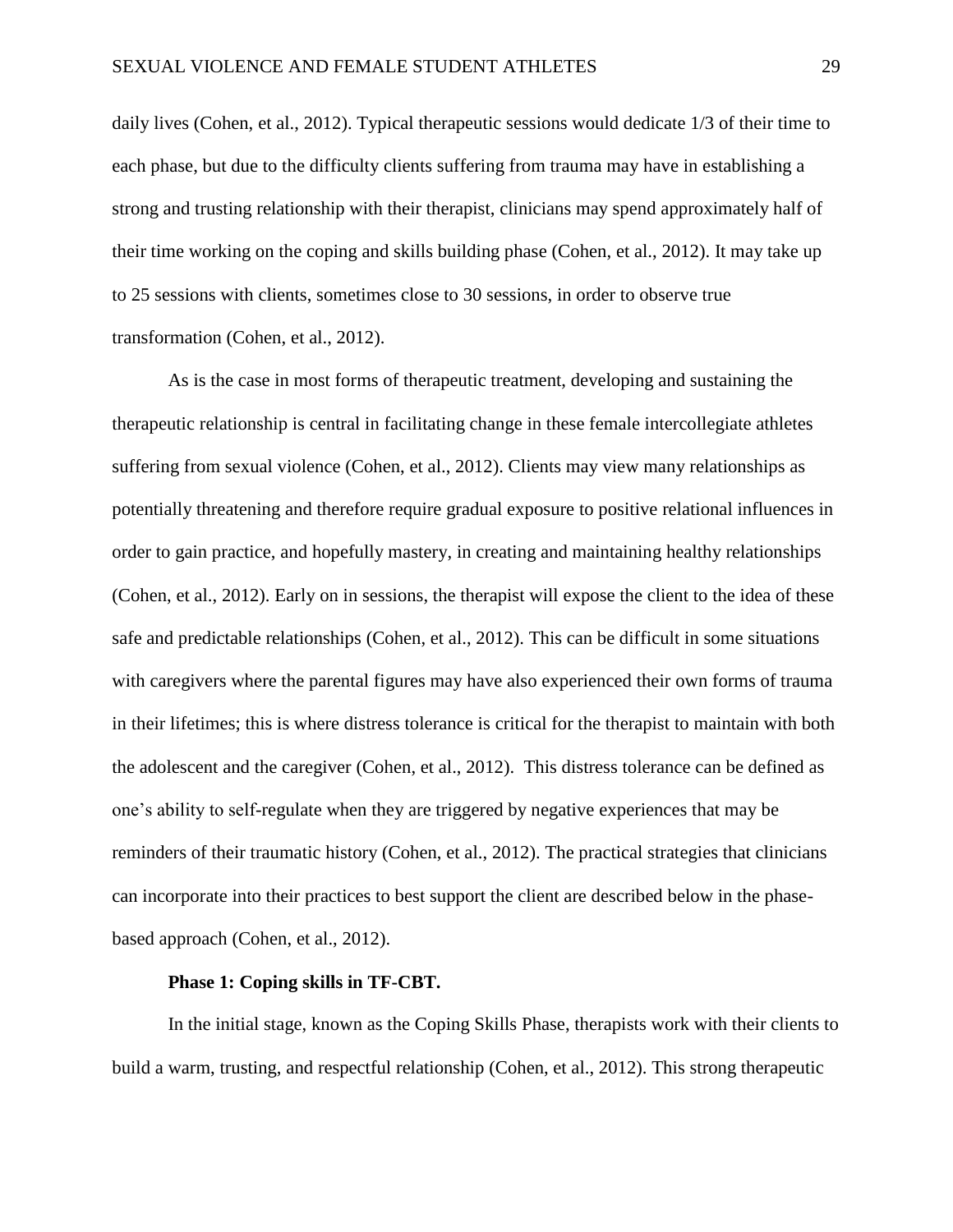bond will be the framework on which the treatment can begin. By modeling a safe, predictable, fair, and consistent rapport with specific boundaries, the client will begin to learn and understand what a positive relationship with others can look and feel like (Cohen, et al., 2012). The therapist will work with the client to provide them with skills that will support them in self-regulating when they are feeling activated and anxious (Cohen, et al., 2012). During this phase, it is important for the facilitator to understand and validate that although the client's previous coping skills may have had negative consequences, such as excessive drinking or drug misuse, they have supported the client in surviving thus far, therefore they have served a purpose (Cohen, et al., 2012). It is possible that the client has been criticized in the past for utilizing many of these coping skills but, eliminating them from their daily lives can create a sense of fear in the client; this is another reason why building a trusting and reliable therapeutic relationship early on is critical (Cohen, et al., 2012).

Some coping skills that can be tapped into are relaxation-based skills to decrease the client's heart rate and relax their muscle tension (Cohen, et al., 2012). These techniques can vary in form and practice. For example, visualization and mindfulness activities can be practiced during sessions to create behaviour shifts and encourage the client to tap into them during times of duress (Cohen, et al., 2012). As trust can be a constant struggle for these female intercollegiate athletes violated by sexual violence, the client may frequently test the reliability, commitment, and authenticity of their therapist to determine whether they truly care about the their wellbeing (Cohen, et al., 2012). Some of these adolescent females may be in a constant state of true or imagined fear, but regardless of reality, the client may justly believe their lives are in danger when triggered (Cohen, et al., 2012). A real or imagined state of fear can create similar side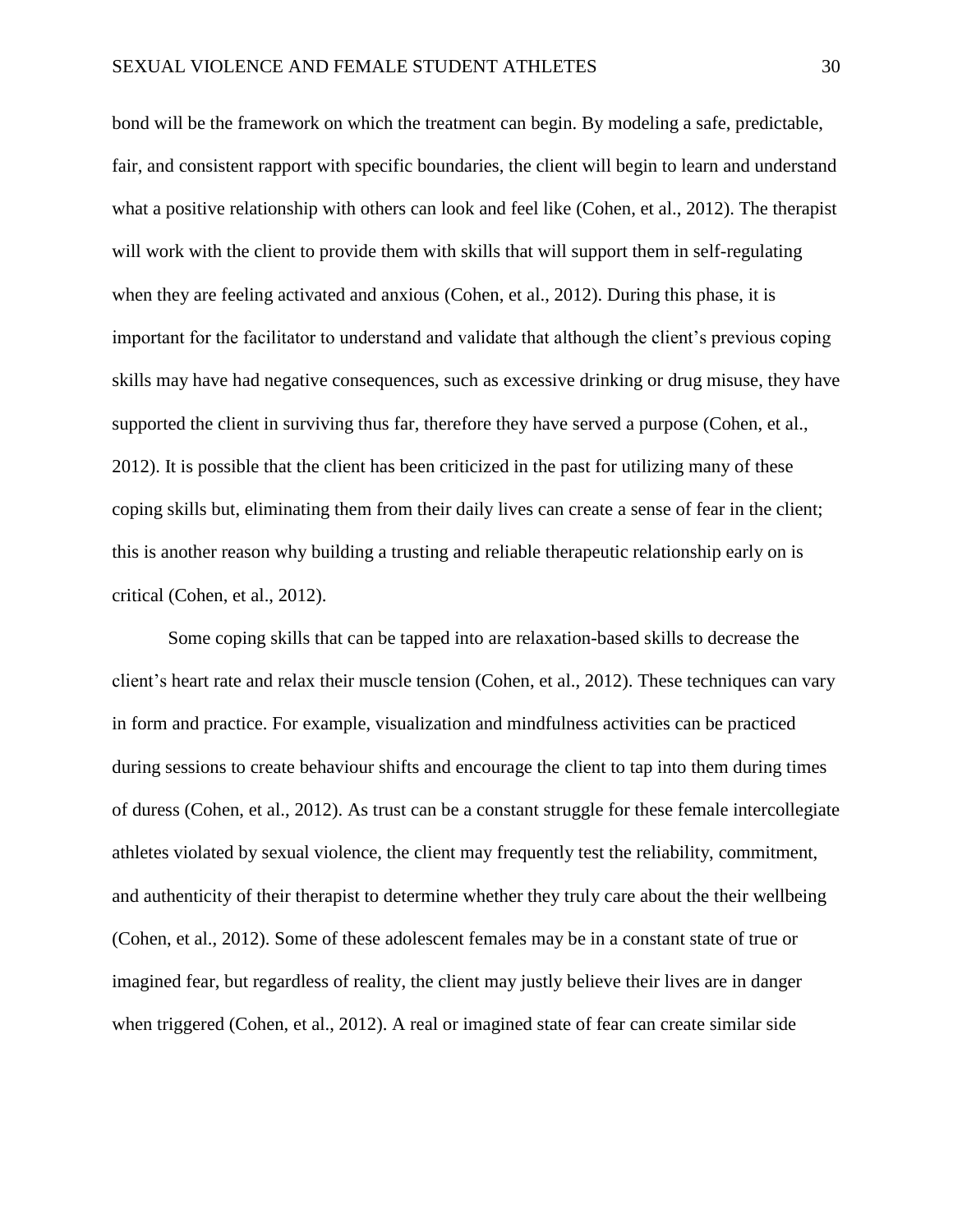effects and therefore, need to be addressed immediately as well as continuously reviewed throughout the sessions (Cohen, et al., 2012).

Suicidality, self-harm, and substance misuse are some safety concerns that the therapist must be aware of on an ongoing basis (Cohen, et al., 2012). Developing a sense of safety between the client and therapist will depend on the therapist's ability to create a sense of security that will facilitate the construction of a secure attachment, or a stable behavioural and emotional relation to their therapist (Cohen, et al., 2012; Belfiore, & Pietrowsky, 2017). To ensure that secure attachments are maintained outside of sessions, caregivers or loved ones are incorporated into the treatment plan (Cohen, et al., 2012; Yasinski, Hayes, Ready, Cummings, Berman, McCauley, Ready, Berman, Webb, & Deblinger, 2016; Kirsh, et al., 2018).

The therapist and client will work together to determine safe and trusting adults in their greater community that can support in times of need that will provide a non-judgmental space for the client to express their feelings and emotions (Cohen, et al., 2012; Yasinski, et al., 2016; Kirsh, et al., 2018). To facilitate in creating such an environment for the client, the caregivers of the client will receive every aspect of TF-CBT in tandem with parenting sessions to support them in learning how to provide the best care possible for their adolescent (Cohen, et al., 2012; Yasinski, et al., 2016; Kirsh, et al., 2018). If the client is motivated to learn and implement new coping skills and their caregivers are not equipped with the skills to support their adolescent through the process, the implications could impede their success and development, and the client could regress (Cohen, et al., 2012; Yasinski, et al., 2016; Kirsh, et al., 2018).

Some female intercollegiate athletes may not have the opportunity to share their experiences with a parent as they may be separated by choice, death, distance, or other reasons. In these instances, it is beneficial to determine a secondary adult that the adolescent feels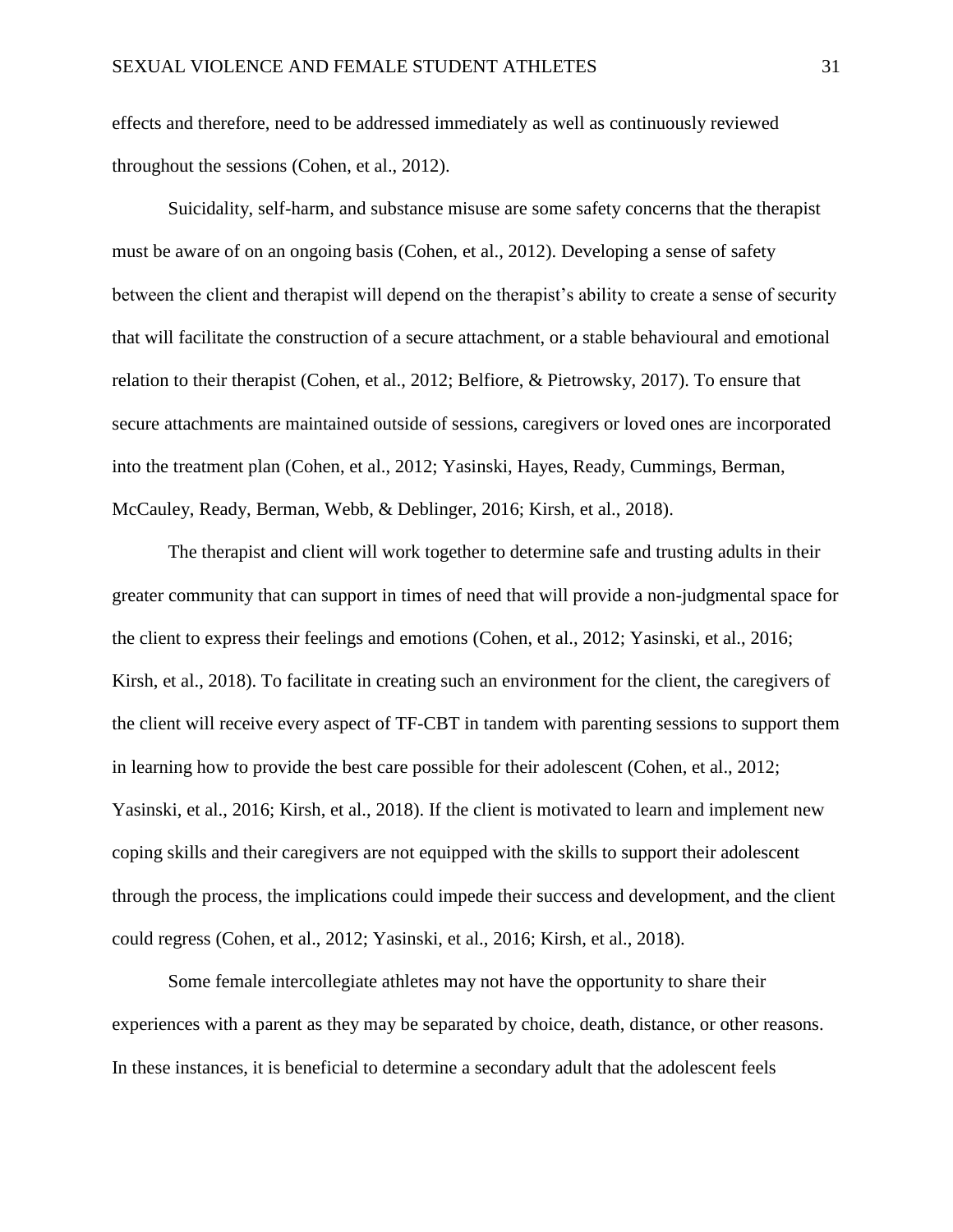comfortable and safe with that can support them through their recovery (Cohen, et al., 2012; Yasinski, et al., 2016). In the context of female intercollegiate athletes, this could be a coach, trainer, professor, or school counsellor (Tamminen & Holt, 2012). Coaches, trainers, professors, and school counsellors have the ability to influence and mentor their student athletes while providing another level of support as they are working towards building a trusting relationship based on achieving mutual goals (Tamminen & Holt, 2012; Martens, 2012).

Within phase one, the therapist works with the client to provide psychoeducation surrounding trauma and the impact that it can have on their lives (Cohen, et al., 2012). The therapist will then aim to identify specific trauma themes that are evident throughout their sessions that will provide both the client and therapist with insight into what the traumatic experience means to the client (Cohen, et al., 2012). These themes often come to fruition naturally during session or they can be facilitated by Socratic dialogue and questioning (Cohen, et al., 2012).

# **Phase 2: Trauma narration and processing.**

Female intercollegiate athletes struggling through interpersonal sexual violence may have difficulty discussing and dissecting their past (Cohen, et al., 2012). Therapists in this phase will work with their clients to process their experiences by sharing them in a narrative to enhance their ability to self-regulate and decrease activation; bringing clients into their window of tolerance (Cohen, et al., 2012). This narrative will focus on the themes collaboratively determined by both the therapist and client as opposed to being dictated by the incidences themselves (Cohen, et al., 2012). The themes will encompass the client's feelings, behaviours, thoughts, and perceptions regarding their traumatic experience (Cohen, et al., 2012). Together, they will create a life narrative that typically begins at birth and sequentially continues on and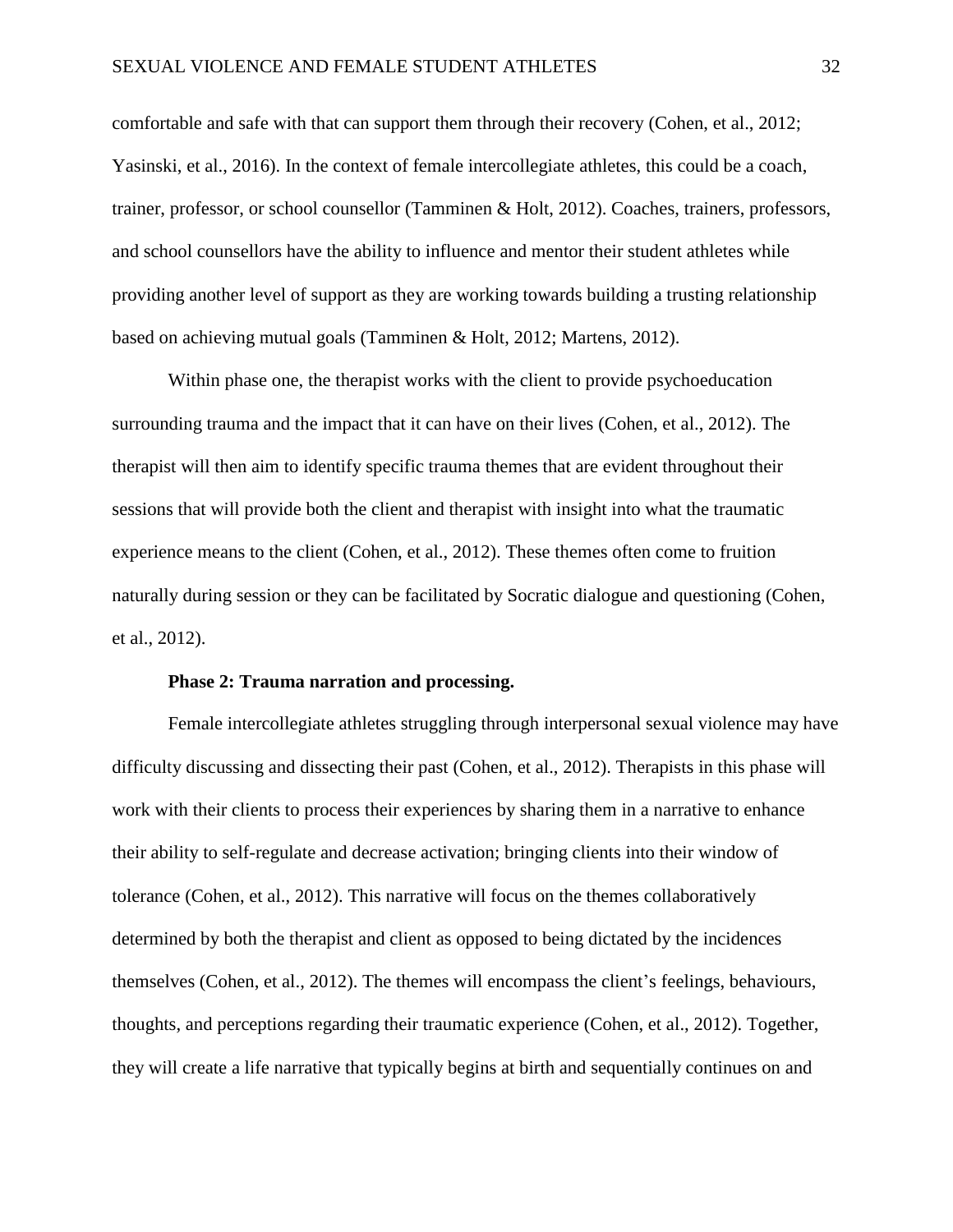incorporates the traumatic experience(s) and themes that accompany them including the thoughts, feelings, and sensations that are felt (Cohen, et al., 2012). The client can then utilize an outlet, such as story writing or rapping, where they can express their stories in the form of a metaphor to support in processing their trauma (Cohen, et al., 2012). The words written down are not nearly as important as the experience of processing the information (Cohen, et al., 2012). This narrative is then shared with their caregiver or another trustworthy adult to allow them to understand and support their progress outside of therapy (Cohen, et al., 2012; Yasinski, et al., 2016). The trusted adult must be motivated to support the client from a person-centered perspective; if they are not open and trusting, then sharing such a vulnerable aspect of the clients' lives could be potentially damaging and the client may begin to shut down (Cohen, et al., 201; Yasinski, et al., 2016). If the client decides not to share their narrative, this decision should be respected (Cohen, et al., 2012).

# **Phase 3: Closure.**

Phase three focuses on consolidation of the treatment, closure, and reintegrating the client back into their community, utilizing their caregiver or trusting adult as a resource (Cohen, et al., 2012; Yasinski, et al., 2016; Kirsh, et al., 2018). This process could take longer than anticipated as the client may require more practice to test out what they have learned (Cohen, et al., 2012). The intention of this is to allow time for the client to comprehend that they have the ability to successfully apply these new skills while reducing or replacing their previous and potentially destructive coping behaviours (Cohen, et al., 2012). Applying a grief-focused approach may also be relevant for some individuals that have experienced trauma as they may be struggling through grief or loss (Cohen, et al., 2012). For a female intercollegiate athlete, a type of loss could be loss of friends and social network, an inability to focus on school work, or a failure to perform in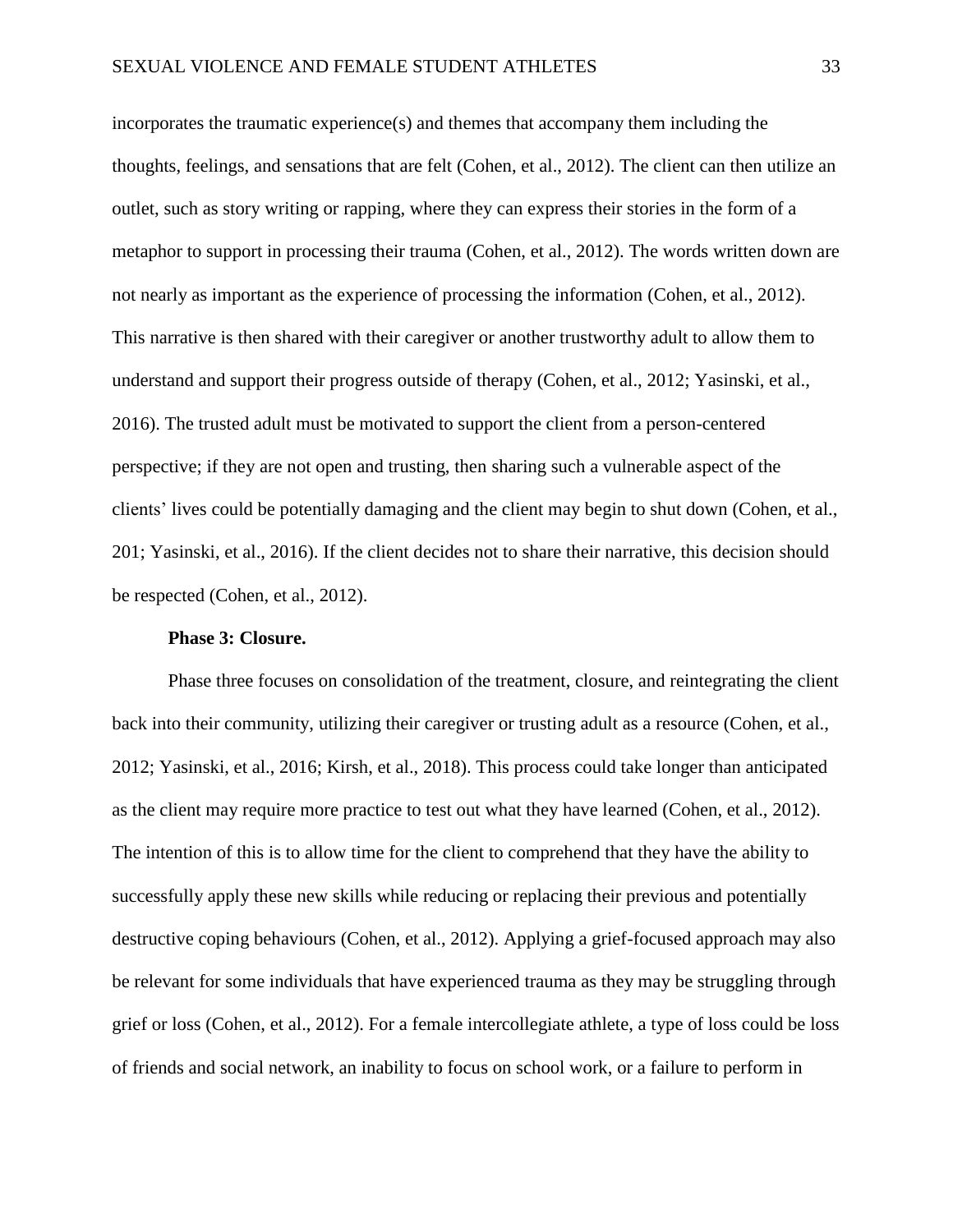their sport of choice. It could also be the loss of an interpersonal relationship as a result of being victimized by a partner, or an inability to effectively participate in a current romantic relationship. Although TF-CBT is a phase-based approach, many of these phases will not occur in a linear fashion and may overlap or backtrack (Cohen, et al., 2012). This level set is critical to avoid experiencing a sense of deflation or discouragement when the process may seem to take steps backwards or remain stagnant (Cohen, et al., 2012).

#### **Trauma-sensitive yoga (TSY).**

Yoga can be defined as "a combination of physical forms, focused breathing, and purposeful attention or mindfulness" (Emerson, 2015, p. xiv). The intention of incorporating Trauma-Sensitive Yoga (TSY) into treatment is to facilitate utilizing the body in a purposeful manner to promote awareness of the mind-body connection (Emerson, 2015). Payne et al. (2015) indicated that trauma causes a long-term dysregulation of the nervous system, and therefore resources that support the mind-body connection are necessary in treatment. This establishment of a mind-body connection will coincide with the implementation of productive self-regulation skills to support in addressing any trauma that is held in parts of the clients' body (Emerson, 2015).

Forms of yoga have shown to be effective in reducing distress in individuals who are suffering from traumatic experiences (Nguyen-Feng, Morrissette, Lewis-Dmello, Michael, & Anders, 2018). Nguyen et al. (2018) stated that a mixture of TSY and mindfulness-based practices are best paired with other forms of therapy, such as group psychotherapy, to clients in talking through their somatic experiences. TSY can be facilitated in a one on one setting or a group setting (Nguyen-Feng, et al., 2018). As is the case for TF-CBT, TSY can take a collaborative or group approach to their methods (Cohen, et al., 2012; Nguyen-Feng, et al.,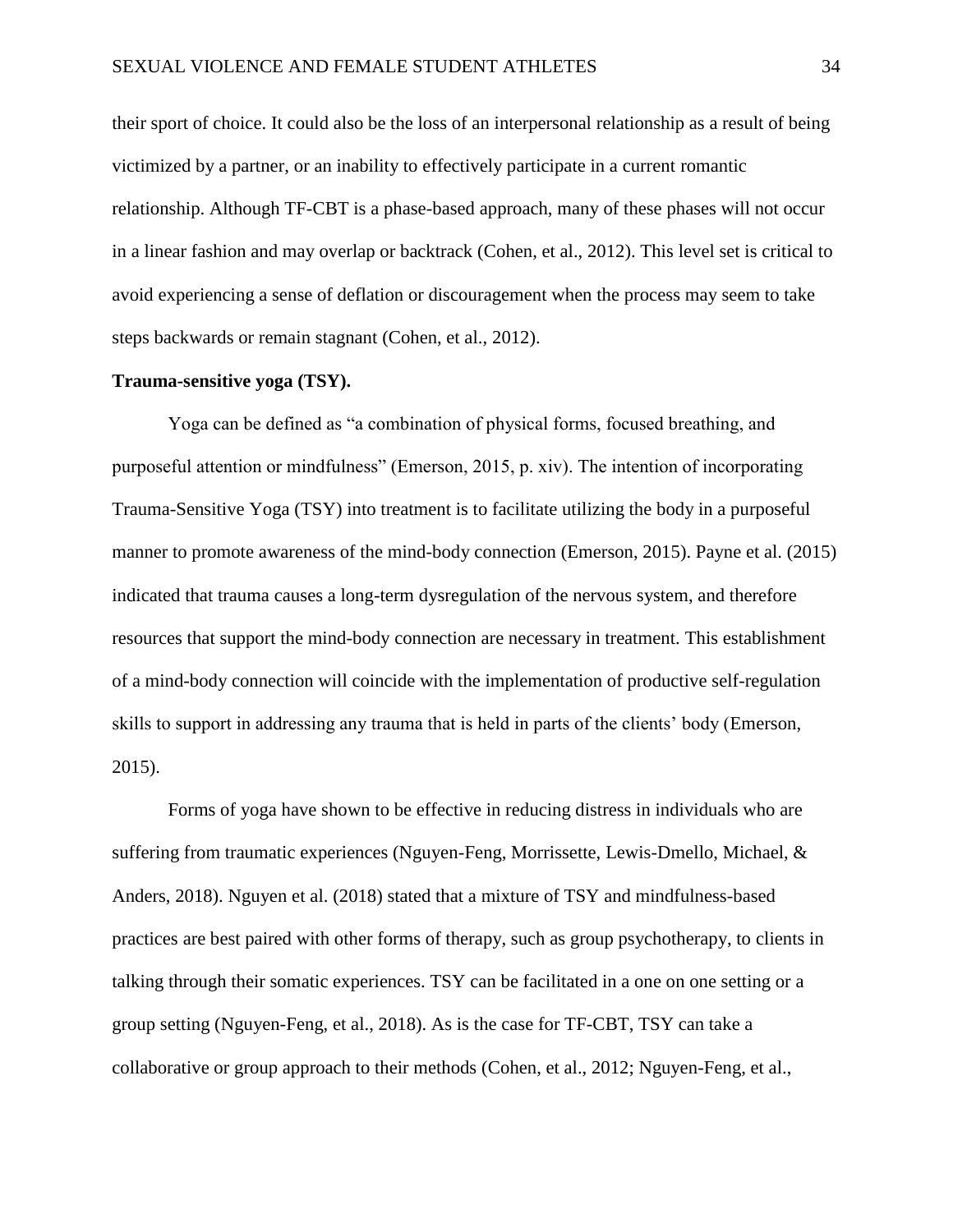2018). Again, this collaborative and community-based approach to treatment may resonate with female intercollegiate athletes when compared to their male counterparts as they tend to rely on others for support more frequently during difficult times (Steidinger, 2014).

Different forms of yoga can also provide physical health benefits for athletes that may be appealing to this population (Polsgrove, Eggleston, & Lockyer, 2016). One benefit is the improvement athletes might experience in their flexibility, which can enhance athletic performance as an added advantage (Polsgrove, et al., 2016). Balance is another critical feature of being a successful athlete and some forms of yoga can improve this aspect of their skillset as well (Polsgrove, et al., 2016). This said, although TSY may initially be intended to support this population through their traumatic experiences, the added benefit of performance enhancement and collaboration may be attractive (Polsgrove, et al., 2016).

# **Trauma-sensitive yoga versus regular yoga.**

There are many aspects of trauma-sensitive yoga that differentiate it from regular yoga (Emerson, 2015). In regular yoga, many instructors do just that, instruct yogis or participants to move into a certain posture or pose, for a specified amount of time (Emerson, 2015). In TSY, every movement is an invitation for the participant to engage in a certain form when they so choose (Emerson, 2015). The facilitator in a TSY session will also create a shared, authentic experience between themselves and the participant; this will be discussed further in the "Role of the facilitator section" below (Emerson, 2015).

There is, in some cases, a sense of unhealthy comparison in regular yoga classes among participants (Emerson, 2015). Female intercollegiate athletes working through sexual violence may already experience a sense of dissociation and severe discomfort within their own bodies, and this comparison could trigger them into a state of activation (Emerson, 2015). In TSY the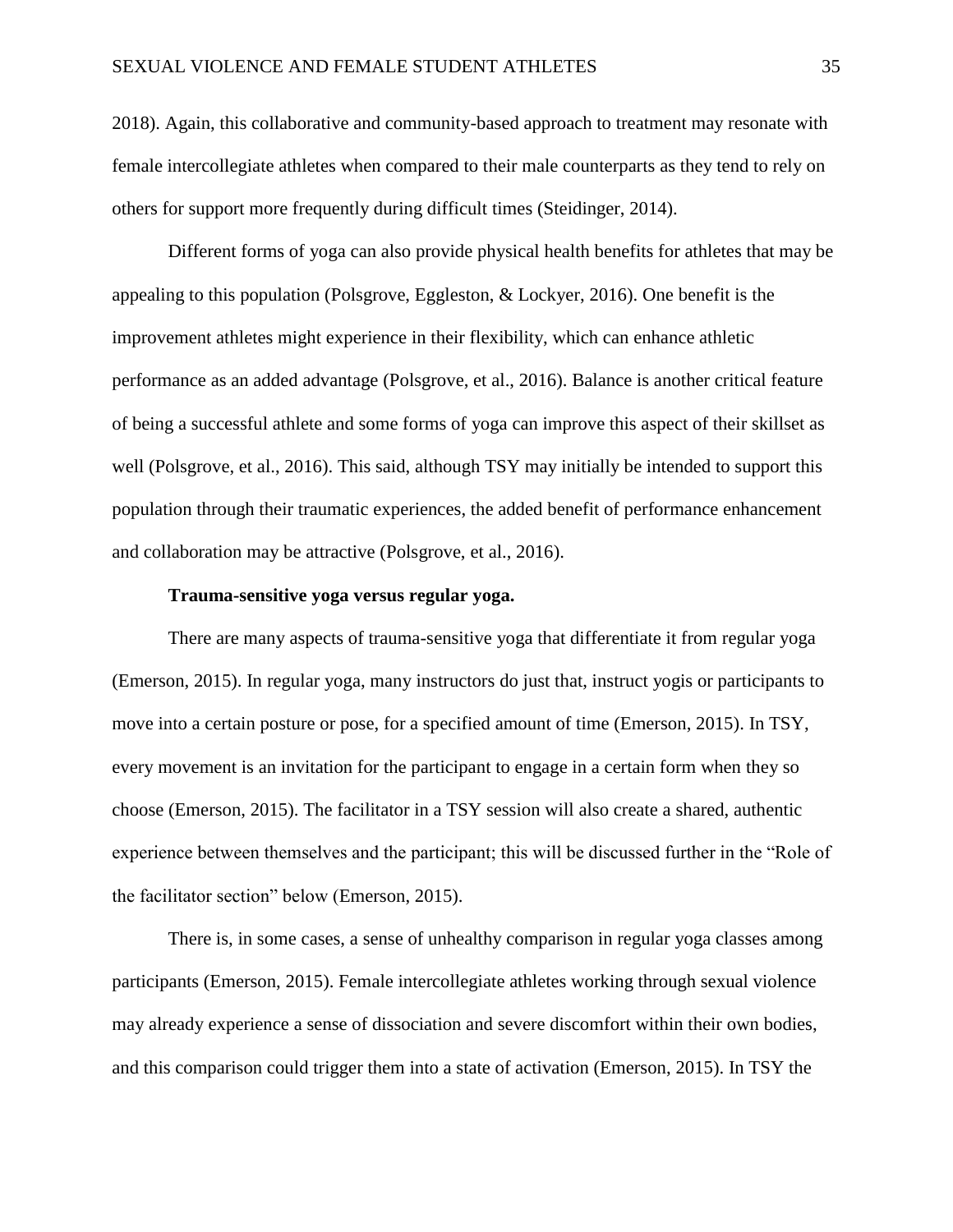facilitators alter their vocabulary, labelling physical movements as "forms" as opposed to "poses" to eliminate the sense that one is posing for someone else (Emerson, 2015). Some victims of sexual violence have literally been expected to pose for their abusers, and the language used in a traditional session could become quite triggering (Emerson, 2015). It is also a reminder to the participants that the TSY practice is for the benefit of the individual engaging in the practice and not others around them (Emerson, 2015). The forms these individuals are invited to take part in are less about the external expression and more about the internal experience and sensations (Emerson, 2015).

As mentioned above, the language utilized in TSY must always come from a place of invitation as opposed to instructing or requesting (Emerson, 2015). Many female intercollegiate athletes suffering through the effects of sexual violence may experience a loss of control over their bodies and instructing them what to do could create a negative atmosphere, a sense that their practice may be right or wrong, or a loss of control (Emerson, 2015). In TSY, there is no right or wrong, there is only what feels right and comfortable for the participants (Emerson, 2015). If facilitators "invite" these female athletes to take a certain form when they are ready, they empower the participants to take back their sense of choice and control over their own bodies (Emerson, 2015).

Regular yoga classes incorporate breath work by prescribing how and when to engage in certain forms of breath (Emerson, 2015). TSY utilizes forms of breathwork as well, but this treatment empowers participants by merely reminding them to breathe and not suggesting how to breathe (Emerson, 2015). Suggesting how one should be breathing creates an environment of comparability and an assumption that one way of breathing is better than another, removing the clients' power of choice and control (Emerson, 2015). Instead, TSY invites participants to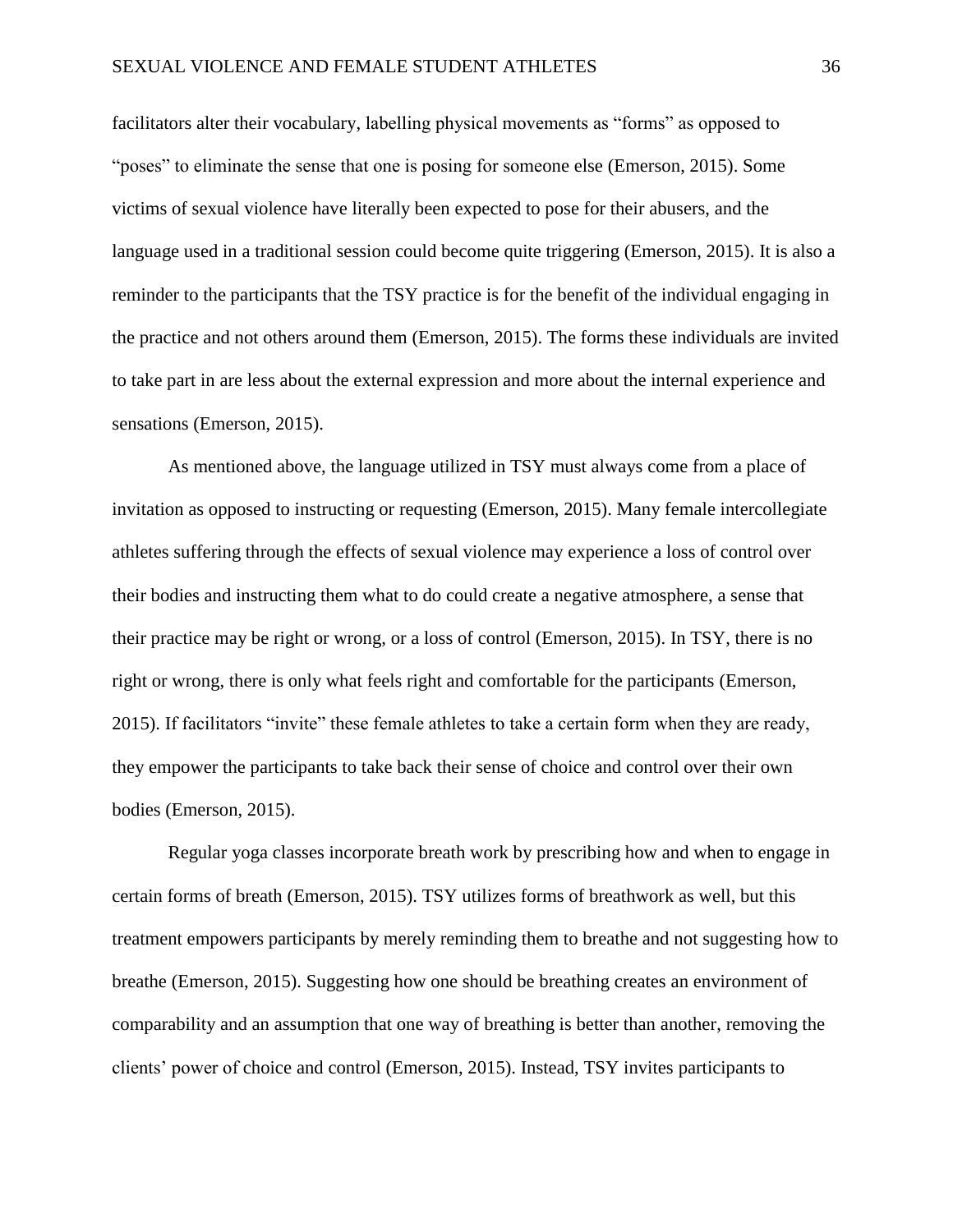engage in forms of breathing when and if they feel comfortable doing so (Emerson, 2015). Mindfulness, or purposeful directed attention toward another entity, is an additional aspect that is incorporated into both forms of yoga, but TSY focuses more heavily on the experience of the body (Emerson, 2015). Whenever a facilitator invites a participant to direct their attention anywhere, it is always towards the sensations they are experiencing within their body and not the external conditions or cognitive thoughts (Emerson, 2015).

#### **Interoception.**

Trauma-sensitive yoga relies heavily on the experience of "interoception" (Emerson, 2015). Interoception is arguably one of the most critical terms and experiences an individual is subject to in regard to TSY (Emerson, 2015). Interoception can be defined as "an attentional praxis that center[s] on our ability to feel the activity of our interior self, that is, the selfcontained within our skin" (Emerson, 2015, p. 22). The intention of interoception is to redirect clients' attention from cognitive or emotional experiences to their internal visceral and musculoskeletal sensations (Payne, Levine, & Crane-Godreau, 2015). To experience interoception is to feel the sensations occurring within oneself, such as the heart beating, the stomach grumbling, or the muscles stretching (Emerson, 2015; Payne, Levine, & Crane-Godreau, 2015). It is an intra-organismic awareness of what is occurring within the boundaries of one's own skin (Emerson, 2015; Payne, Levine, & Crane-Godreau, 2015). In TSY, participants are invited to merely notice these sensations they have struggled to acknowledge or notice in the past without judging their experience (Emerson, 2015). Female intercollegiate athletes that have suffered from sexual violence often struggle to experience interoception (Emerson, 2015; Khalsa, Rudrauf, Feinstein, Tranel, 2009). One reason behind this thought is that there has shown to be lowered brain activation than others not suffering from trauma in the thalamus, the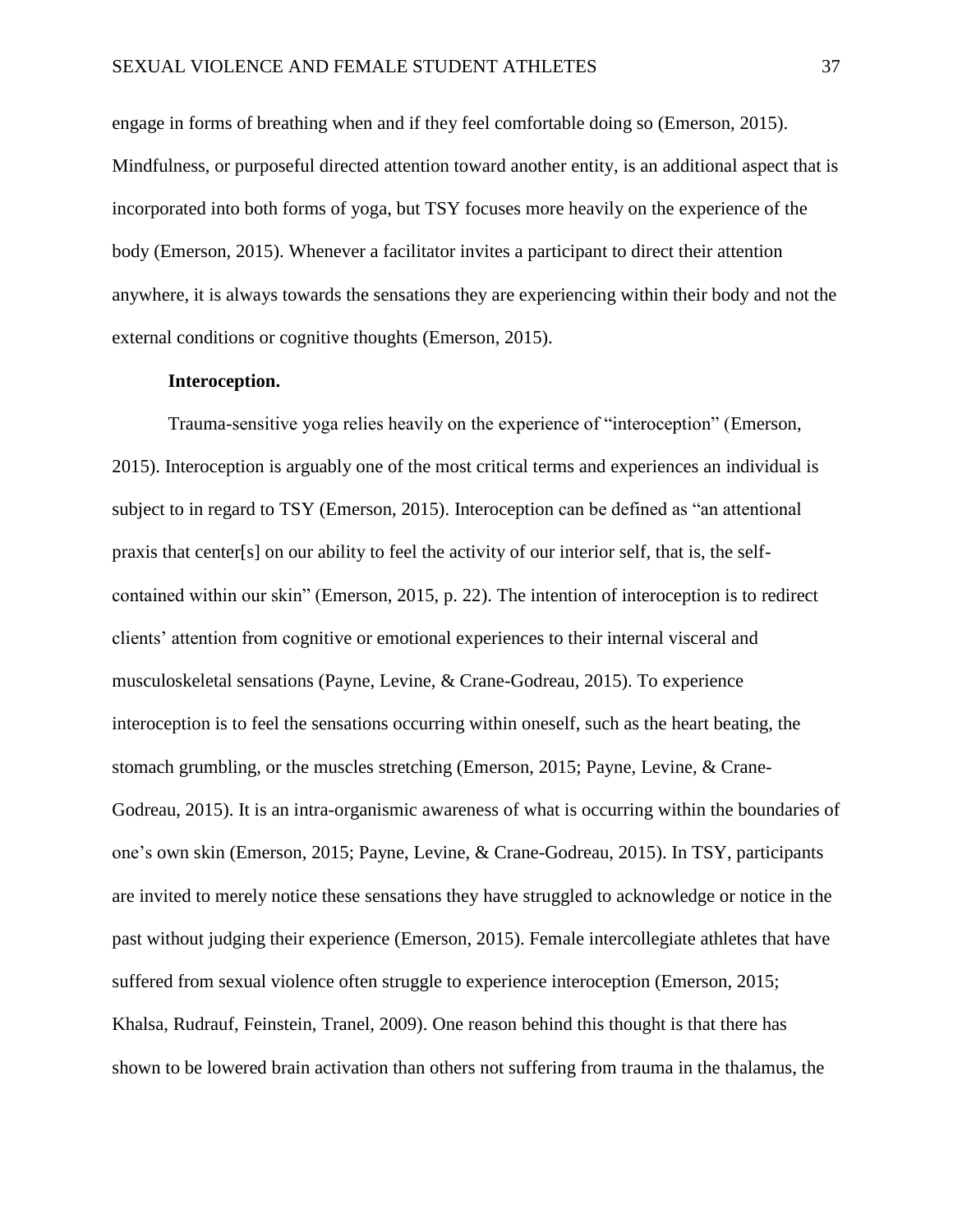medial prefrontal cortex, and the anterior cingulate gyrus; all of which support the interoceptive pathways (Emerson, 2015; Khalsa, Rudrauf, Feinstein, Tranel, 2009).

Much of the work conducted in TSY comes full circle to the language utilized by the facilitator and the many benefits the words spoken can have on the participant (Emerson, 2015). One of the most essential words in reference to facilitating interoception is "notice" (Emerson, 2015). For example, the facilitator may invite the participant to open both arms out to the side, asking them to notice the sensations they are experiencing during this movement such as an opening in their chest without judgement (Emerson, 2015). The facilitator must be intentional with the sensation they are inviting the participant to notice (Emerson, 2015). If the facilitator is not intentional with their request, the participant may become overwhelmed by sensations and not know where to focus their attention, causing anxiety (Emerson, 2015). This movement can be continued by inviting the client to lift one arm at a time and notice the difference (Emerson, 2015). Many varieties of this technique can be applied in a session to continue the incorporation and employment of interoception (Emerson, 2015). The intention is to bring the clients' awareness back to their body in the here and now, recognizing they are safe, and they have survived this experience (Emerson, 2015).

# **TSY and attachment theory.**

Attachment theory aims to understand an individuals' behaviour in their adult years as being directly related to the experiences they have had in their early life relationships, mainly infancy and childhood (Emerson, 2015). If the infant or child does not experience a sense of secure attachment during these critical periods of development, it could critically impact their development and future functioning (Emerson, 2015). As discussed in chapter one, female intercollegiate athletes are considered to fall into a population undergoing critical development,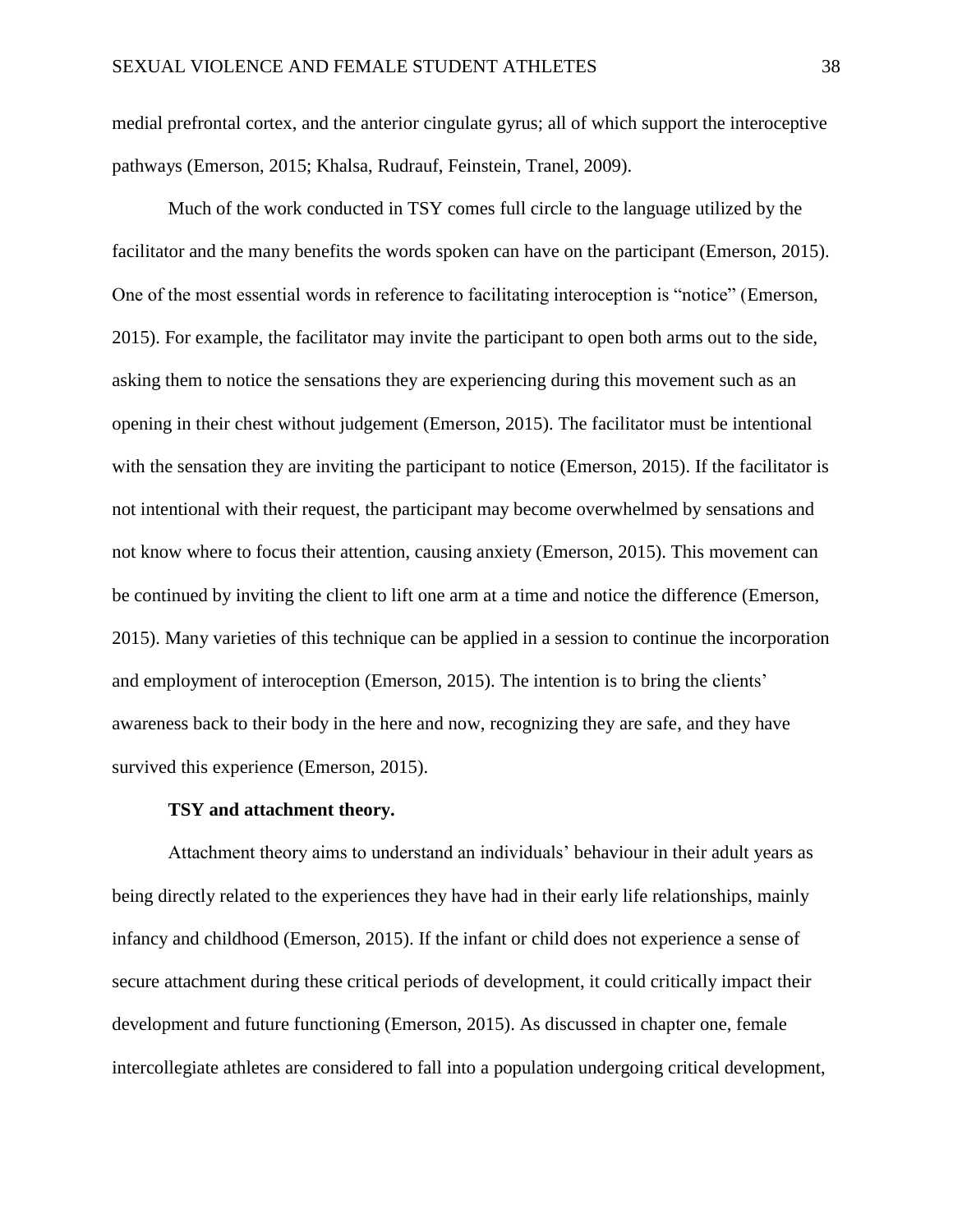which only reinforces the idea that sexual trauma during this point in their development can have serious effects (Ellsberg, et al., 2017). This element is important to note as TSY treatment occurs in the context of many relationships such as the facilitator/therapist/clinician and the student/patient/client/participant (Emerson, 2015). Aspects of attachment theory must be incorporated into the application of TSY as this population may have experienced ruptures in their interpersonal relationships as well as how they view healthy relationships (Emerson, 2015). Relationships with others can be both the cause of interpersonal trauma and an element that supports healing, which creates cognitive dissonance and difficulty in processing for adolescents that may initially be hesitant to build a therapeutic bond with the facilitator or therapist who is present to support in their recovery (Emerson, 2015). TSY provides an opportunity for participants to experience healthy relationships with their therapist/clinician/facilitator and apply those skills into their daily lives, supporting their progress towards healthier relationships outside of treatment (Emerson, 2015).

Another relationship that must be restored is the participant's relationship to the self (Emerson, 2015). Individuals that have been traumatized live in a body with which they have an unreliable and unpredictable relationship with (Emerson, 2015). In working with female intercollegiate athletes struggling with the aftermath of sexual violence, these clients experience fractures to their relationships with themselves and this must be reestablished in order to continue the healing process (Emerson, 2015).

# **Role of the facilitator.**

The facilitator must work to create a safe, warm, and inviting environment that will encourage the participant to be open to their interoceptive experience and connection to the self (Emerson, 2015). To aid this experience, the facilitator will create a shared authentic experience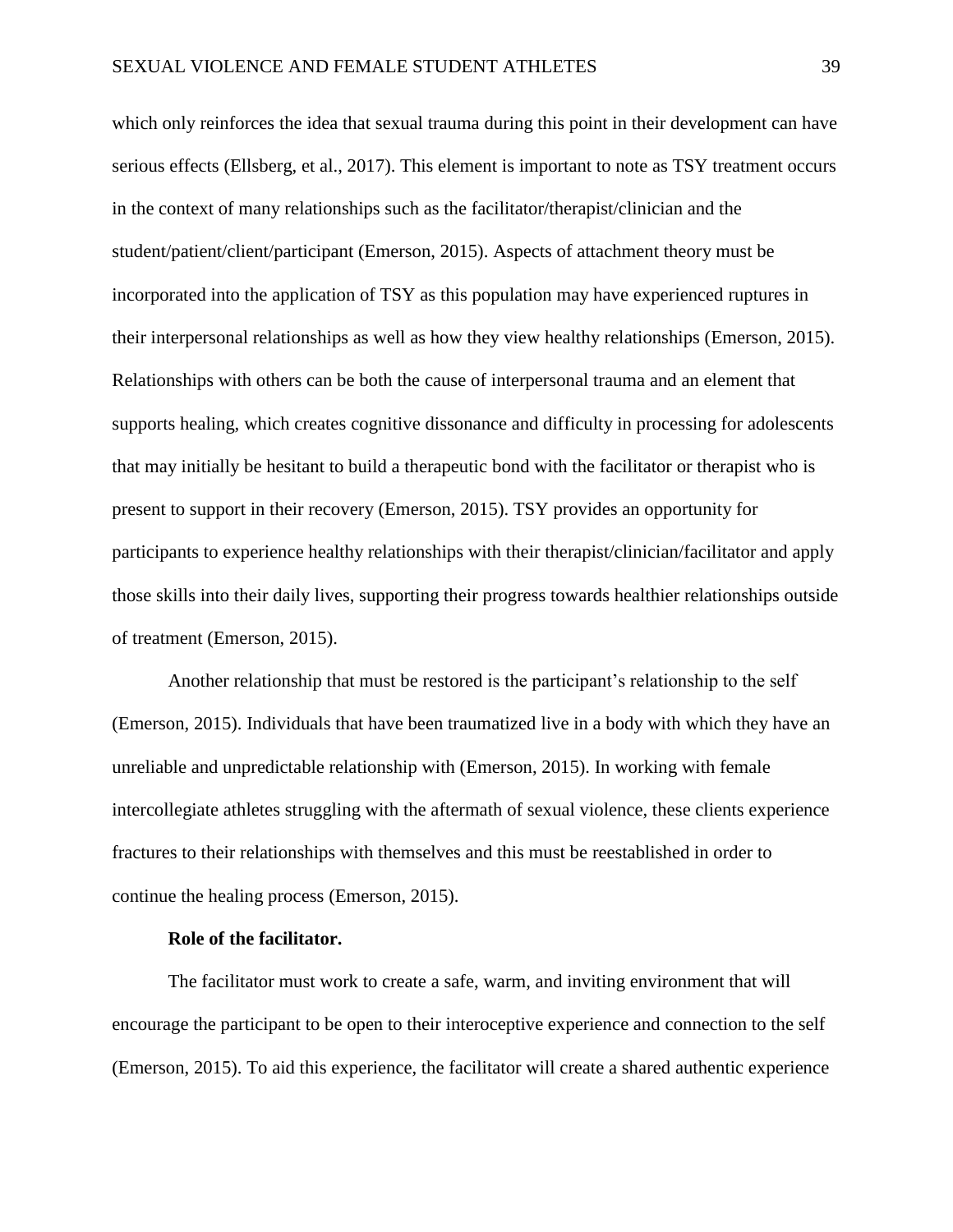with the participant (Emerson, 2015). This means that unlike many regular yoga classes, the facilitator is an active participant in these sessions, engaging in a yoga session alongside their client/participant (Emerson, 2015). This creates a level of trust, demonstrating that the facilitator would not invite the client to engage in an activity that they themselves would not participate in; strengthening the positive therapeutic relationship (Emerson, 2015).

As humans, we often fall prey to unconsciously favouring our own opinions and biases (Emerson, 2015). This being said, therapists/facilitators/clinicians are in a very unique position of authority and could potentially impose those biases on a very vulnerable population; in this case, female intercollegiate athletes (Emerson, 2015). This means that facilitators must engage in frequent self-reflection to acknowledge these biases and face them head on to avoid any imposition, allowing the participants to have their own personalized TSY experience that will support their recovery (Emerson, 2015).

It is also imperative that the facilitator not coerce the participant during these sessions (Emerson, 2015). The facilitator must be mindful they are not forcing the participant to engage in a movement or form the facilitator believes will benefit the participant (Emerson, 2015). Instead, the facilitator is expected to provide the participant with options and choices, allowing the participant to determine which forms are best suited to them (Emerson, 2015). If a facilitator does pressure the participant to engage in a certain form, it could rupture the therapeutic relationship and create an even larger inability for the client to establish healthy relationships outside of the sessions (Emerson, 2015). This action may also shift the intention of the process towards external expectations as opposed to an internal experience (Emerson, 2015).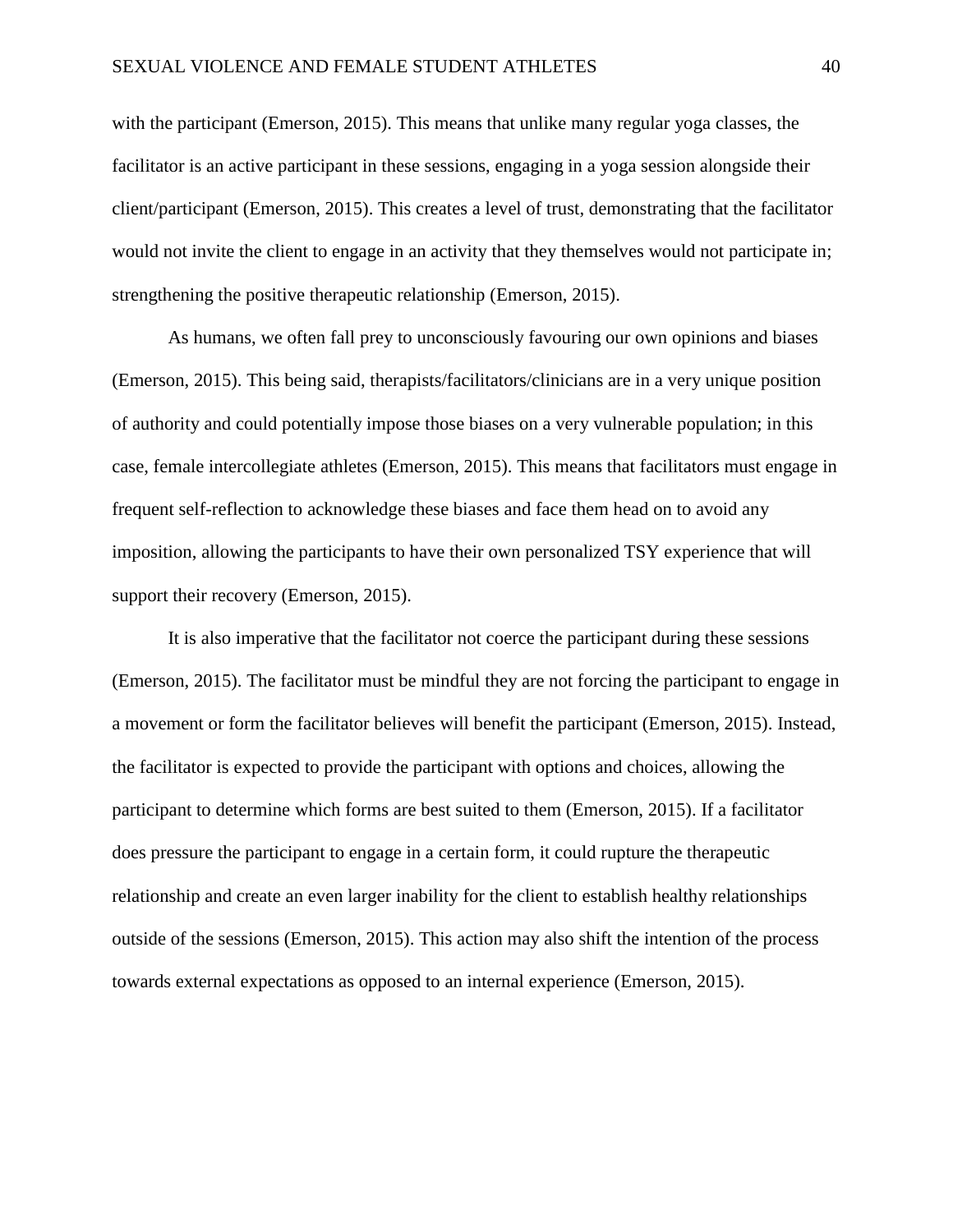# **Yoga forms utilized in sessions.**

Although there is a large variety of yoga forms that can be utilized in a TSY session, I will list only a few below, along with their benefits and how instructors can engage the client (Emerson, 2015; van der kolk, Stone, West, Rhodes, Emerson, Suvak, & Spinazzola, 2014). Starting in a seated position is the ideal method to initiate the incorporation of TSY into therapy as this supports meeting the client where they are at physically and mentally (Emerson, 2015). It is a less invasive and vulnerable position for some, although not all, and therefore is a great starting point (Emerson, 2015). It is important to note that facilitators and therapists must tailor these forms to their clients as they may not know which forms will trigger a client. For example, sitting in a seat across from a facilitator may not be ideal for some individuals if this is a position where they have experienced trauma in the past (Emerson, 2015). Facilitators must remind participants' that they have the power to decline any offer or invitation throughout the session, empowering them to take control of their own body and experience (Emerson, 2015).

Seated mountain form is a position by which the participant is sitting in their chair with a straight back, knees hip distance apart, back is lifted from the back of the seat, and hands are on their knees (Emerson, 2015). The facilitator could approach this form by inviting the participant to sit up in a comfortable position, inviting them to bring their feet to the floor with their ankles under their knees at hip's distance apart (Emerson, 2015). This invitation allows the participant to decline the offer if it either triggers them or if they experience physical discomfort; this will be the case for all the remaining forms listed below (Emerson, 2015). Without offering an invitation to participate in each form, the facilitator removes the perception of choice in the session, potentially discouraging a client and eliminating the sense of empowerment they are working to create (Emerson, 2015). When it comes to the interoceptive experience of this form, the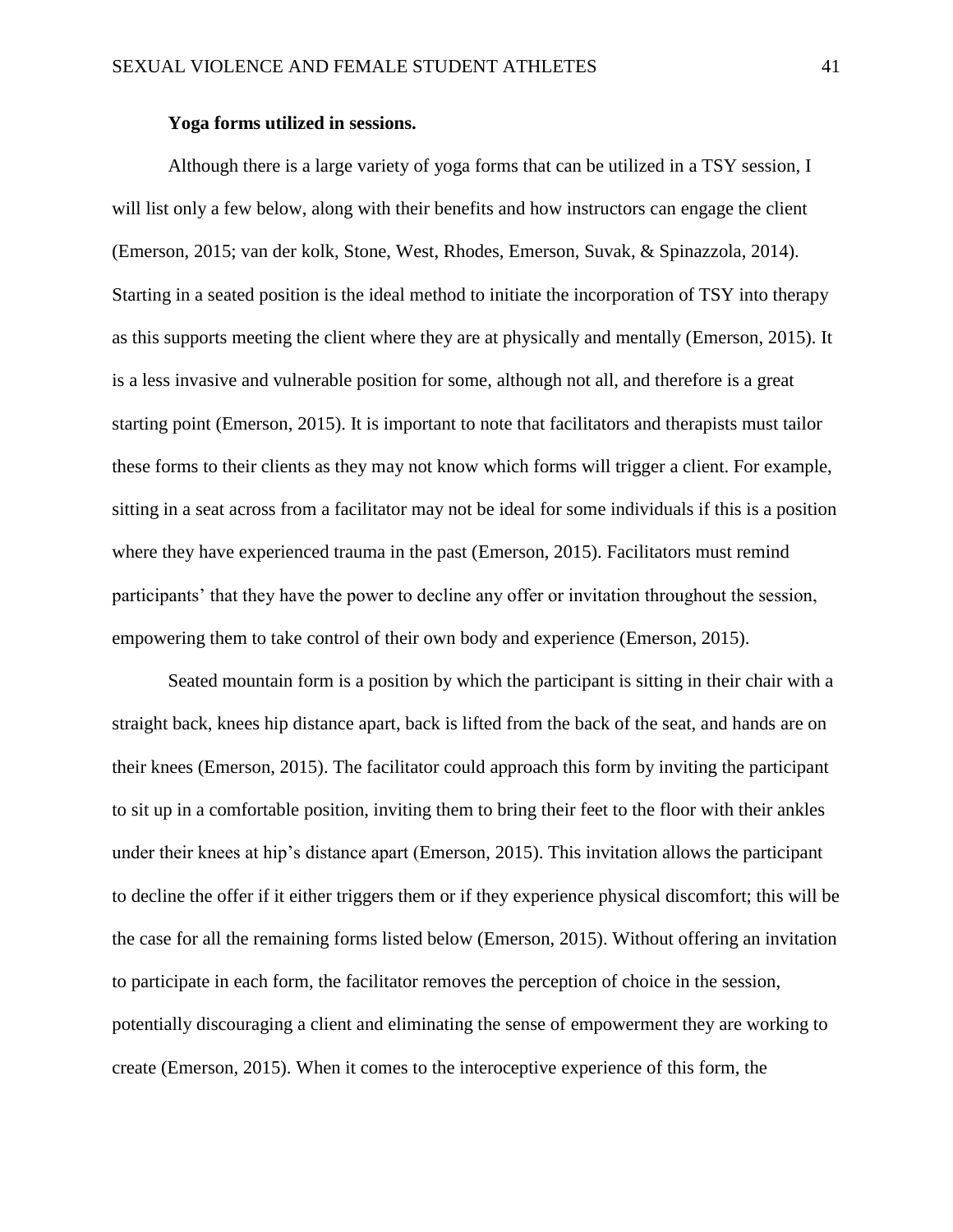participant may begin to sense their body lengthening and their chest opening up, promoting smooth breathing (Emerson, 2015). The facilitator can also invite the participant to sense the experience of grounding their feet firmly on the ground and sensing the feeling of be present in the here and now (Emerson, 2015).

A gentle spinal twist is another form that can be applied in the seated position (Emerson, 2015). The participant will be seated in a position much like the seated mountain form and invited to turn the upper half of their body, first to one side and then to the other (Emerson, 2015). The facilitator may say "if you like, feel free to experiment with turning the upper half of your body from one side to the other, maybe experiencing a stretch up one side, and after a few breaths, feel free to switch to the other side at your own pace" (Emerson, 2015). This also encourages the power of choice and encouraging them to choose which action to take and when (Emerson, 2015). This form can also promote calming and steady breathing (Emerson, 2015).

Facilitators can experiment with standing positions as well if both the client and facilitator are comfortable with this decision (Emerson, 2015). At no point should the facilitator coerce the participant to do so, but instead, they can provide it as an option if they wish to attempt it (Emerson, 2015). The standing form I will discuss is called back and shoulder stretch, variation one. The client is invited to stand behind their chair with both hands on the back of the chair (Emerson, 2015). They are then invited, if they so choose, to take a few steps back, slightly bending forward at the hip (Emerson, 2015). In this position, the facilitator may invite them to be aware of the sensations they are experiencing, such as noticing the muscles that support them in a standing position and sensing a slight stretch down their back (Emerson, 2015). They could remind the client that these muscles working to support them in standing are the same ones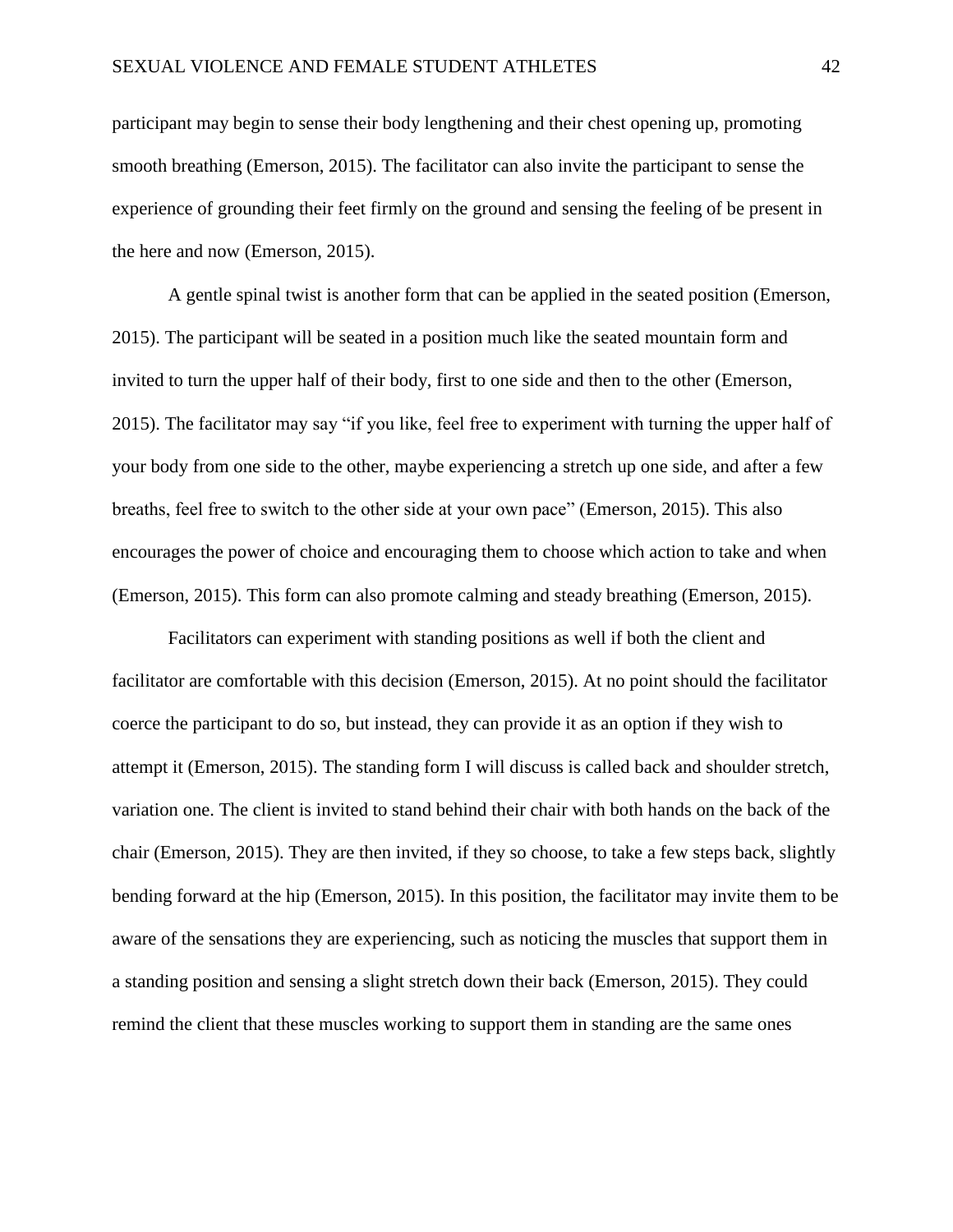supporting their entire body, both physically and mentally, bringing their awareness back to the strength they have in the here and now (Emerson, 2015).

# **TSY discussion.**

This type of therapy can be complex while still providing many benefits, both from a mental and physical perspective (Polsgrove, Eggleston, & Lockyer, 2016; Nguyen-Feng, et al., 2018). Some of the physical benefits such as enhanced athletic performance of some forms of yoga could appeal to female athletes seeking treatment for interpersonal trauma (Polsgrove, Eggleston, & Lockyer, 2016). The role of the facilitator is paramount to the success of this type of treatment (Emerson, 2015). The language they utilize must empower the participant and allow them to experience a sense of choice (Emerson, 2015). Many female intercollegiate athletes who have become victims of interpersonal sexual violence have experienced a loss of control over their body and, subsequently, may have lost their sense of self. Because of this, reestablishing a sense empowerment, choice, and empathy are critical to the success of this treatment (Emerson, 2015). Due to the dissociation from their body that some victims may experience as a result of their trauma, the facilitator and participant must work together to bridge the connection of body and mind through interoceptive awareness (Emerson, 2015).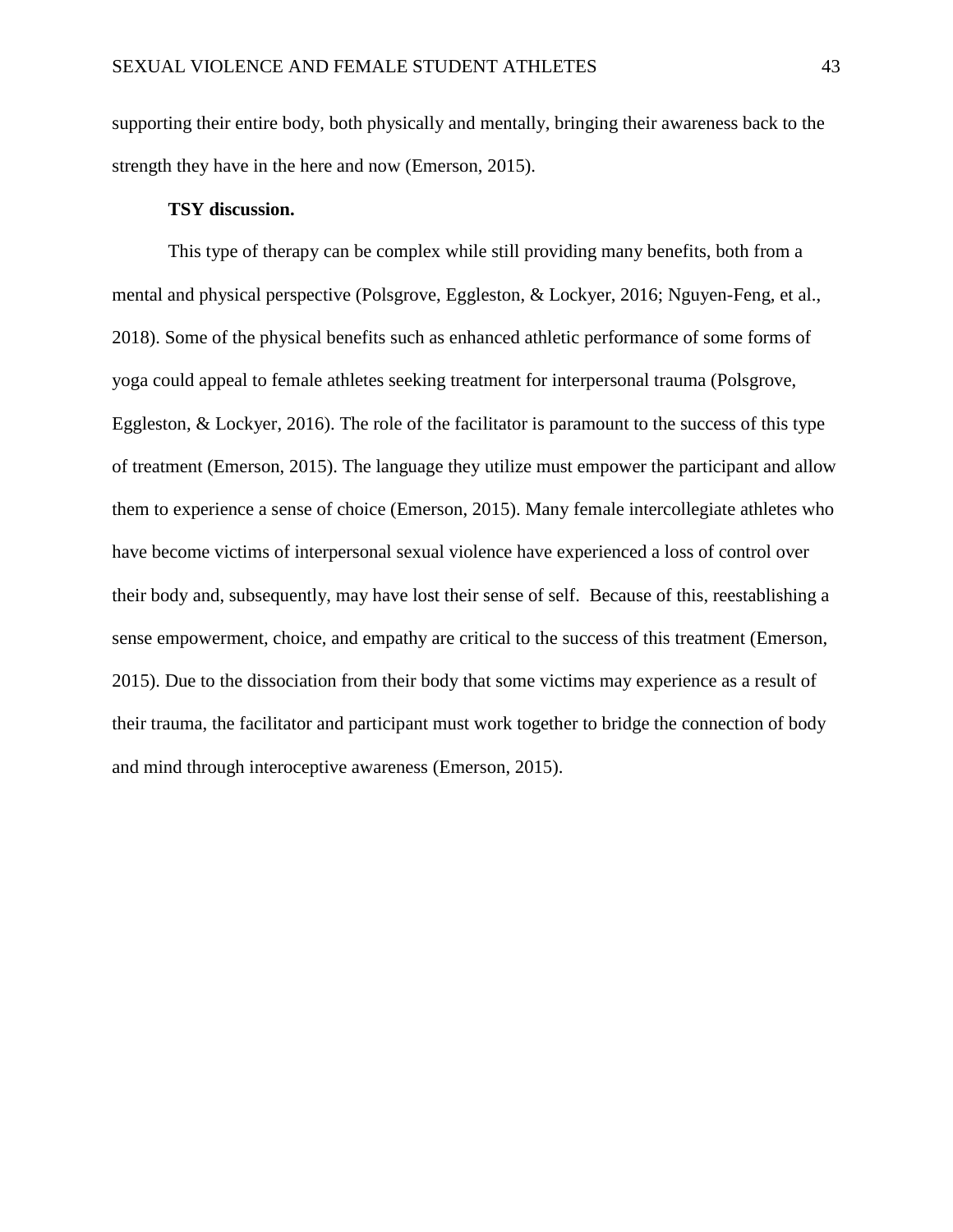### **Chapter Three: Therapeutic Effectiveness and Discussion**

The below sections will review literature that supports the effectiveness of both TF-CBT and TSY as adequate treatment options for female intercollegiate athletes struggling with the aftermath of sexual violence. Some sections review meta-analyses while others address the outcomes of randomized-controlled trials. Chapter three will conclude with limitations to these literature reviews and research findings, as well as a final discussion of the capstone.

#### **Trauma-Focused Cognitive Behavioural Therapy Effectiveness**

A study was conducted by Yasinki et al. (2016) to determine the impact that having a caregiver accompany their youth or adolescent into Trauma-Focused Cognitive Behavioural Therapy (TF-CBT) sessions has on the effectiveness and prognosis of trauma symptoms (Yasinski, et al., 2016). As mentioned, the inclusion of a caregiver during this recovery process can be critical to the effectiveness of this treatment and reduced PTSD symptoms (Yasinski, et al., 2016). If a parent is not a viable option, other well-respected and trusted adults in the youth or adolescents' life can support them throughout their recovery (Cohen, et al., 2012; Yasinski, et al., 2016). In the case of female intercollegiate athletes, this could include coaches, professors, school counsellors, friends' parents, trainers, captains, and many more. The adult selected must be committed to the program and support the adolescent and youth for the duration of the program and support their ability to maintain and sustain the changes accomplished (Cohen, et al., 2012; Yasinski, et al., 2016).

Yasinki et al., (2016) found that the ability of the client's caregiver to emotionally process the information being provided during the trauma narrative phase was predictive of the adolescent reducing their inclination to internalize or externalize their symptoms. In contrast, if the caregiver blamed their adolescent or avoided the situation during the trauma narrative phase,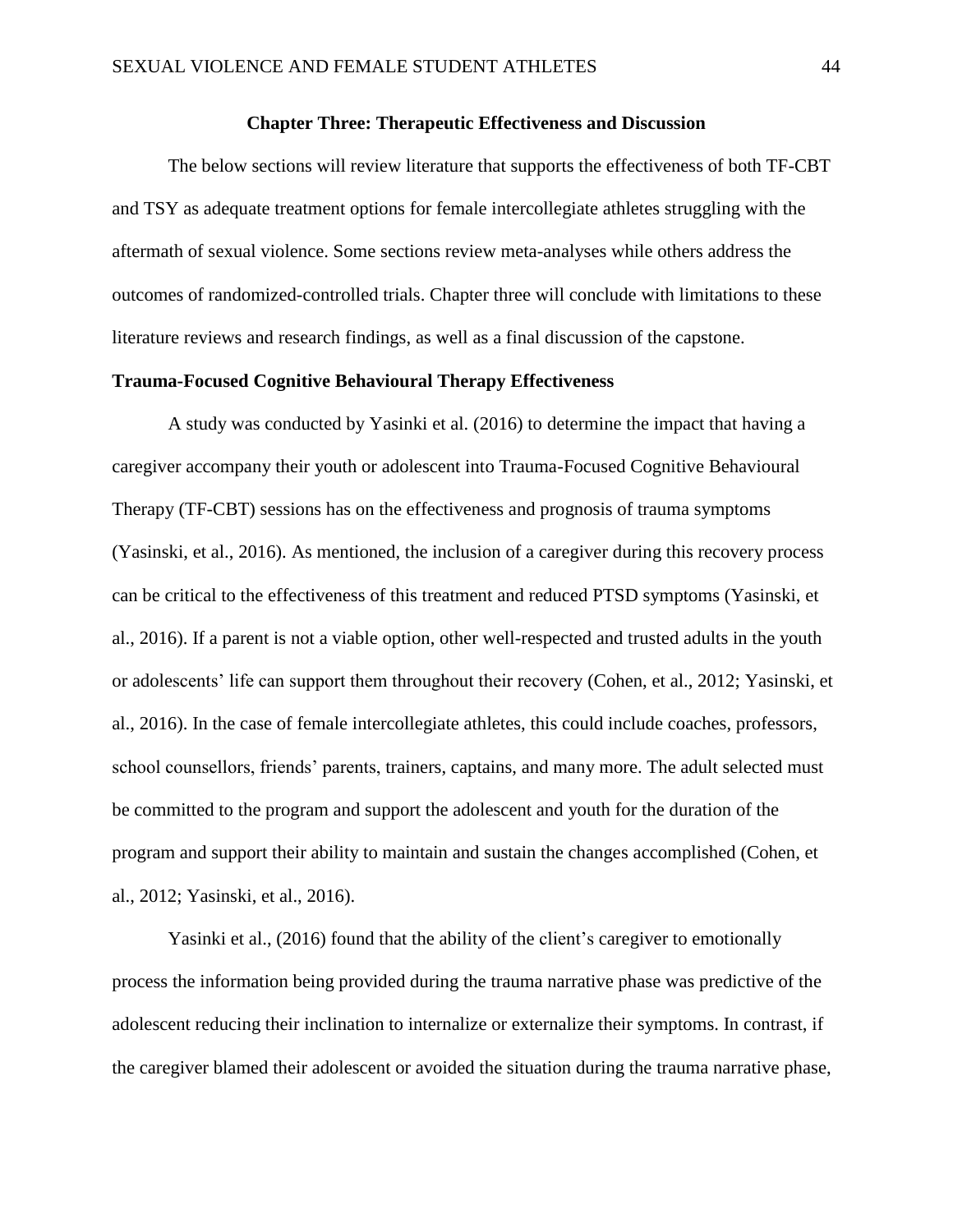this was found to worsen the adolescents' proclivity to internalize or externalize their trauma symptoms (Yasinki, et al., 2016). This avoidance and adolescent blaming during phase two can also lead the adolescent to overgeneralize, which is predictive of worse outcomes (Yasinki, et al., 2016). Caregiver avoidance during the initial stabilization and skills building phase was also a predictor of worsening the externalization of trauma symptoms (Yasinki, et al., 2016).

These findings are crucial in articulating the impact that caregivers have on their adolescent, especially during the skill building and trauma narrative phases (Yasinki, et al., 2016). Not only is their positive support predictive of favourable outcomes, but they also have the ability to worsen their adolescents' trauma symptoms if they are not respectful, compassionate, and empathetic (Yasinki, et al., 2016). TF-CBT, as mentioned, can be an effective form of therapy in working with adolescents struggling with these experiences when conducted in a specific environment, alongside a supportive caregiver (Yasinki, et al., 2016).

Jensen et al. (2014) conducted a study to evaluate the effectiveness of TF-CBT in a community setting when compared to therapy as usual (TAU) (Jensen, Holt, Ormhaug, Egeland, Granly, Hoaas, Hukkelberg, Indregard, Stormyren, & Wentzel-Larsen, 2014). This study examined 156 youth who have experienced any form of trauma (Jensen, et al., 2014). The participants were randomly assigned to either the TF-CBT group or the TAU group (Jensen, et al., 2014). This specific study is one of few that incorporates individuals struggling from a variety of traumas with a multitude of psychological symptoms (Jensen, et al., 2014).

This research discovered that the incorporation of TF-CBT, as opposed to merely TAU, significantly reduced PTSD symptoms (Jensen, et al., 2014). Additionally, Jensen et al. (2014) found that TF-CBT also reduced depressive and anxious symptoms while improving the clients' general mental-health and functioning (Jensen, et al., 2014). This is especially important to note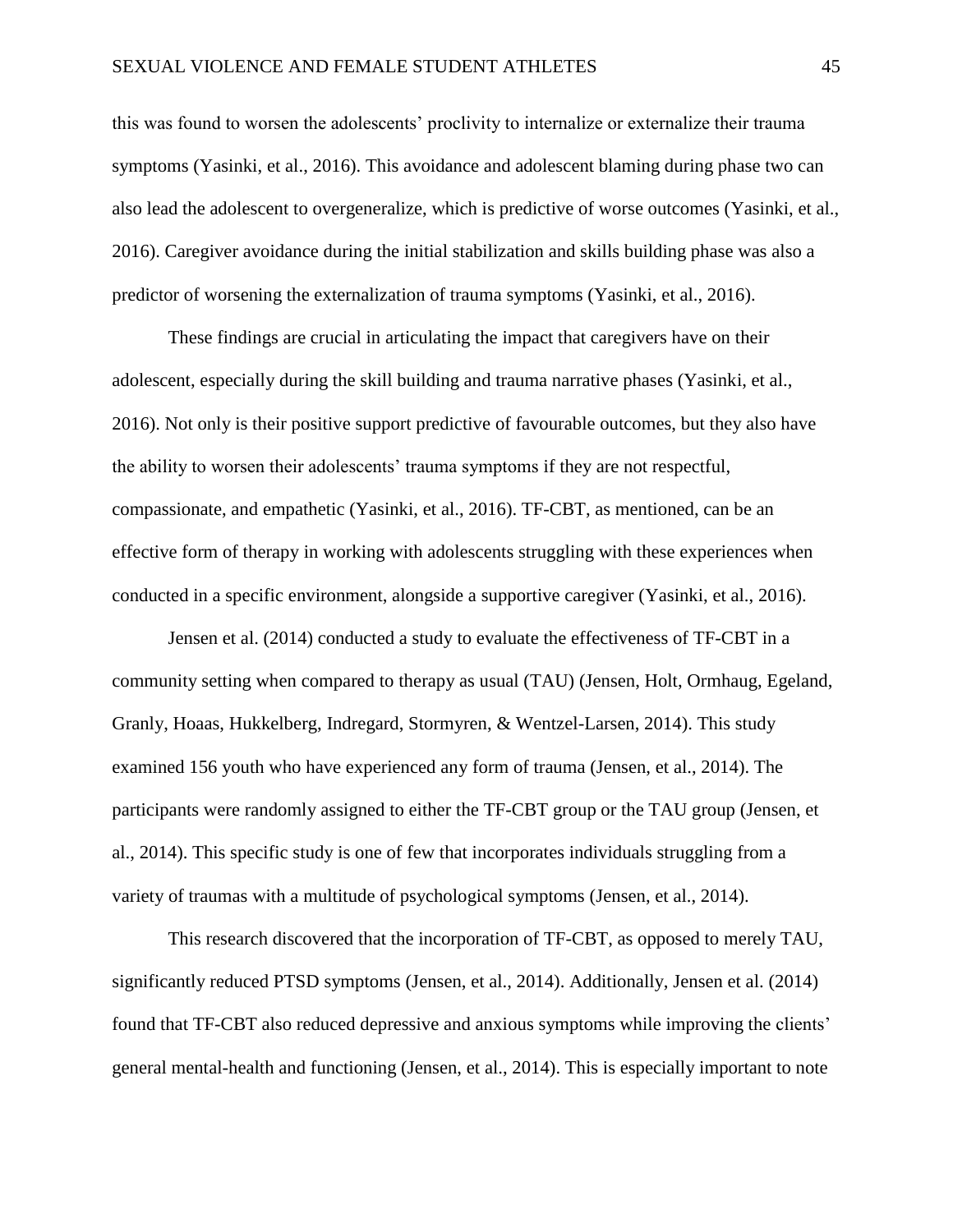as PTSD often co-occurs with other disorders, and treatment options for depression do not typically outperform TAU, although that was not the case for this study (Jensen, et al., 2014). The source of this reduction in depressive symptoms was not identified but may be a result of the reduction in the PTSD symptoms as the adolescents may be experiencing hope regarding their future and recovery (Jensen, et al., 2014). Participants in this study also experienced a decrease in externalizing behaviours, social and interpersonal problems, hyperactivity and concentration problems, and an increased ability to emotionally regulate in comparison to the TAU group (Jensen, et al., 2014). Based on this research it is evident that teaching adolescents' skills and techniques they can utilize to regulate their emotions and correct their maladaptive coping behaviours is fundamental in achieving successful and effective treatment in TF-CBT (Jensen, et al., 2014).

At the time this study was conducted, it was the first randomized study conducted outside of the United States where TF-CBT was initially created (Jensen, et al., 2014). The fact that this study was conducted in Norway and was able to produce similar effective outcomes to this type of therapy indicates it is culturally inclusive and potentially effective on a global scale (Jensen, et al., 2014). Jensen et al. (2014) mentioned that the program did not require significant adaptation when being implemented in Norway as opposed to the United States, once again expressing TF-CBT's flexible and culturally competent nature (Jensen, et al., 2014).

One limitation of this study is that the researchers did not attempt to determine which aspects of TF-CBT were particularly effective in reducing these negative PTSD symptoms in order to reproduce them in future treatment modalities (Jensen, et al., 2014). Another limitation was the discrepancy of psychologist training between the TF-CBT and TAU groups (Jensen, et al., 2014). The TF-CBT group encompassed more psychologists with postgraduate training when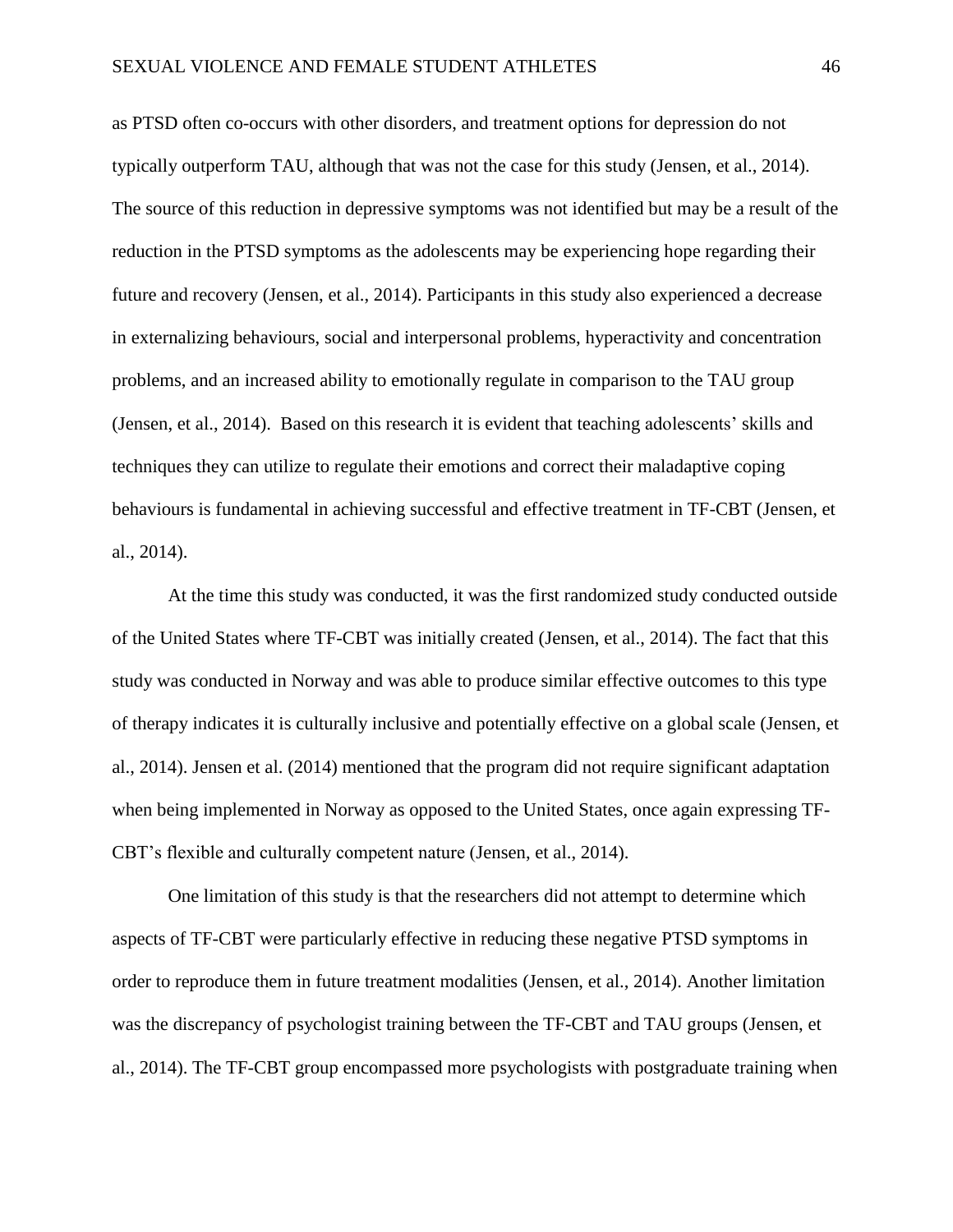compared to the TAU group (Jensen, et al., 2014). There was also significantly more supervision for the psychologists in the TF-CBT group than the TAU group (Jensen, et al., 2014). This being said, the psychologists working with the TF-CBT groups were new to this type of therapy which is why they required additional supervision and training (Jensen, et al., 2014). The lack of supervision and discrepancy in training on the part of the psychologists between the two groups could have impacted the quality of therapy in the TAU group (Jensen, et al., 2014). Lastly, there were significantly more females than males in the study and therefore more research is required to determine the effectiveness in working with that population and could have skewed the results (Jensen, et al., 2014).

# **Trauma-Sensitive Yoga Effectiveness**

In 2014, Bessel van der Kolk recognized that more than one third of the 10 million females suffering through traumatic, sexually violent experiences in the United States developed some form of PTSD (van der Kolk, et al., 2014). van der Kolk also suggested that a supplementary treatment was required to address the somatic aspects of the disorder (van der Kolk, et al., 2014). Issues involving impulse regulation in individuals struggling with PTSD have stimulated the requirement for such a supplementary treatment (van der Kolk, et al., 2014). The next step in van der Kolk et al.'s (2014) research was to determine the effectiveness of such a treatment.

The team studied 64 women, with an age range from 18-58, that were experiencing PTSD related symptoms and had yet to experience progress in their prior treatments (van der Kolk, et al., 2014). These individuals were enlisted via radio, newspaper, and website advertisements (van der Kolk, et al., 2014). Their trauma history was obtained through a self-report survey and to qualify for this, the participants must have reported at least three years of PTSD specific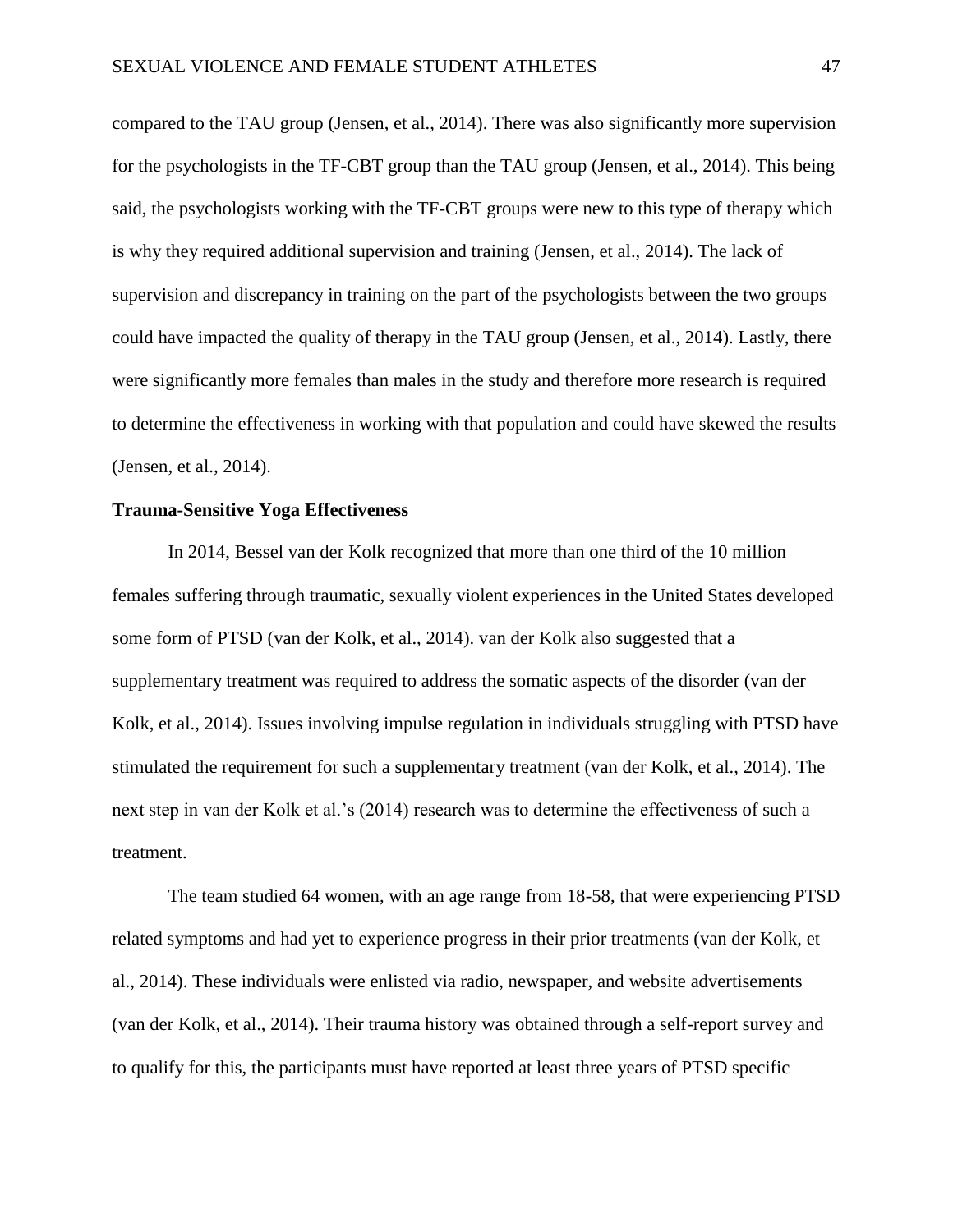treatment that was self-identified as ineffective (van der Kolk, et al., 2014). Each individual taking part in the study were randomly selected to join either a trauma-informed yoga class or the control group consisting of a women's health education class, both with a duration of one hour each, one time per week, for ten weeks (van der Kolk, et al., 2014). It is important to note that some researchers utilize the term Trauma-Sensitive Yoga (TSY) while others use Trauma-Informed Yoga (TIY) and it may differ depending on how they view this type of therapy or the root of the issue. For the purpose of this capstone, TSY and TIY are interchangeable and indicate similar treatment.

The trauma-informed yoga sessions focused heavily on forms of hatha yoga such as breathing, postures, and meditation (van der Kolk, et al., 2014). The yoga facilitators had master's and doctoral-level degrees in psychology with consistent supervision from the investigators (van der Kolk, et al., 2014). The facilitators relied heavily on invitational language when requesting that clients engage in self-inquiry about bodily sensations (van der Kolk, et al., 2014). Some of these phrases included "when you are ready" and "if you like" as a gentle reminder that the clients do have control over their bodies and the actions they take (van der Kolk, et al., 2014). As previously mentioned, individuals struggling to overcome traumatic experiences may develop a sense that they don't have control over their body, as someone else may have taken that away from them (Emerson, 2015). They may also experience a sense of dissociation from their body, and trauma-sensitive yoga is intended to bridge that gap and create a mind-body awareness and connection (Emerson, 2015). The participants remained in certain forms they felt comfortable and safe in for however long they chose and were invited to become aware of the sensations felt during these forms (van der Kolk, et al., 2014).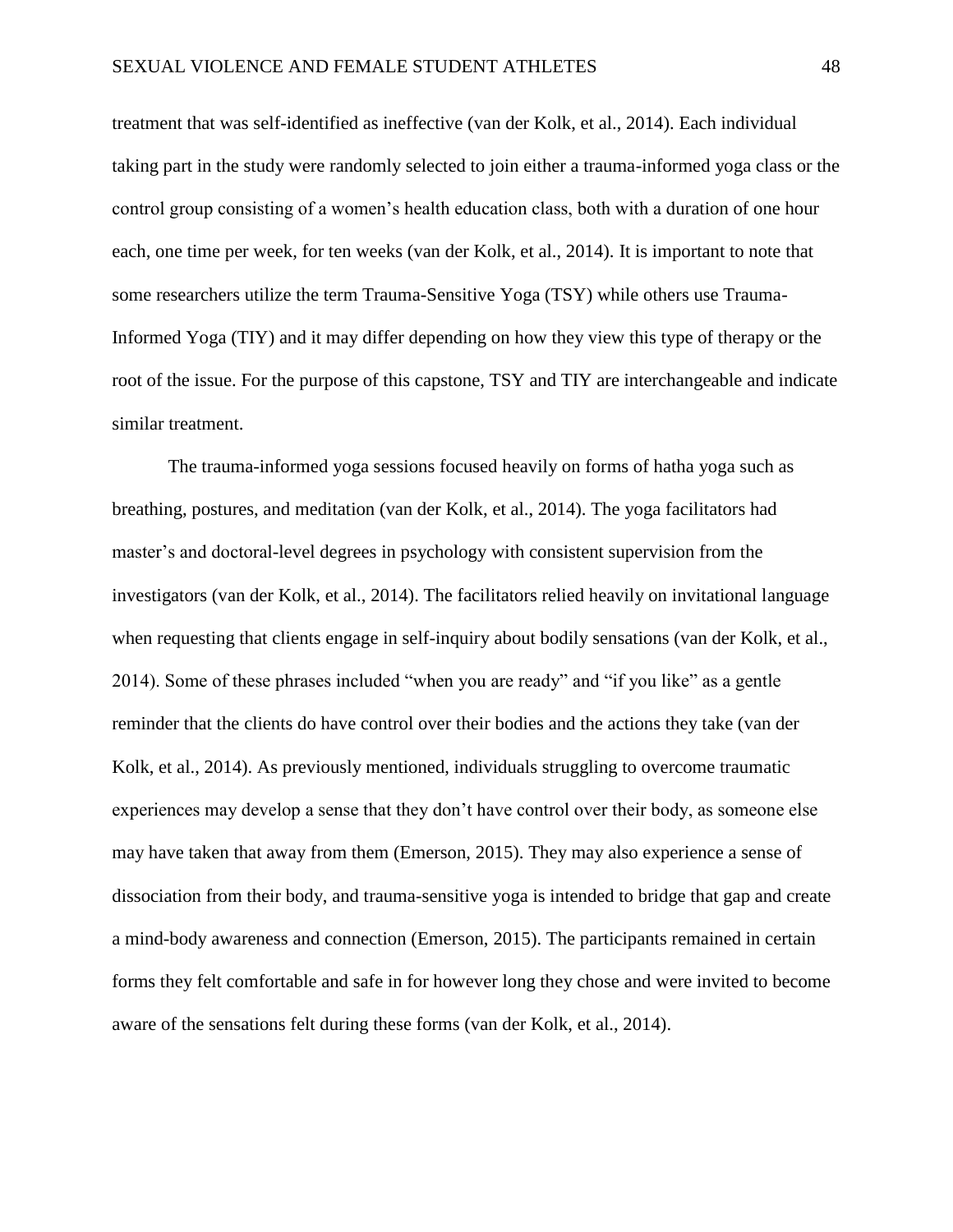The women's health education condition consisted of active participation and mental support and while providing education surrounding several different areas of women's health (van der Kolk, et al., 2014). Some of these discussions included available medical services, issues surrounding health and medical professionals, normalizing the experience these individuals are going through, medical terminology regarding the body, and how to engage in self-care activities (van der Kolk, et al., 2014). These resources were shared with the participants via workbooks, games, charts, recordings, and group discussions (van der Kolk, et al., 2014).

The results of this ten-week randomized controlled trial (RCT) indicated that the inclusion of trauma-informed yoga when compared to supportive therapy significantly decreased PTSD symptoms in clients (van der Kolk, et al., 2014). Although the control group did have success in reducing depressive symptoms, this positive change was not sustained to the same degree as the trauma-informed yoga (van der Kolk, et al., 2014). This proposes that the interoceptive and physical aspects of yoga rather than solely the social aspects of the treatment groups were critical in generating positive results (van der Kolk, et al., 2014).

In 2017, Hilton et al. conducted a meta-analysis review of RCTs to determine the effectiveness of meditation as a therapy in working with individuals suffering from PTSD and related symptoms. Meditation has been identified as an important aspect of trauma-sensitive yoga as it is a technique utilized in order to facilitate the mind-body connection (Hilton, Maher, Colaiaco, Apaydin, Sorbero, Booth, Shanman, & Hempel, 2017). The goal of meditation is to train the mind through regulating attention and/or emotional affect to bodily functions, symptoms, as well as physical and mental states of being (Hilton, et al., 2017). Meditation relies heavily on breathing techniques and physical postures that promote and emphasize focused attention to emotional and physical stimuli and responses (Hilton, et al., 2017). One of the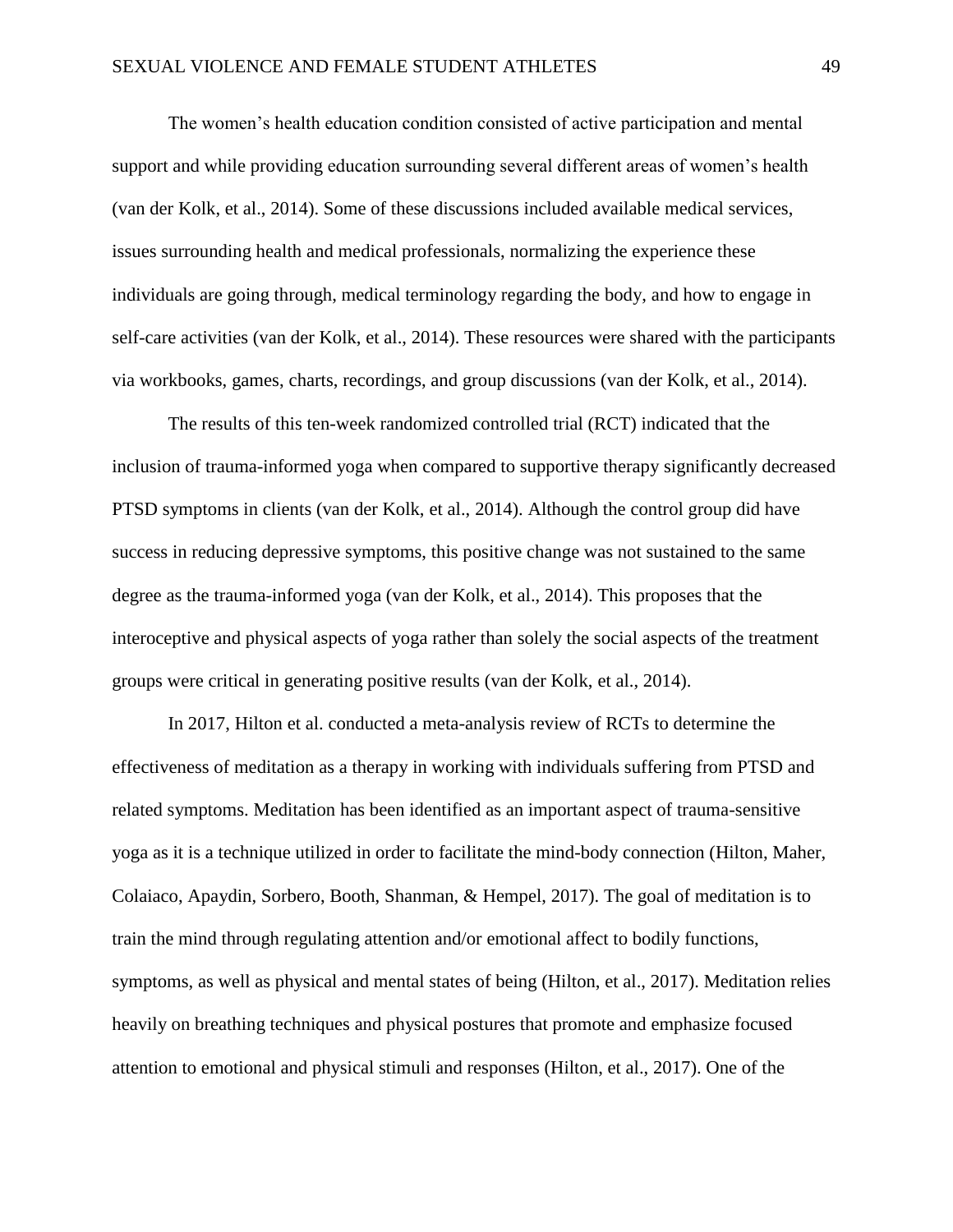studies Hilton et al. (2017) examined found that although meditation does show evidence for being an effective therapeutic technique, much of the research fails to establish true efficacy of the effectiveness of meditation (Hilton, et al., 2017). More research is required to determine its effectiveness when partnered with adjunctive evidence-based therapies (Hilton, et al., 2017).

Hilton et al. (2017) discussed that in a recent review of the effectiveness of meditation in treating mindfulness, it was discovered that 11 of the 12 studies reported significant improvement in PTSD symptoms (Hilton, et al., 2017). That said, this review also stated that the strength of the evidence found was quite weak as the quality of the methodological techniques utilized were poor. There was a similar finding in another study Hilton et al. (2017) discussed in that 12 of the 16 studies they reviewed observed positive effects in treating PTSD symptoms with meditative techniques. The strength of these findings were questionable as there was limited variation in the quality and design of the study (Hilton, et al., 2017). In a much smaller analysis of nine studies, it was recognized that meditation did improve the symptoms associated with PTSD, but similarly the quality of methodologies utilized varied among the studies reviewed (Hilton, et al., 2017).

This meta-analysis identified 1,365 citations Hilton et al. (2017) found to be clinically relevant in answering their research question: How effective is meditation as a therapeutic modality in treating PTSD symptoms. After a thorough examination of the identified citations, 70 were potentially applicable (Hilton, et al., 2017). Many were removed for numerous reasons such as type of publication, lack of reporting on primary data, participants not meeting PTSD diagnostic criteria, some were not considered RCTs, or they failed to provide an eligible outcome (Hilton, et al., 2017). After a systematic review of the literature, Hilton et al. (2017) expressed that when meditation was offered as an adjunctive form of treatment on top of the participants'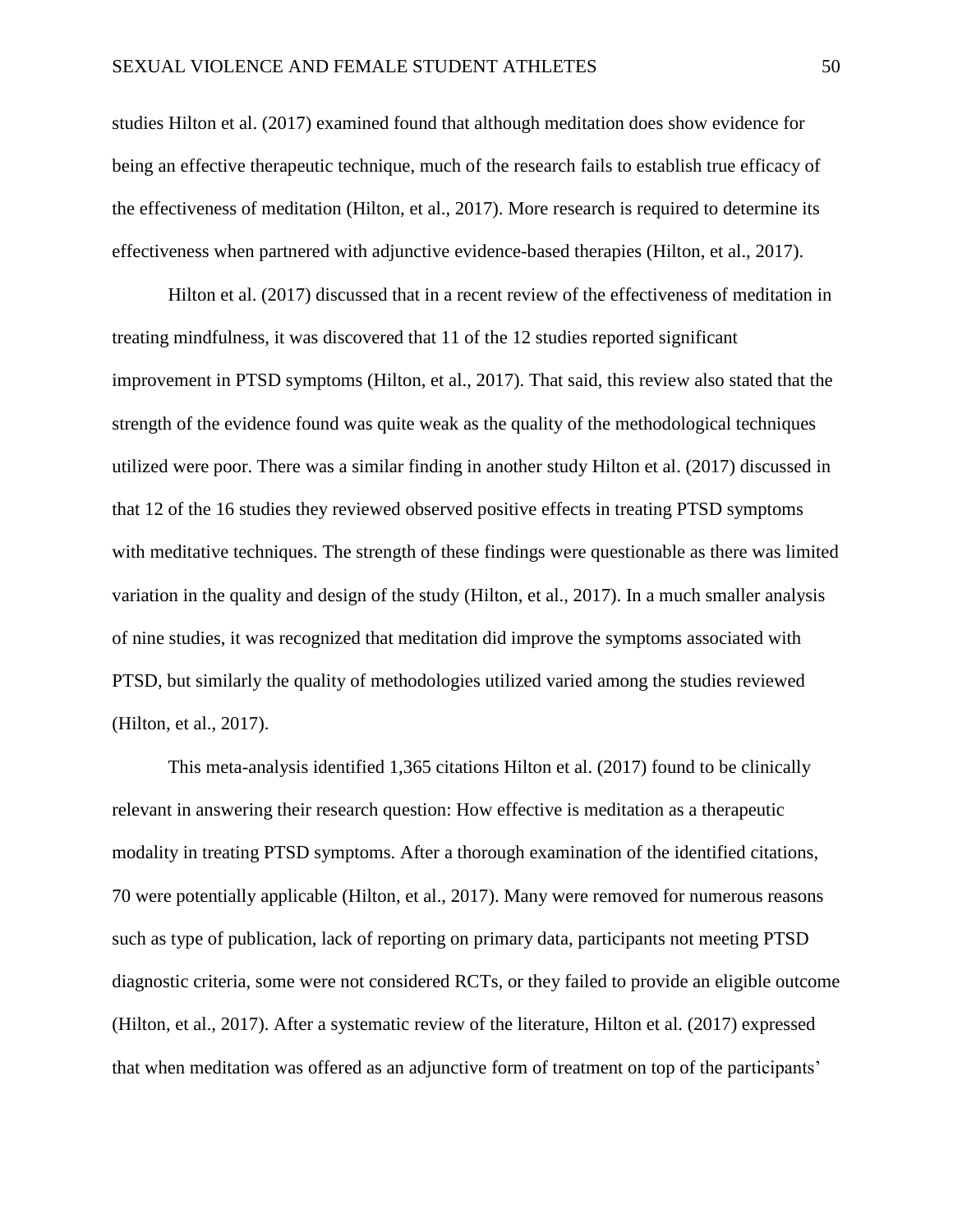TAU, PTSD symptoms were significantly decreased in comparison to TAU, meditation alone, education, or present-centered therapy. This was found to be consistent among all sources of trauma (Hilton, et al., 2017).

Although these findings are promising, there were some limitations of this study that are important to note (Hilton, et al., 2017). The authors of this study did not reach out to any of the researchers and the information provided is based solely on published data (Hilton, et al., 2017). The researchers only included studies that were published in English due to the cost of translation, therefore the perspectives may have a westernized bias (Hilton, et al., 2017). They excluded conference abstracts and dissertations as they were searching for scholarly reviewed resources and these exclusions did not contain enough information to evaluate the quality of the studies (Hilton, et al., 2017).

Sciarrino et al. (2017) were interested in expanding this research on the effectiveness of forms of yoga in treating individuals suffering from PTSD symptoms. They expressed that current research demonstrates that many forms of treatment (approximately between 30%-60%) are ineffective in treating PTSD symptoms, and therefore a need is present for additional adjunctive forms of treatment to support these individuals that are grouped into that percentage (Sciarrino, DeLucia, O'Brien, & McAdams, 2017). Sciarrino et al. (2017) evaluated seven RCTs in order to assess the effectiveness of yoga as a treatment for trauma and PTSD symptoms.

During this analysis of seven RCTs, Sciarrino et al. (2017) established that yoga was well tolerated by the participants as they expressed positive experiences and minimal undesirable symptoms. They also observed that this form of treatment is a viable option for individuals who fear seeking psychotherapy due to the stigma associated with it (Sciarrino, et al., 2017). These RCTs found that the impact yoga had on treating individuals suffering from PTSD symptoms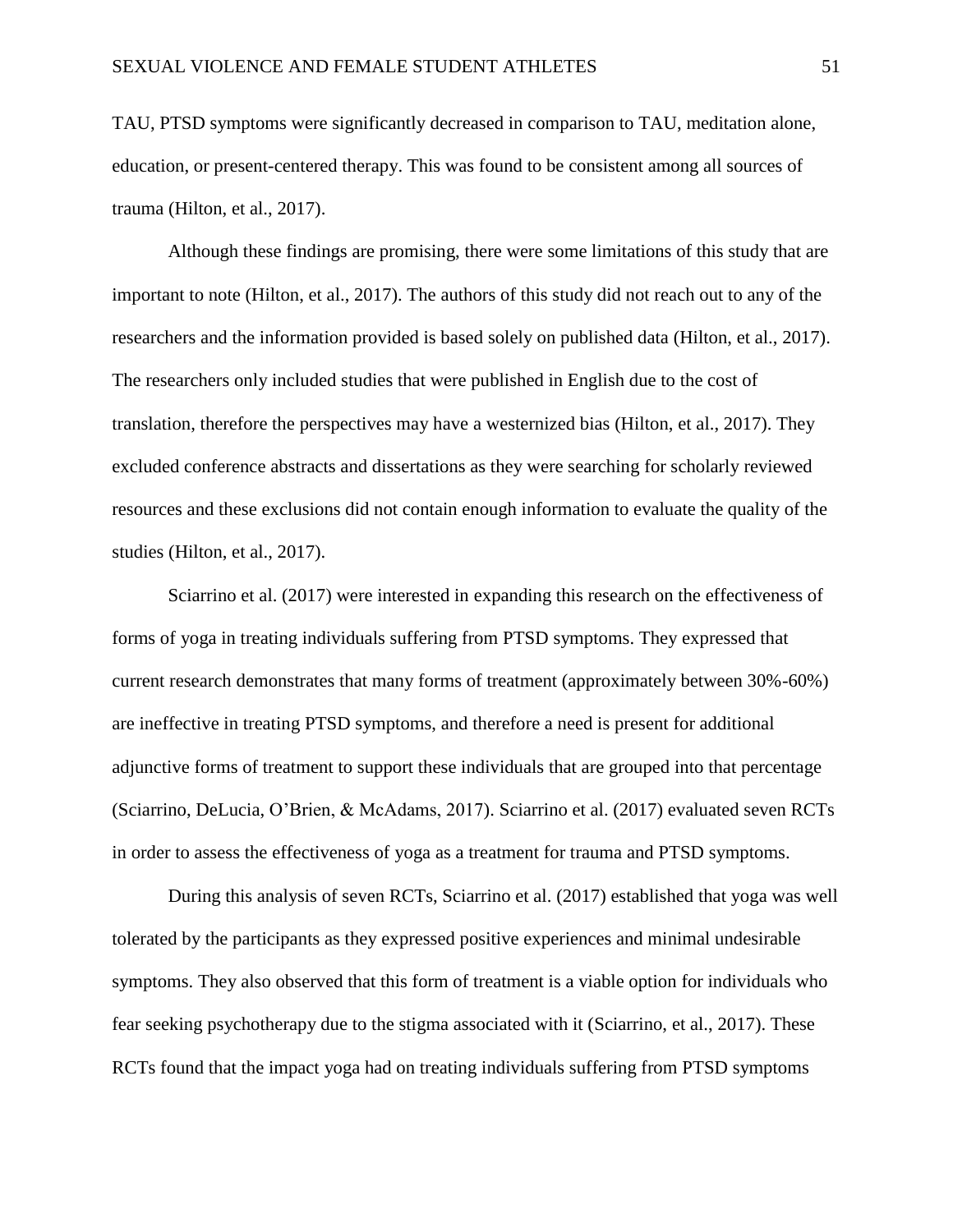was in the moderate range (Sciarrino, et al., 2017). Although the effect sizes were only moderate for this study, this is still promising and with more research and empirical reviews such as these, there is the opportunity to determine more specific data regarding which aspects of traumasensitive yoga have the greatest impact on what population (Sciarrino, et al., 2017).

One limitation of this RCT is that it was quite limited in the data and research it reviewed (Sciarrino, et al., 2017). This RCT focused solely on physical yoga postures from a treatment perspective and neglected other features of yoga such as mindfulness and breathing which could have impacted the results (Sciarrino, et al., 2017). The intention of including only physical postures was to reduce heterogeneity across the seven studies reviewed and increase the generalizability of the results (Sciarrino, et al., 2017). The last limitation is that the majority of the studies included in the analysis included yoga as a standalone treatment, while others use it as an adjunctive therapeutic technique, and this could make it difficult to compare results between studies (Sciarrino, et al., 2017).

Price et al. (2017) similarly sought to build on the research indicating that traumasensitive yoga is a feasible and promising option as a form of treatment for individuals suffering from PTSD symptoms, although they focused their efforts specifically on females suffering from these symptoms (Price, Spinazzola, Musicaro, Turner, Suvak, Emerson, & van der Kolk, 2017). Their research indicates that individuals who engage in a time-limited yoga program, such as one that lasts approximately 10 weeks, has shown to be effective in reducing PTSD symptoms, including but not limited to those suffering from intimate partner violence (Price, et al., 2017). This type of program has been shown to be associated with many positive outcomes during and post-treatment, such as reduced depressive symptoms and increased overall wellness (Price, et al., 2017).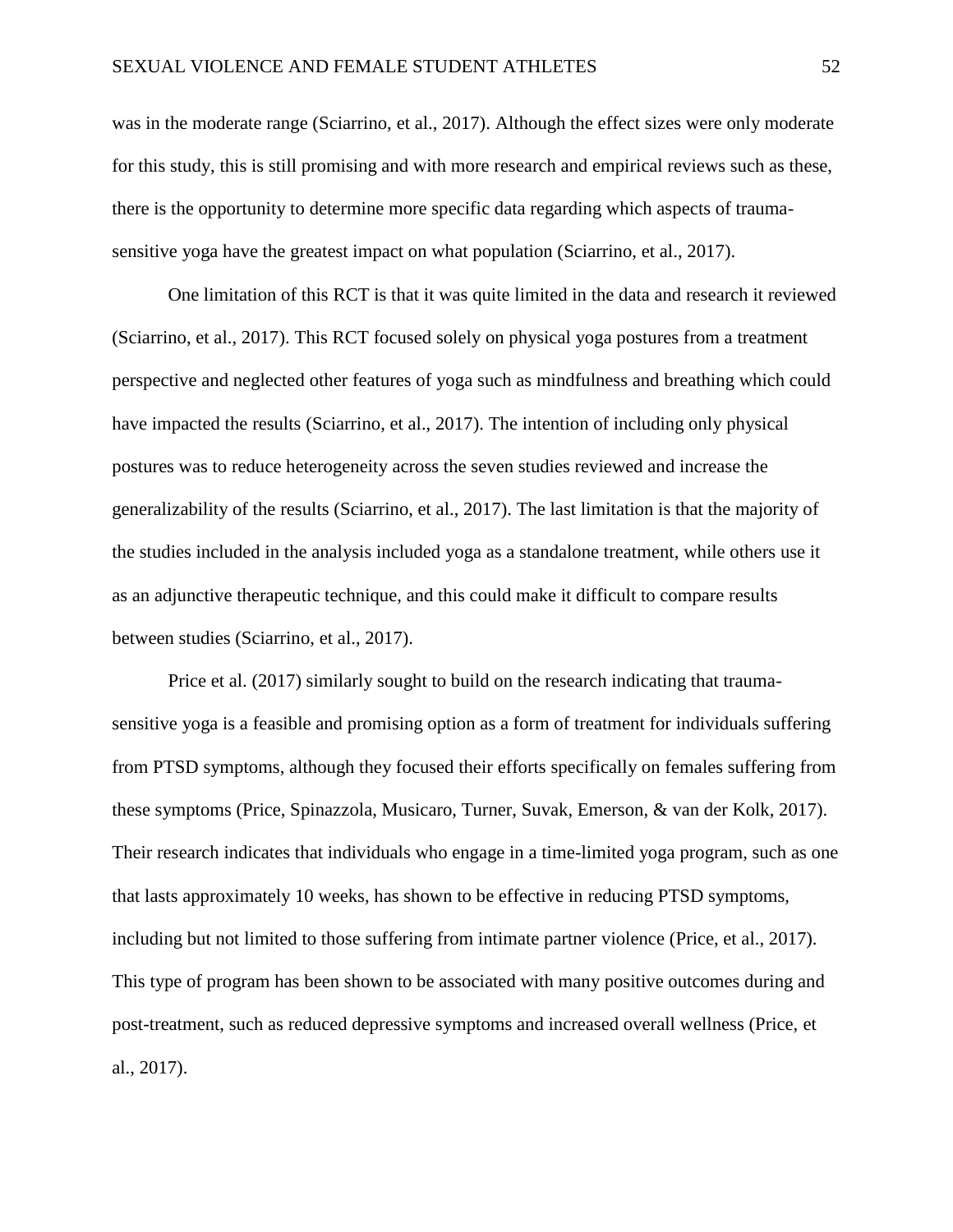That said, other research has indicated that they have failed to find a significant relationship between the duration of yoga practice and bodily awareness, satisfaction, stress, and overall relaxation (Price, et al., 2017). That aside, much research has still shown increases in positive psychological attitudes, vitality, good health, relaxation, and a general reduction in PTSD symptoms (Price, et al., 2017). Unfortunately, for those studies yielding positive results, it isn't clear from these findings what limitations may have impacted the results (Price, et al., 2017).

# **Discussion**

As mentioned, sexual violence against female intercollegiate student athletes at the hands of male intercollegiate student athletes is a prevalent and apparent threat that many individuals are faced with (McCray, 2015). A United States based research study recognized that approximately 19.3% of women have been sexually abused during their lifetime (Breiding, 2014). McDermott et al. (2016) also expressed that one third of college males would be willing to force sexual violence on a female if they could be guaranteed they would not be caught (McDermott, et al., 2015). These statistics are significant and demonstrate that female intercollegiate student athletes as a population are vulnerable and susceptible to being subject to this form of violence (McDermott, et al., 2015). It is important to note that these statistics are only inclusive of individuals that chose to report their experiences of sexual violence, as many choose not to report them for numerous reasons (Breiding, 2014).

The correlation between language and violence plays a vital role in determining the impact and outcome of many situations that encompass sexual violence against females, more specifically female intercollegiate student athletes (Coates, & Wade, 2007). Perpetrators that possess a level of power over their victim experience a lesser chance of being convicted (Coates, & Wade, 2007).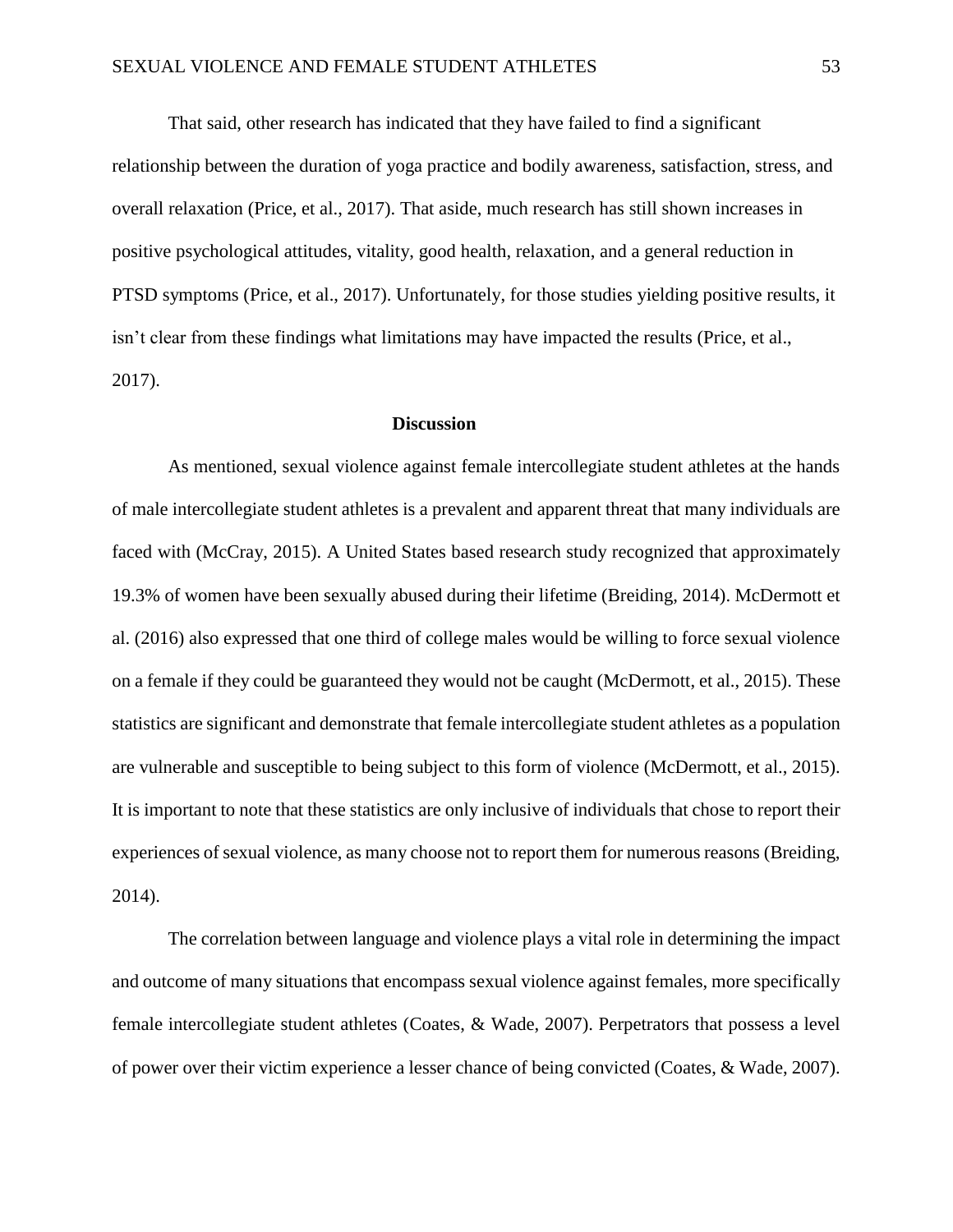Male intercollegiate athletes are part of several levels of power, such as the most obvious, being male (Coates, & Wade, 2007). These individuals also have the luxury of being athletes, well educated, professional, some of which become celebrities due to their successes, among many more, and convictions can cause issues within the organizations they are associated with, as a result the lack of conviction favours the perpetrator and their organization (Coates, & Wade, 2007).

As a society we may minimize the experience of the victim by using certain language that does not accurately represent their reality (Coates, & Wade, 2007). This can impact the outcome of a criminal report, once again favouring the perpetrator as this minimization can create the assumption that the act was less severe than it truly was (Coates, & Wade, 2007). The victim may also be shamed, scolded, or isolated by society for making these statements against these iconic members of the community; this can lead to lowered rates of reporting on the part of the victim due to fear (Coates, & Wade, 2007).

The impact of sexual violence on female intercollegiate student athletes extends beyond the above and can have severe mental and physical consequences (McCray, 2015). The trauma associated with these experiences can manifest in many different forms, some of which are physical and others mental (Levine, 2010). When triggered, these victims will enter a state of arousal that can generate symptoms relating to that of fight-flight-freeze, such as racing heart, sweating, and muscle tension to name a few (Levine, 2010). Anxiety, depression, and phobias are some consequences that can manifest as a result of being subject to sexual violence (World Health Organization, 2012).

There are many treatment modalities that can support this population in their recovery, but this capstone focused on trauma-focused Cognitive Behavioural Therapy (TF-CBT) and Trauma-Sensitive Yoga (TSY) (Cohen, et al., 2012; Emerson, 2015). Both methods approach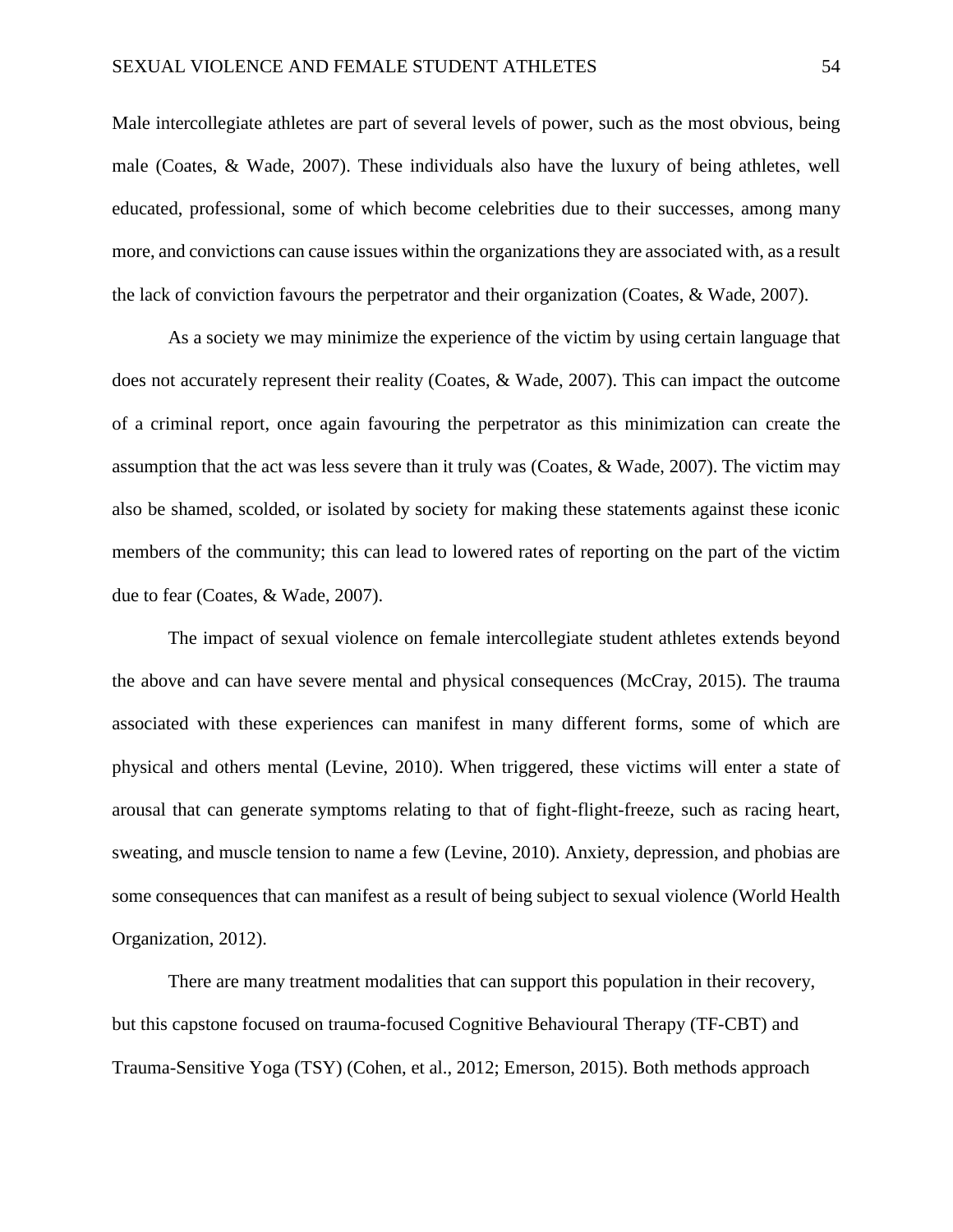their clients from a Trauma-Focused lens, putting the individual and their very unique needs at the heart of therapy (Cohen, et al., 2012; Emerson, 2015). TF-CBT takes an integrative and collaborative approach to treatment and recovery by incorporating individuals who are considered to be the clients' resources (Cohen, et al., 2012; Deblinger, Pollio, & Dorsey, 2016). Female intercollegiate athletes, and females in a more general capacity, have a tendency to value social support and collaborative approaches which would encourage the use of collaboration in treatment methods (Steidinger, 2014). This thought is evident in the sporting world where females tend to favour partnership, teamwork, and comradery in order to achieve a common goal (Steidinger, 2014). TF-CBT takes a three-phased approach, beginning with learning and understanding the available coping skills to the client in phase one, trauma narration processing in phase two, and closure or reintegration in phase three (Cohen, et al., 2012; Yasinski, et al., 2016).

The intention of incorporating TSY into treatment is to facilitate utilizing the body in a purposeful manner to promote awareness of the mind-body connection (Emerson, 2015). Many individuals experiencing the consequences of their traumatic event(s) tend to disconnect from their body and many of the symptoms unconsciously live in the body (Emerson, 2015). Bridging this mind-body gap can allow the client to slowly and gently release the trauma they have been storing; this can be done by engaging in the act of interoception and intentional awareness (Emerson, 2015). This type of therapy can be complex while still providing many benefits, both from a mental and physical perspective (Polsgrove, Eggleston, & Lockyer, 2016; Nguyen-Feng, et al., 2018). Some of the physical benefits include enhanced athletic performance of some forms of yoga and could appeal to female athletes seeking treatment for sexual trauma (Polsgrove, Eggleston, & Lockyer, 2016).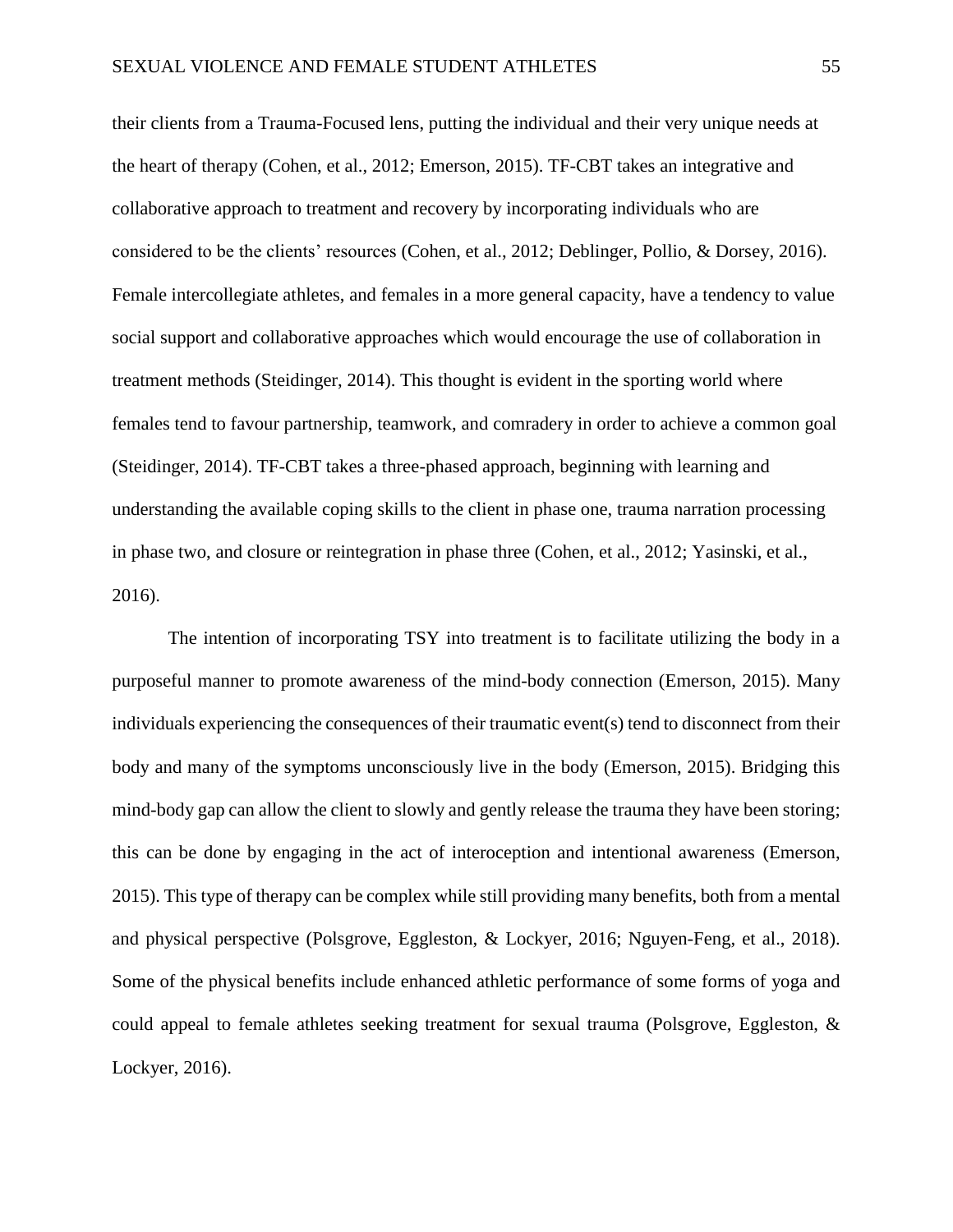These therapies have been reviewed in many randomized-controlled trials (RCTs) and meta-analyses to determine their effectiveness (van der kolk, et al., 2014; Hilton, et al., 2017; Sciarrino, et al., 2017; Price, et al., 2017; Jensen, et al., 2014). In TF-CBT, Yasinki et al., (2016) found that the ability of the clients' caregiver to emotionally process the information being provided during the trauma narrative phase, or phase two, was predictive of the adolescent reducing their inclination to internalize or externalize their symptoms. This article also sheds light on the idea that if the caregiver or trusted member of the community involved in the client's treatment has a tendency to blame or shame the client, this was found to worsen the adolescents' proclivity to internalize or externalize their trauma symptoms (Yasinki, et al., 2016). These findings articulate the importance that caregivers play in the treatment of their adolescent (Yasinki, et al., 2016). Jensen et al. (2014) conducted a study to evaluate the effectiveness of TF-CBT and found that in comparison to solely TAU, TF-CBT reduced clients' depressive and anxious symptoms while improving the clients' general mental-health and functioning.

In regard to TSY, van der Kolk et al. (2014) conducted an RCT that indicated the incorporation of TSY decreased symptoms of PTSD. It also decreased symptoms of depression when compared to the control group (van der Kolk, et al., 2014). The results of this RCT indicated that the interoceptive and physical aspects of yoga rather than solely the social features of the treatment groups were imperative in generating positive results (van der Kolk, et al., 2014).

Hilton et al. (2017) reviewed literature on the inclusiveness of meditation as an adjunctive treatment in addition to the clients' therapy as usual (TAU), and found that PTSD symptoms decreased significantly in comparison to TAU. Lastly, Sciarrino et al. (2017) conducted an evaluation of seven RCTs and discovered that this type of therapy is a viable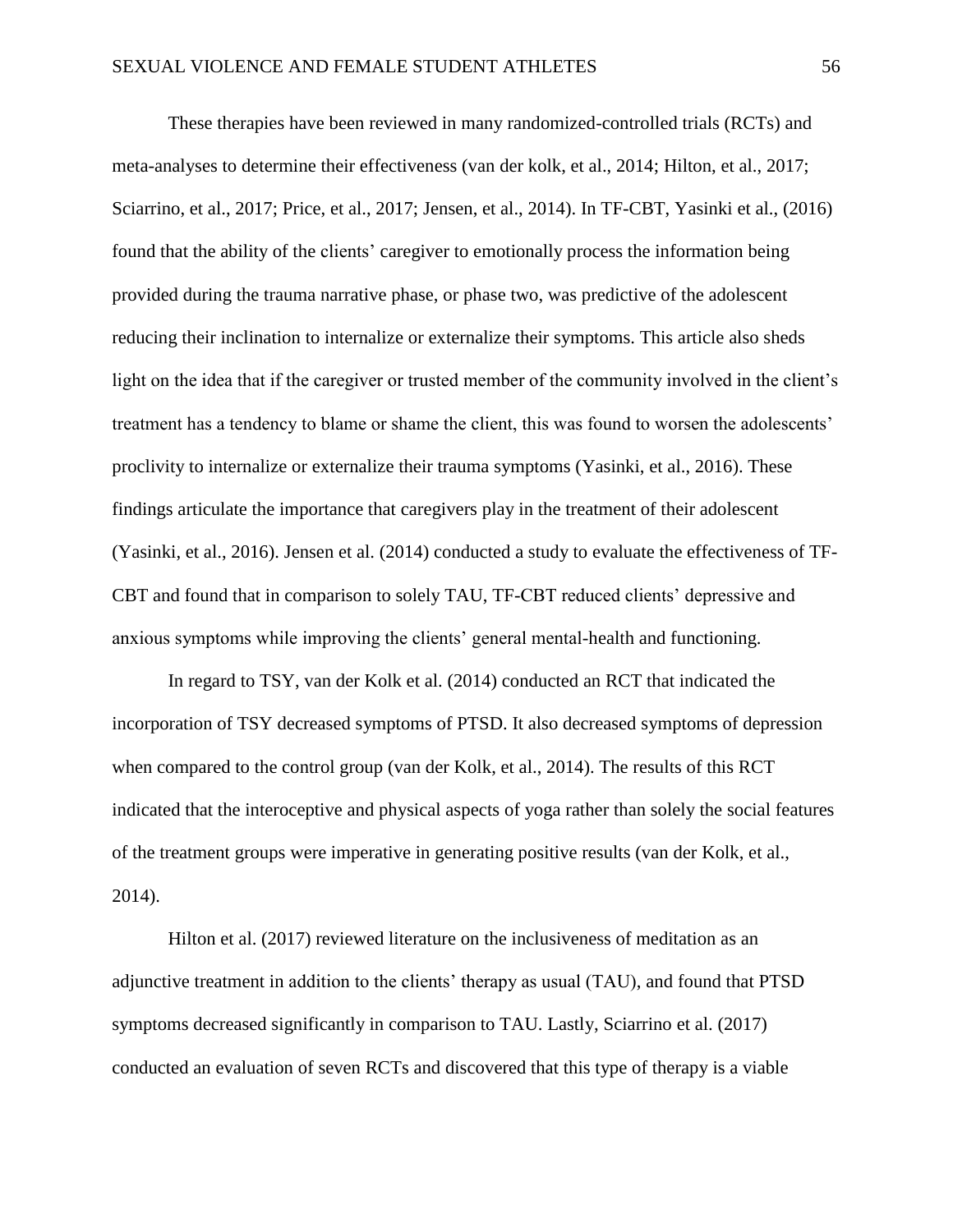option for individuals who may be intimidated by typical psychotherapy due to the stigma associated with it.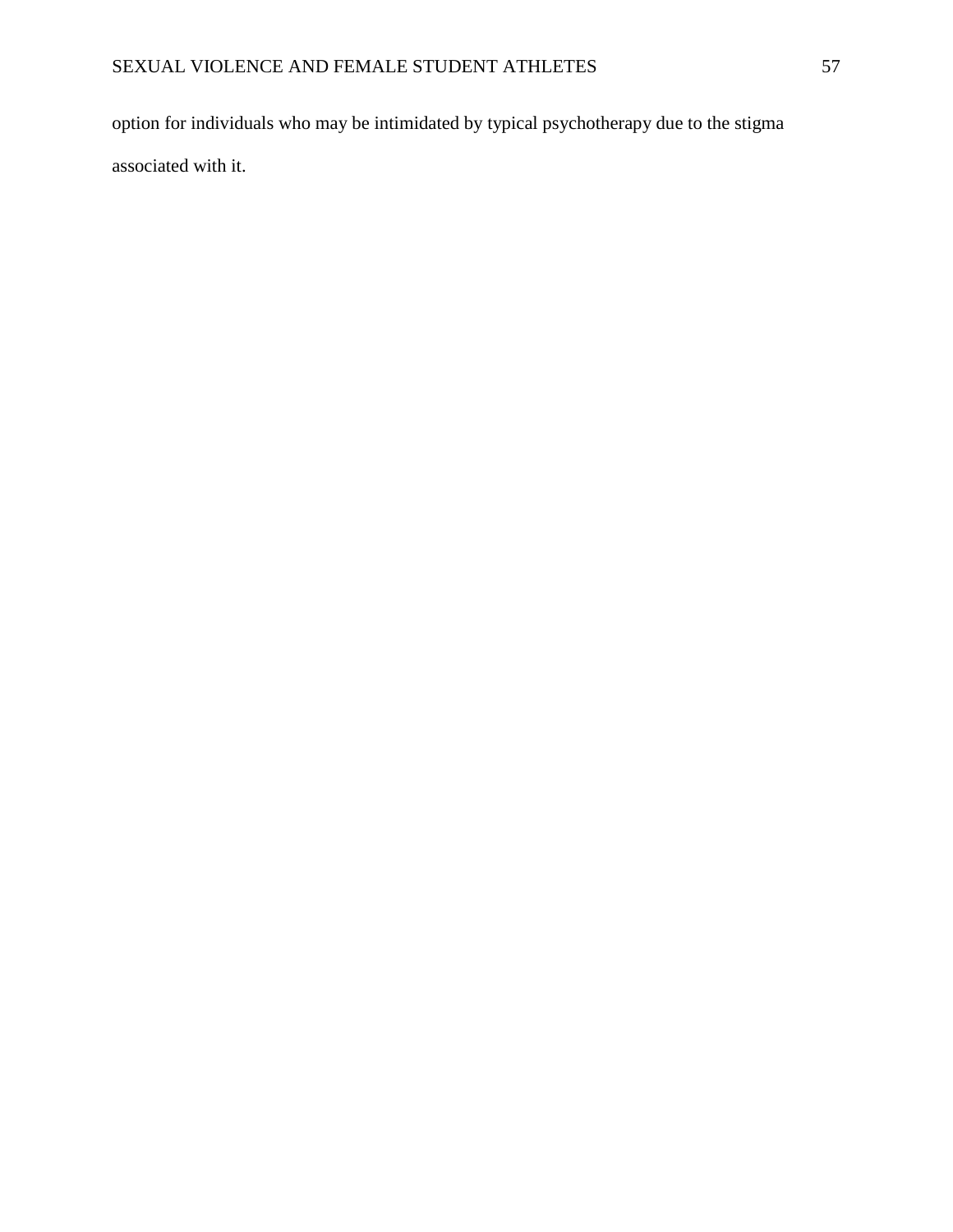# References

- Albert, D., Chein, J., & Steinberg, L., (2014). Peer influences on adolescent decision making. *Current Directions in Psychological Science, 22*(2), 114-120.
- Belfiore, L. A., & Pietrowsky, R. (2017). Attachment styles and nightmares in adults. *Dreaming, 27*(1), 59-67.
- Breiding, M. J., (2014). Prevalence and characteristics of sexual violence, stalking, and intimate partner violence victimization – national intimate partner and sexual violence survey, united states, 2011. *HHS Author Manuscripts, 63*(8), 1-18.
- Coates, L., (1997). Causal attributions in sexual assault trial judgements. *Journal of Language and Social Psychology, 16*(3), 278-296.
- Coates, L., & Wade., A., (2007). Language and violence: Analysis of four discursive operations. *Journal of Family Violence, 22*, 511-522. DOI 10.1007/s10896-007-9082-2
- Cohen, J., A., Mannarino, A., P., E. Deblinger., (2012). *Trauma-focused cbt for children and adolescents treatment applications.* New York, NY: The Guilford Press.
- Coker, A. L., Cook-Craig, P. G., Williams, C. M., Fisher, B. S., Clear, E. R., Garcia, L. S., & Hegge, L. M., (2011). Evaluation of green dot: An active bystander intervention to reduce sexual violence on college campuses. *Violence Against Women 17*(6), 777-796.
- Dartnall, E., & Jewkes, R., (2013). Sexual violence against women: The scope of the problem. *Best Practice & Research Clinical Obstetrics & Gynaecology, 27(*1), 3-13.
- Deblinger, E., Pollio, E., & Dorsey, S., (2016). Applying trauma-focused cognitive–behavioral therapy in group format. *Child Maltreatment, 21*(1), 59-73.
- Dozois, D. J. A. (2013). Psychological treatments: Putting evidence into practice and practice into evidence. *Canadian Psychology/Psychologie Canadienne, 54*(1), 1-11.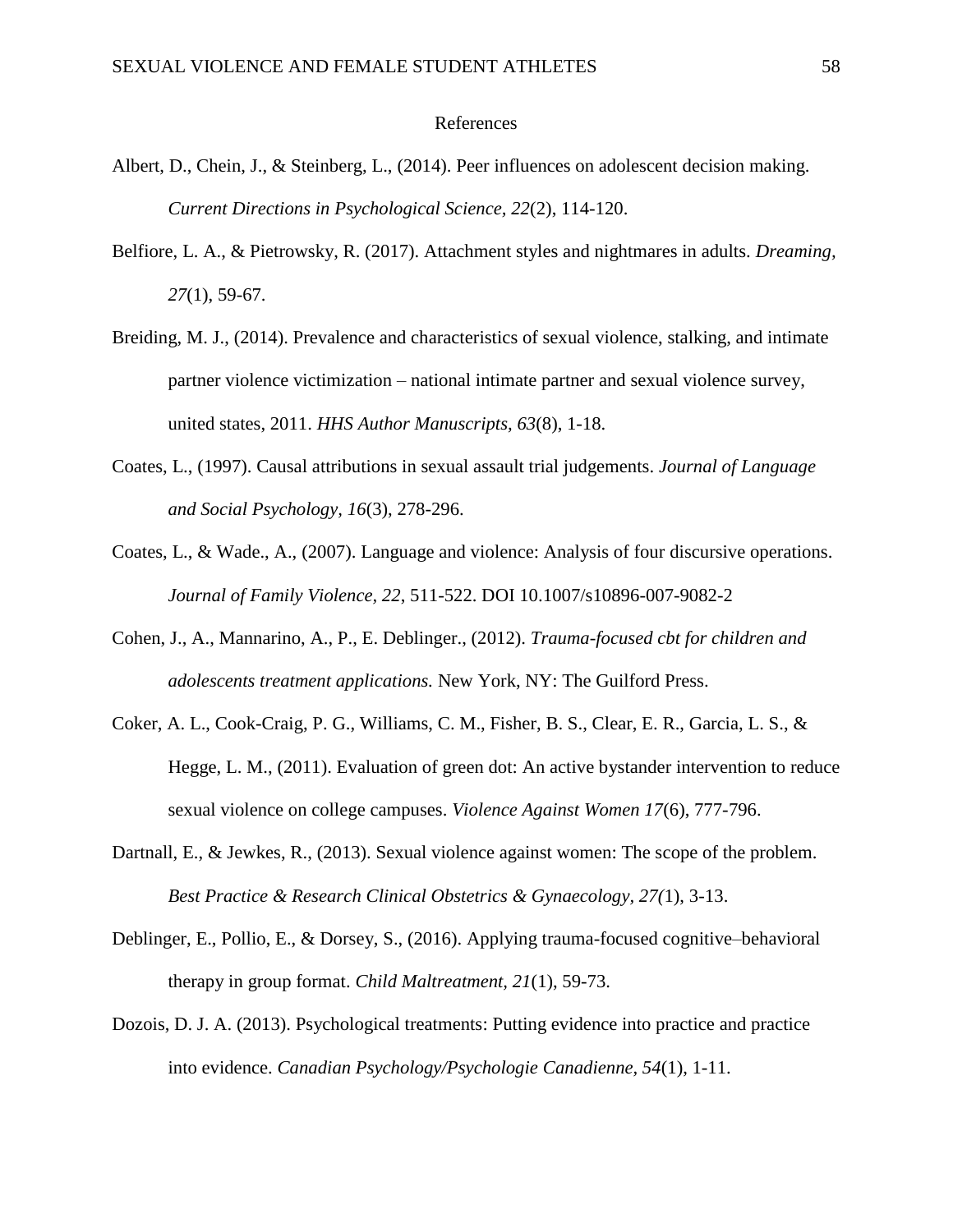- Dutton, M., A., Bermudez, D., Matás, A., Majid, H., & Myers, N., L., (2013). Mindfulness-based stress reduction for low-income, predominantly african american women with ptsd and a history of intimate partner violence. *Cognitive and behavioural practice, 20*(1), 23-32.
- Edwards, K. M., Sylaska, M. K., Barry, J. E., Moynihan, M. M., Banyard, V. L., Cohn, E. S., Walsh, W. A., & Ward, S. K., (2014). Physical dating violence, sexual violence, and unwanted pursuit victimization: A comparison of incidence rates among sexual-minority and heterosexual college students. *Journal of Interpersonal Violence, 30(*4), 580-600.
- Ellsberg, M., Vyas, A., Madrid, B., Quintanilla, M., Zelaya, J., & Stöckl, H. (2017). Violence against adolescent girls: Falling through the cracks? Manuscript in preparation.
- Emerson, D. (2015). *Trauma-sensitive yoga in therapy: Bringing the body into treatment.* New York, NY: W. W. Norton & Company Inc.
- Flood, M., Pease, B., (2009). Factors influencing attitudes to violence against women. *Trauma, Violence, and Abuse, 10*(2), 125-142.
- Forbes, G. B., Adams-Curtis, L. E., Pakalka, A. H., & White, K. B., (2006). Dating aggression, sexual coercion, and aggression-supporting attitudes among college men as a function of participant in aggressive high school sports. *Violence Against Women, 12*(5), 441-455.
- García-Moreno, C, Pallitto, C., Devries, K., Stöckl, H., Watts, C., & Abrahams, N., (2013). Global and regional estimates of violence against women: prevalence and health effects of intimate partner violence and non-partner sexual violence. Retrieved from [https://apps.who.int/iris/bitstream/handle/10665/85239/9789241564625\\_eng.pdf;jsessioni](https://apps.who.int/iris/bitstream/handle/10665/85239/9789241564625_eng.pdf;jsessioni) d=5B37B577DD0619DDF9FFFCCD23A2F38E?sequence=1
- Herman, J., (1992). *Trauma and Recovery.* New York, NY: Basic Books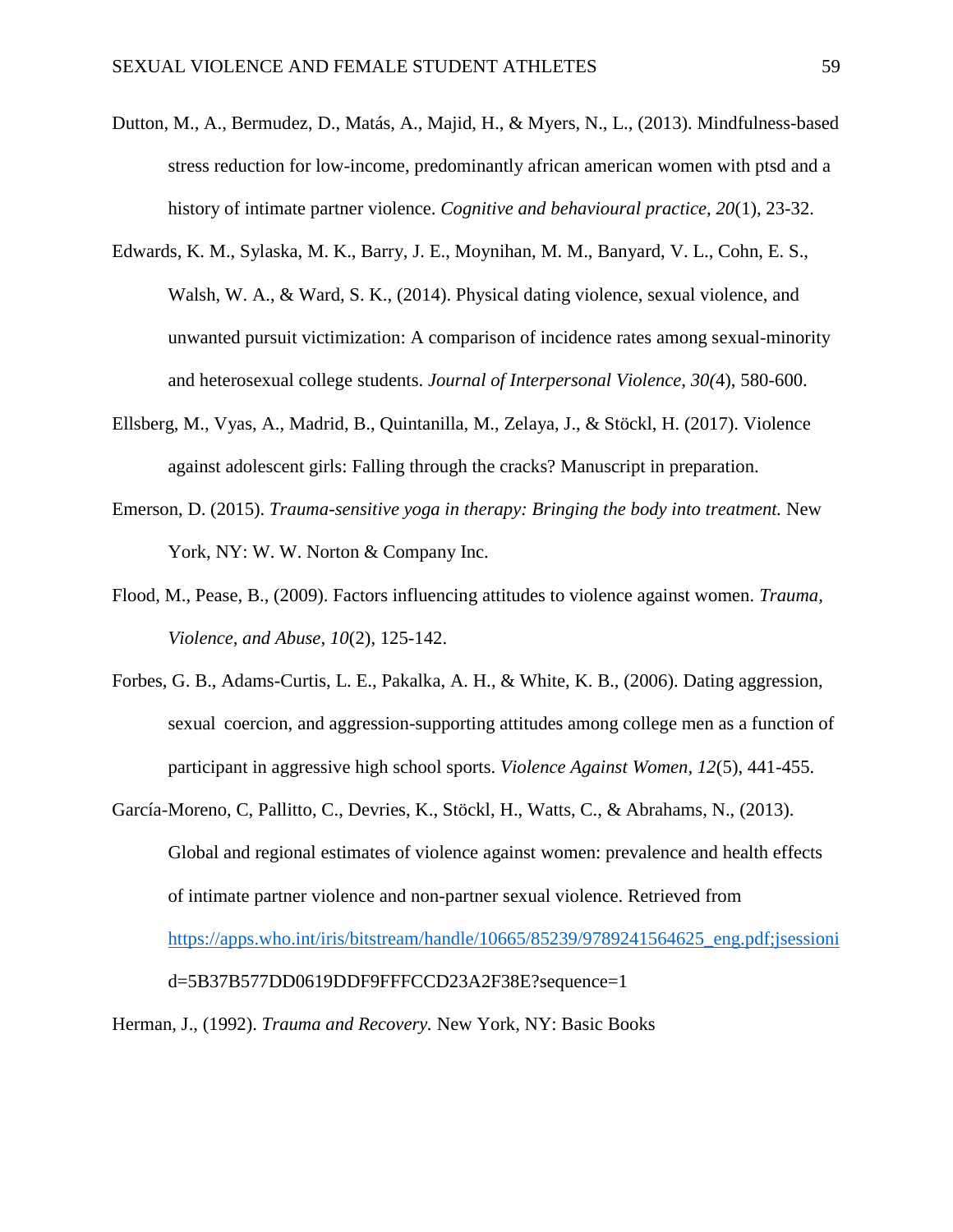Hilton, L., Maher, A. R., Colaiaco, B., Apaydin, E., Sorbero, M. E., Booth, M.,…Hempel, S.,

- (2017). Meditation for posttraumatic stress: A systematic review and meta-analysis. *Psychological Trauma: Theory, Research, Practice, and Policy 9*(4), 453- 460.
- Jaeger, A. (2013). Inhibitory control and the adolescent brain: A review of fMRI research. *Psychology & Neuroscience, 6*(1), 23-30.
- Jensen, T. K., Holt, T., Ormhaug, S. M., Egeland, K., Granly, L., Hoaas,…Wentzel-Larsen, T. (2014). A randomized effectiveness study comparing trauma-focused cognitive behavioral therapy with therapy as usual for youth. *Journal of Clinical Child & Adolescent Psychology, 43*(3), 356–369.
- Kirsh, V., Keller, F., Tutus, D., & Goldbeck, L., (2018). Treatment expectancy, working alliance, and outcome of Trauma-Focused Cognitive Behavioral Therapy with children and adolescents. *Child Adolescent Psychiatry Mental Health.* Retrieved from [file:///D:/SanDiskSecureAccess/School/Thesis/Treatment%20expectancy,%20working%](file:///D:/SanDiskSecureAccess/School/Thesis/Treatment%20expectancy,%20working%25) 20alliance,%20and%20outcom%20of%20Traumafocused%20Cognitive%20Behavioural%20Therapy%20with%20Children%20and%20A

dolescents.pdf

Levine, P., A., (2010). *In an unspoken voice.* Berkeley, CA: North Atlantic Books.

Li, R., (2017). Flexing dual-systems models: How variable cognitive control in children informs our understanding of risk-taking across development. *Developmental Cognitive Neuroscience, 27*, 91-98,

https://www.sciencedirect.com/science/article/pii/S1878929316300664?via%3Dihub

MacGregor, W., (2018). It's just a game until someone is sexually assaulted: Sport culture and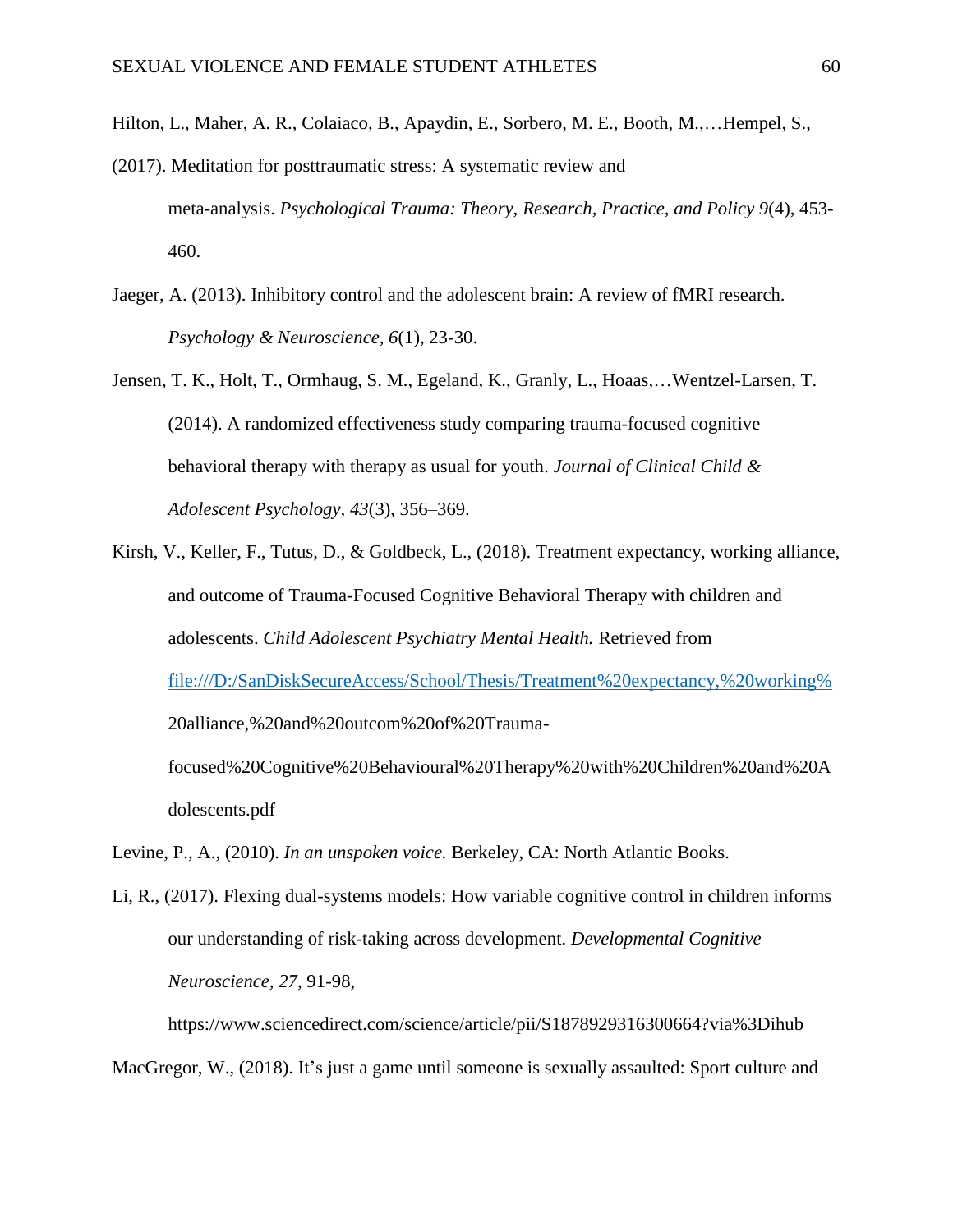the perpetuation of sexual violence by athletes. *Education & Law Journal, 28*(1), 1-32.

- McCray, K. L., (2015). Intercollegiate athletes and sexual violence: A review of literature and recommendations for future study. *Trauma, Violence, and Abuse, 16*(4), 438-443.
- McDermott, R. C., Kilmartin, C., McKelvey, D. K., & Kridel, M. M., 2015. Toward advancing research on college male sexual assault of women and the psychology of men. *Psychology of Men & Masculinity, 16*(4), 379-381.
- McMahon, S., (2010). Rape myth beliefs and bystander attitudes among incoming college students. *Journal of American College Health, 59*(1), 3-11.
- Nguyen-Feng, V., Morrissette, J., Lewis-Dmello, A., Michel, H., Anders, D., Wagner, C., & Clark, C. J., (2018). Trauma-sensitive yoga as an adjunctive mental health treatment for survivors of intimate partner violence: A qualitative examination. *Spirituality in Clinical Practice*, doi:http://dx.doi.org/10.1037/scp0000177
- O'Hara, M., W., & McCabe, J., E., (2013). Postpartum depression: Current status and future directions. *Annual Review of Clinical Psychology, 9,* 379-407, <http://dx.doi.org.proxy.cityu.edu/10.1037/t01756-000>
- Payne, P., Levine, P., A., Crane-Godreau, M. A., (2015). Somatic experiencing: using interoception and proprioception as core elements of trauma therapy. *Frontiers in Psychology, 6(*93),<https://www.frontiersin.org/articles/10.3389/fpsyg.2015.00093/full>
- Polsgrove, M. J., Eggleston, B. M., & Lockyer, R. J., (2016). Impact of 10-weeks of yoga practice on flexibility and balance of college athletes. *International Journal of Yoga, 9*(1), 27-34.
- Price, M., Spinazzola, J., Musicaro, R., Turner, J., Suvak, M., Emerson, D., & van der Kolk, B., 2017. Effectiveness of an extended yoga treatment for women with chronic posttraumatic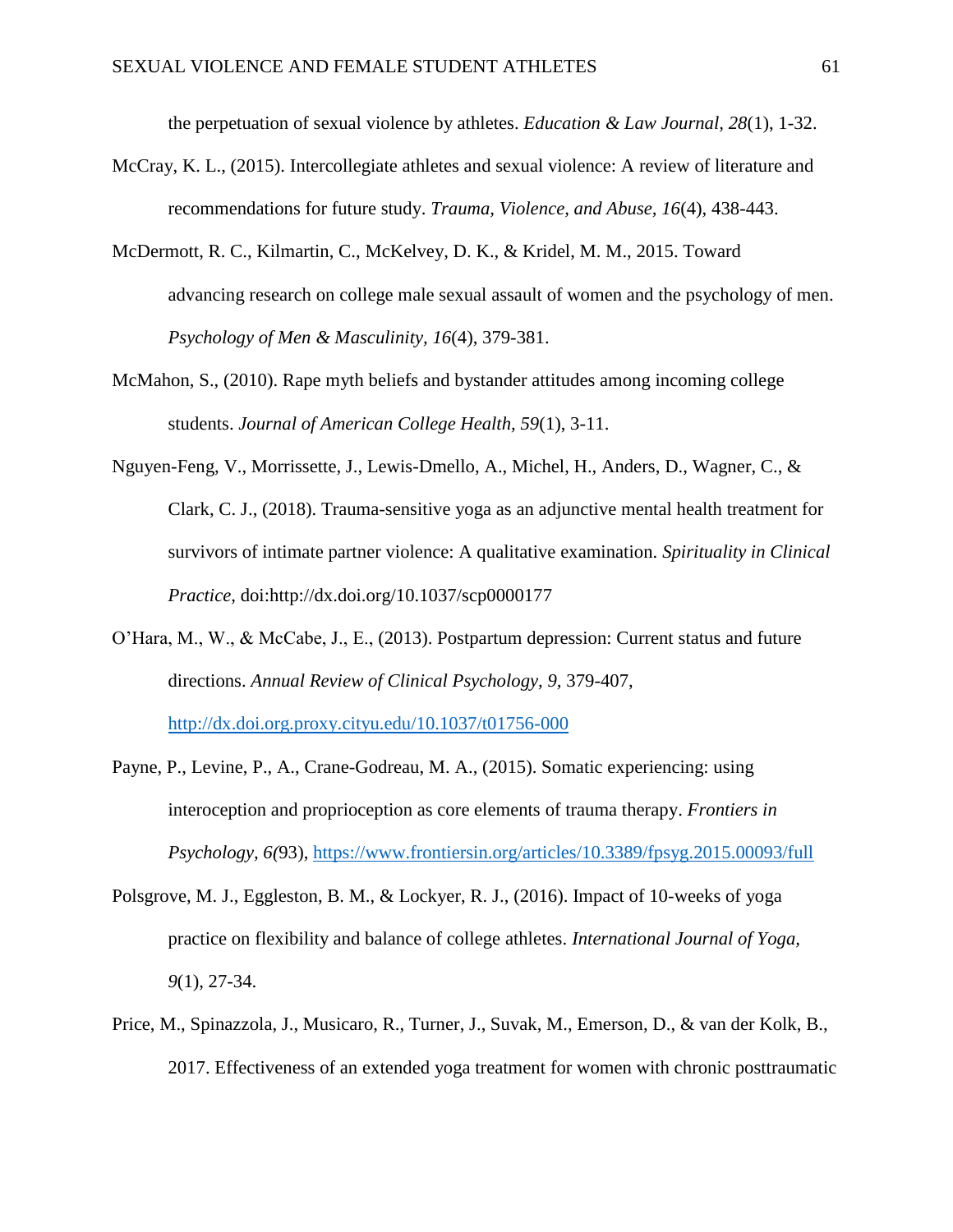stress disorder. *The Journal of Alternative and Complementary Medicine, 23*(4), 300-309.

- Rothschild, B. (2017). *The body remembers volume 2: Revolutionizing trauma treatment.* New York, NY: W. W. Norton & Company Inc.
- Sawyer, R. G., Thompson, E. E., & Chicorelli, A. M., (2002). Rape myth acceptance among intercollegiate student athletes: A preliminary examination. *American Journal of Health Studies, 18*(1), 19-25.
- Sciarrino, N. A., DeLucia, C., O'Brien, K., & McAdams, K., (2017). Assessing the effectiveness of yoga as a complementary and alternative treatment for post-traumatic stress disorder: A review and synthesis. The Journal of Alternative and Complementary Medicine, 23(10), 747-755.
- Steidinger, J., (2014). *Sisterhood in sports.* United Kindgom, London: Rowman & Littlefield.
- van der Kolk, B. A., Stone, L., West, J., Rhodes, A., Emerson, D., Suvak, M., & Spinazzola, J., (2014). Yoga as an adjunctive treatment for post-traumatic stress disorder: A randomized control trial. *The Journal of Clinical Psychiatry,* 10.4088/JCP.13m08561
- Webber, J. M., Mascari, J. B., Dubi, M., & Gentry, J. E. (2006). Moving forward: Issues in trauma response and treatment. Retrieved from [https://www.counseling.org/docs/default](https://www.counseling.org/docs/default-)source/vistas/moving-forward-issues-in-trauma-response-and-treatment.pdf?sfvrsn=10
- World Health Organization, (2012). "Understanding and Addressing Violence against Women". Intimate Partner Violence.
- Yang, J., Peek-Asa, C., Lowe, J. B., Heiden, E., Foster, D. T., (2010). Social support patterns of collegiate athletes before and after injury. *Journal of Athletic Training, 45*(4), 372-379.
- Yasinski, C., Hayes, A. M., Ready, C. B., Cummings, J. A., Berman, I. S., McCauley,